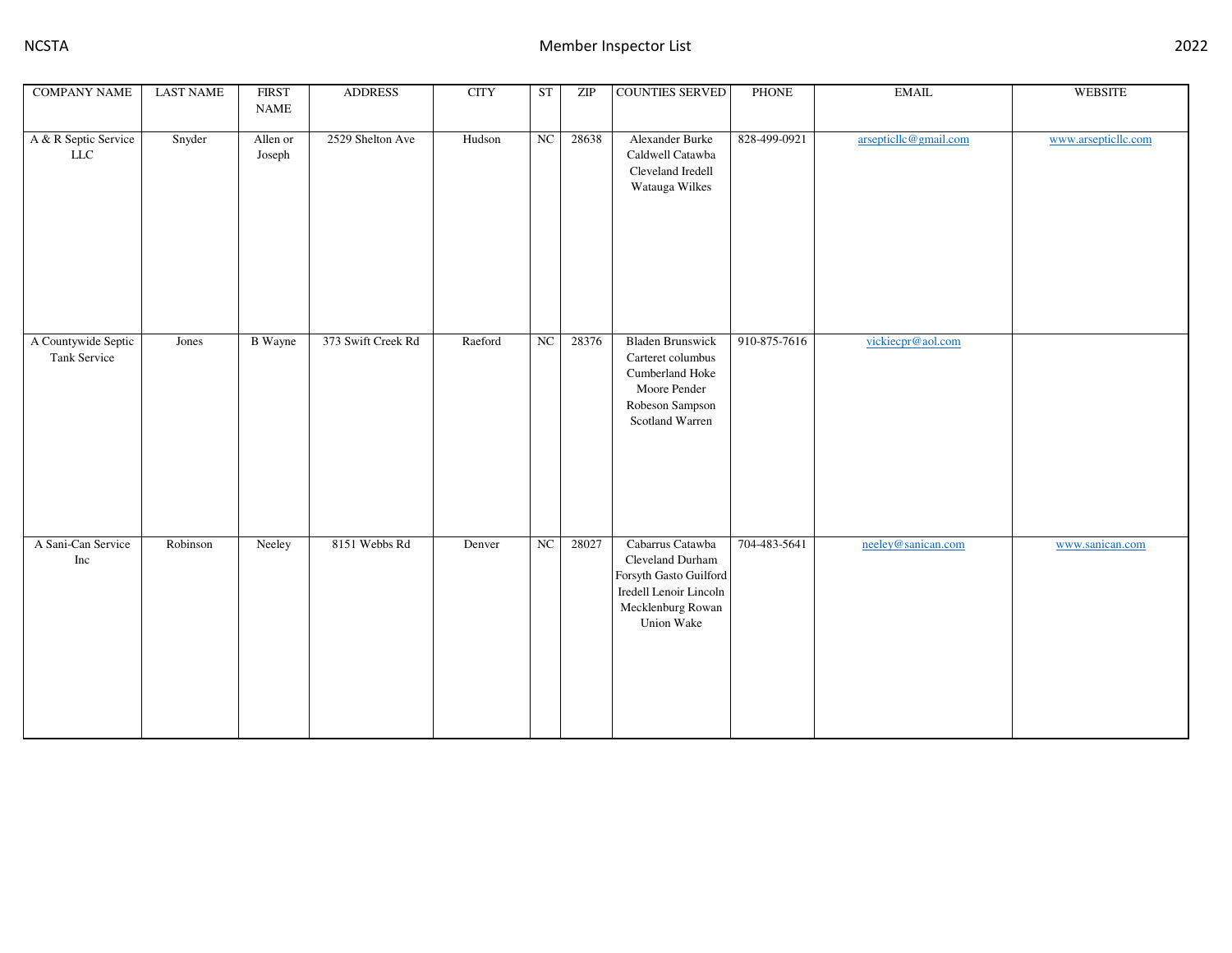| <b>COMPANY NAME</b>          | <b>LAST NAME</b> | <b>FIRST</b><br><b>NAME</b> | <b>ADDRESS</b>         | <b>CITY</b>    | ST         | ZIP   | <b>COUNTIES SERVED</b>                                                                 | PHONE        | $\operatorname{EMAIL}$ | <b>WEBSITE</b>     |
|------------------------------|------------------|-----------------------------|------------------------|----------------|------------|-------|----------------------------------------------------------------------------------------|--------------|------------------------|--------------------|
| AAA Septic Service<br>Inc    | Alverson         | Troy                        | 11 Cureton Place       | Hendersonville | NC         | 28791 | <b>Buncombe Henderson</b><br>Jackson Madison Polk<br>Rutherford<br>Transylvania        | 828-684-6131 | aaagloriah@gmail.com   | www.aaaseptics.com |
| Able Septic Tank<br>Service  | Blankenship      | Gary and<br>Daphne          | 20 Brownwood Ave       | Asheville      | NC         | 28806 | Avery Buncombe<br>Haywood Henderson<br>McDowell Madison<br>Polk Transylvania<br>Yancey | 828-254-1920 | ableseptic@aol.com     | www.ableseptic.com |
| Agri-Waste<br>Technology Inc | Vaughan          | Jeff                        | 501 N Salem St Ste 203 | Apex           | ${\rm NC}$ | 27502 | $\mbox{ALL}$                                                                           | 919 859-0669 | jvaughan@agriwaste.com | www.agriwaste.com  |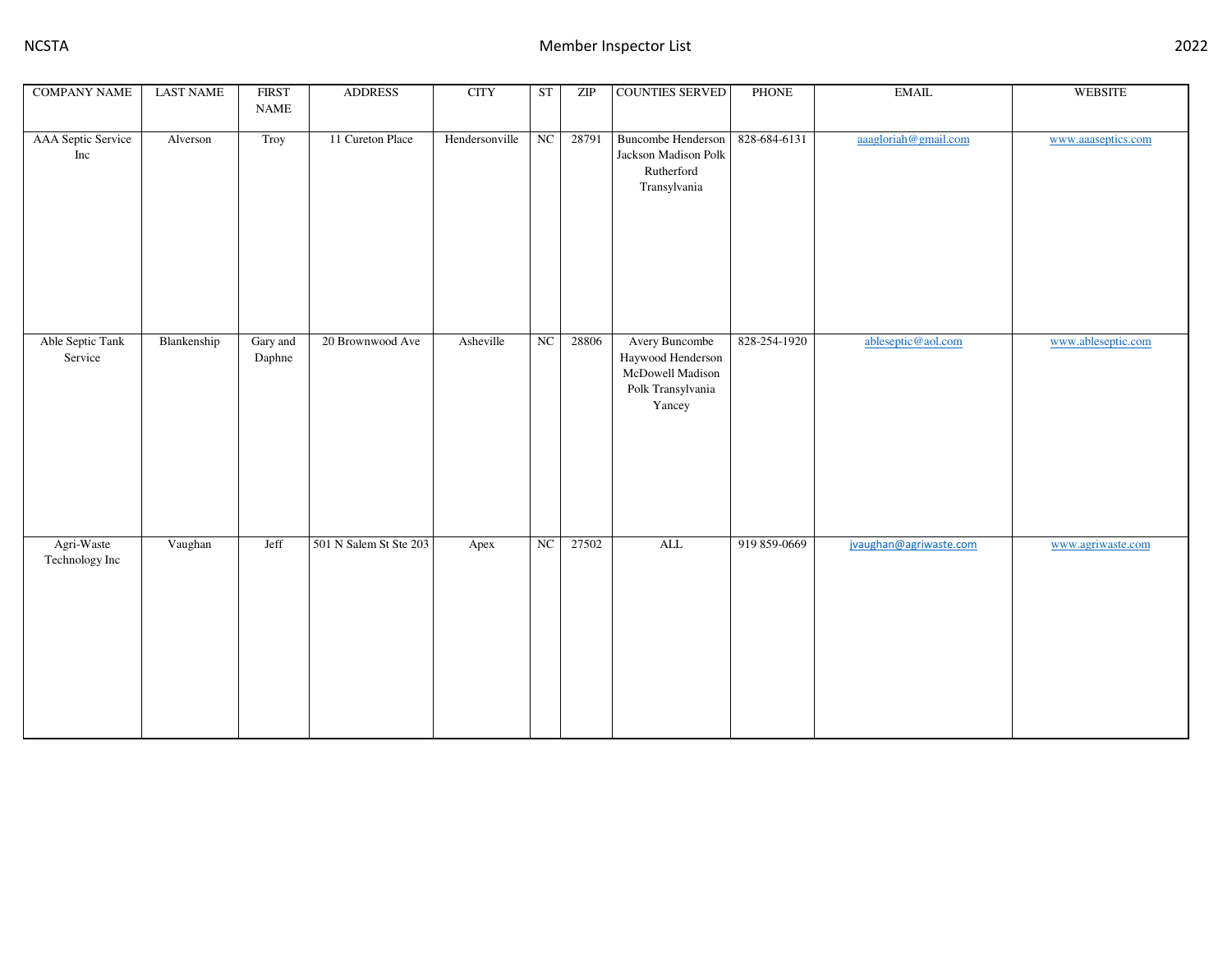| <b>COMPANY NAME</b>               | <b>LAST NAME</b> | <b>FIRST</b>                 | <b>ADDRESS</b>  | <b>CITY</b> | <b>ST</b>   | ZIP   | <b>COUNTIES SERVED</b>                    | PHONE        | $\operatorname{EMAIL}$           | <b>WEBSITE</b>              |
|-----------------------------------|------------------|------------------------------|-----------------|-------------|-------------|-------|-------------------------------------------|--------------|----------------------------------|-----------------------------|
|                                   |                  | $\ensuremath{\mathsf{NAME}}$ |                 |             |             |       |                                           |              |                                  |                             |
|                                   | Hall             | Alan                         | 1715 Steele Rd  |             | NC          | 27046 |                                           | 336-871-3948 |                                  | www.alanhallgrading.com     |
| Alan Hall Grading &<br>Septic Inc |                  |                              |                 | Sandy Ridge |             |       | Caswell Forsyth<br>Guilford Rockingham    |              | ahallgrading@yahoo.com           |                             |
|                                   |                  |                              |                 |             |             |       | <b>Stokes Surry</b>                       |              |                                  |                             |
|                                   |                  |                              |                 |             |             |       |                                           |              |                                  |                             |
|                                   |                  |                              |                 |             |             |       |                                           |              |                                  |                             |
|                                   |                  |                              |                 |             |             |       |                                           |              |                                  |                             |
|                                   |                  |                              |                 |             |             |       |                                           |              |                                  |                             |
|                                   |                  |                              |                 |             |             |       |                                           |              |                                  |                             |
|                                   |                  |                              |                 |             |             |       |                                           |              |                                  |                             |
|                                   |                  |                              |                 |             |             |       |                                           |              |                                  |                             |
|                                   |                  |                              |                 |             |             |       |                                           |              |                                  |                             |
|                                   |                  |                              |                 |             |             |       |                                           |              |                                  |                             |
| Albermarle Septic                 | Russell          | Joseph M.                    | 134 Belcross Rd | Camden      | $_{\rm NC}$ | 27921 | Camden Chowan                             | 252-202-9969 | albsepticservice@centurylink.net | www.albemarleseptic.com     |
| Service LLC                       |                  |                              |                 |             |             |       | <b>Currituck Dare Gates</b><br>Pasquotank |              |                                  |                             |
|                                   |                  |                              |                 |             |             |       | Perquimans                                |              |                                  |                             |
|                                   |                  |                              |                 |             |             |       |                                           |              |                                  |                             |
|                                   |                  |                              |                 |             |             |       |                                           |              |                                  |                             |
|                                   |                  |                              |                 |             |             |       |                                           |              |                                  |                             |
|                                   |                  |                              |                 |             |             |       |                                           |              |                                  |                             |
|                                   |                  |                              |                 |             |             |       |                                           |              |                                  |                             |
|                                   |                  |                              |                 |             |             |       |                                           |              |                                  |                             |
|                                   |                  |                              |                 |             |             |       |                                           |              |                                  |                             |
|                                   |                  |                              |                 |             |             |       |                                           |              |                                  |                             |
| Applied Resource<br>Management PC | Giese            | Walter                       | PO Box 882      | Hampstead   | ${\rm NC}$  | 28443 | $\mathop{\rm All}\nolimits$               | 910-279-2919 | karen@armnc.com                  | www.appliedresourcemgmt.com |
|                                   |                  |                              |                 |             |             |       |                                           |              |                                  |                             |
|                                   |                  |                              |                 |             |             |       |                                           |              |                                  |                             |
|                                   |                  |                              |                 |             |             |       |                                           |              |                                  |                             |
|                                   |                  |                              |                 |             |             |       |                                           |              |                                  |                             |
|                                   |                  |                              |                 |             |             |       |                                           |              |                                  |                             |
|                                   |                  |                              |                 |             |             |       |                                           |              |                                  |                             |
|                                   |                  |                              |                 |             |             |       |                                           |              |                                  |                             |
|                                   |                  |                              |                 |             |             |       |                                           |              |                                  |                             |
|                                   |                  |                              |                 |             |             |       |                                           |              |                                  |                             |
|                                   |                  |                              |                 |             |             |       |                                           |              |                                  |                             |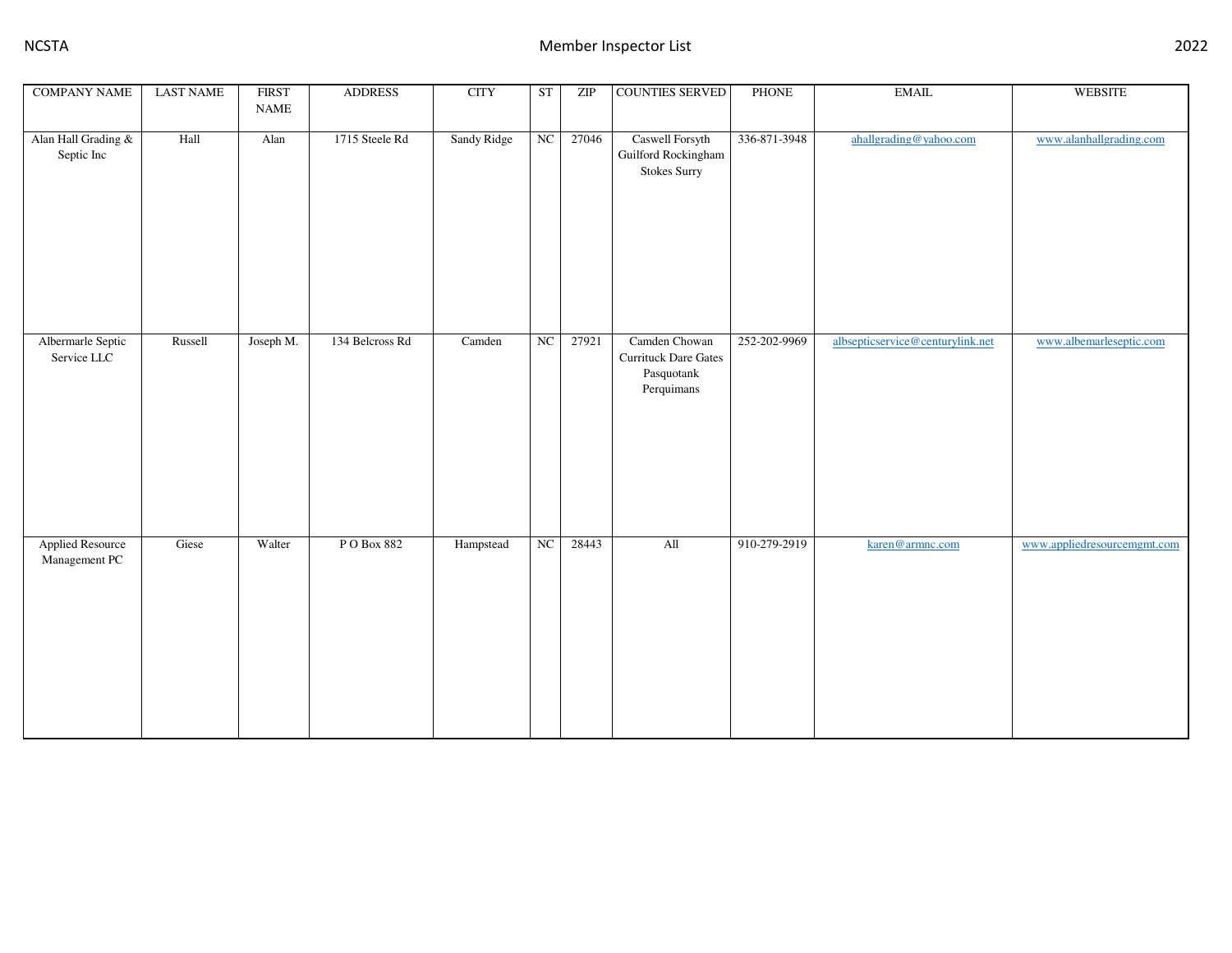| <b>COMPANY NAME</b>              | <b>LAST NAME</b> | <b>FIRST</b><br>$\ensuremath{\mathsf{NAME}}$ | <b>ADDRESS</b>       | <b>CITY</b> | <b>ST</b> | ZIP   | COUNTIES SERVED                                                                     | PHONE        | $\operatorname{EMAIL}$ | WEBSITE |
|----------------------------------|------------------|----------------------------------------------|----------------------|-------------|-----------|-------|-------------------------------------------------------------------------------------|--------------|------------------------|---------|
| Aqua Drill Inc                   | Clayton          | Billy                                        | 4137 Moores Mill rd  | Spencer     | <b>VA</b> | 24165 | Alamance Davidson<br>Forsyth Guilford<br>Randolph Rockingham<br>Stokes Surry Yadkin | 336-767-0747 | aquadrillinc@gmail.com |         |
| <b>ASAP Septic Systems</b>       | Dixon            | Randy                                        | 4816 NC Hwy 43 South | Greenville  | NC        | 27858 | Edgecombe Greene<br>Lenoir Pitt<br>Washington Wayne                                 | 252-717-1940 | asapseptics@aol.com    |         |
| Asbury's Septic Tank<br>Cleaning | Asbury           | Jay                                          | P O Box 3758         | Morganton   | $\rm NC$  | 28680 | <b>Burke Caldwell</b><br>McDowell                                                   | 828-443-7104 | smacjk@yahoo.com       |         |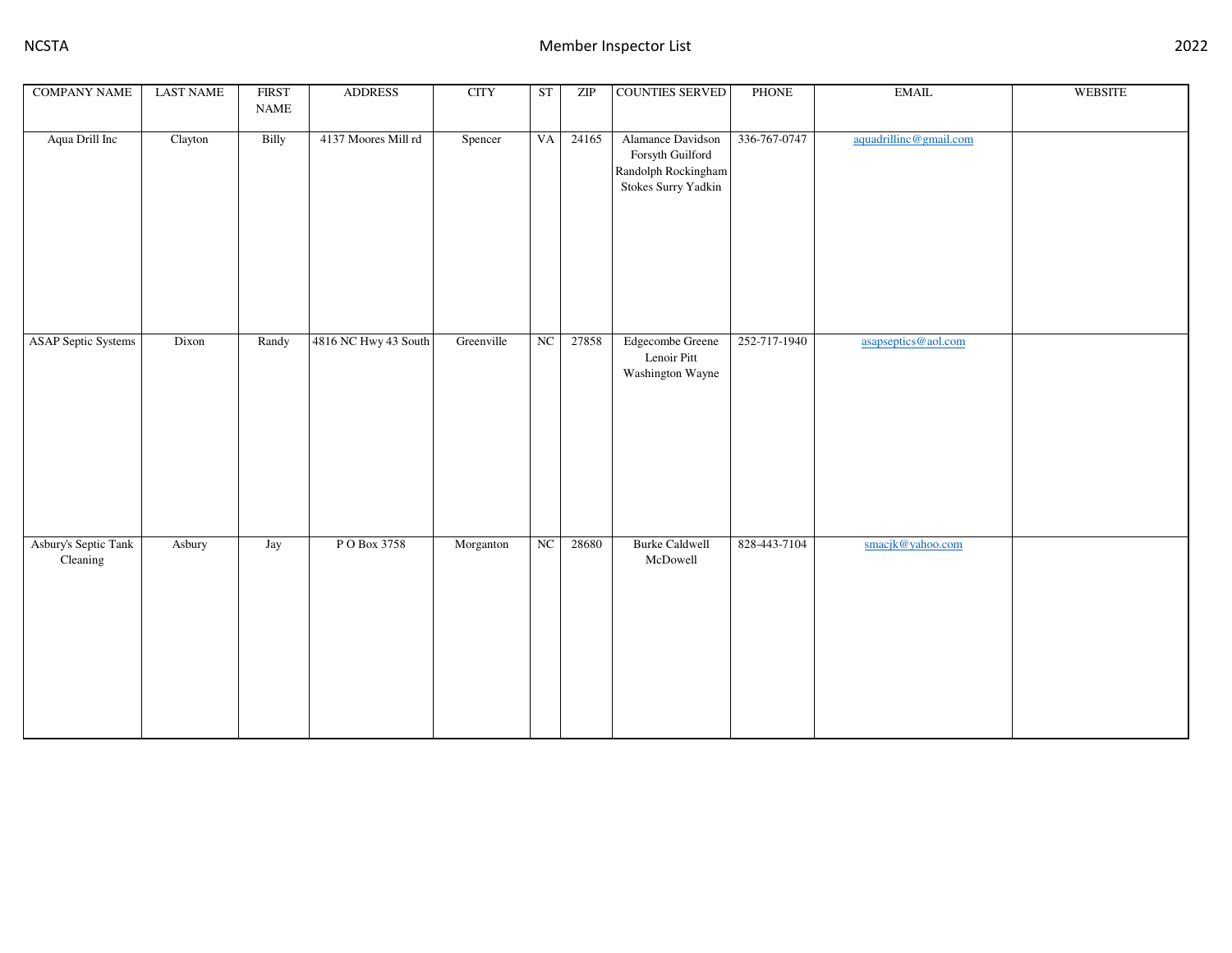| <b>COMPANY NAME</b>  | <b>LAST NAME</b> | <b>FIRST</b><br>$\ensuremath{\mathsf{NAME}}$ | <b>ADDRESS</b>             | <b>CITY</b>  | ST                     | ZIP   | COUNTIES SERVED                                         | PHONE        | $\operatorname{EMAIL}$ | <b>WEBSITE</b>      |
|----------------------|------------------|----------------------------------------------|----------------------------|--------------|------------------------|-------|---------------------------------------------------------|--------------|------------------------|---------------------|
|                      |                  |                                              |                            |              |                        |       |                                                         |              |                        |                     |
| Aseptic Inspections  | Drewnoski        | Chris                                        | PO Box 4251                | Emerald Isle | NC                     | 28594 | Carteret Craven                                         | 252-342-5231 |                        |                     |
| Aston Soil Works Inc | Aston            | Gene                                         | 2858 Madison Grove         | Greenville   | $\overline{\text{NC}}$ | 27858 | <b>Beaufort Craven</b>                                  | 252-341-9707 | astonsoil@gmail.com    |                     |
|                      |                  |                                              | $\mathop{\rm Rd}\nolimits$ |              |                        |       | Greene Pitt                                             |              |                        |                     |
| Autry Backhoe Septic | Autry            | Steve                                        | 1309 Culp Rd               | Pineville    | NC                     | 28134 | Cabarrus Catawba<br>Gaston Lincoln<br>Mecklenburg Union | 704-504-8829 | autryseptic@yahoo.com  | www.autryseptic.com |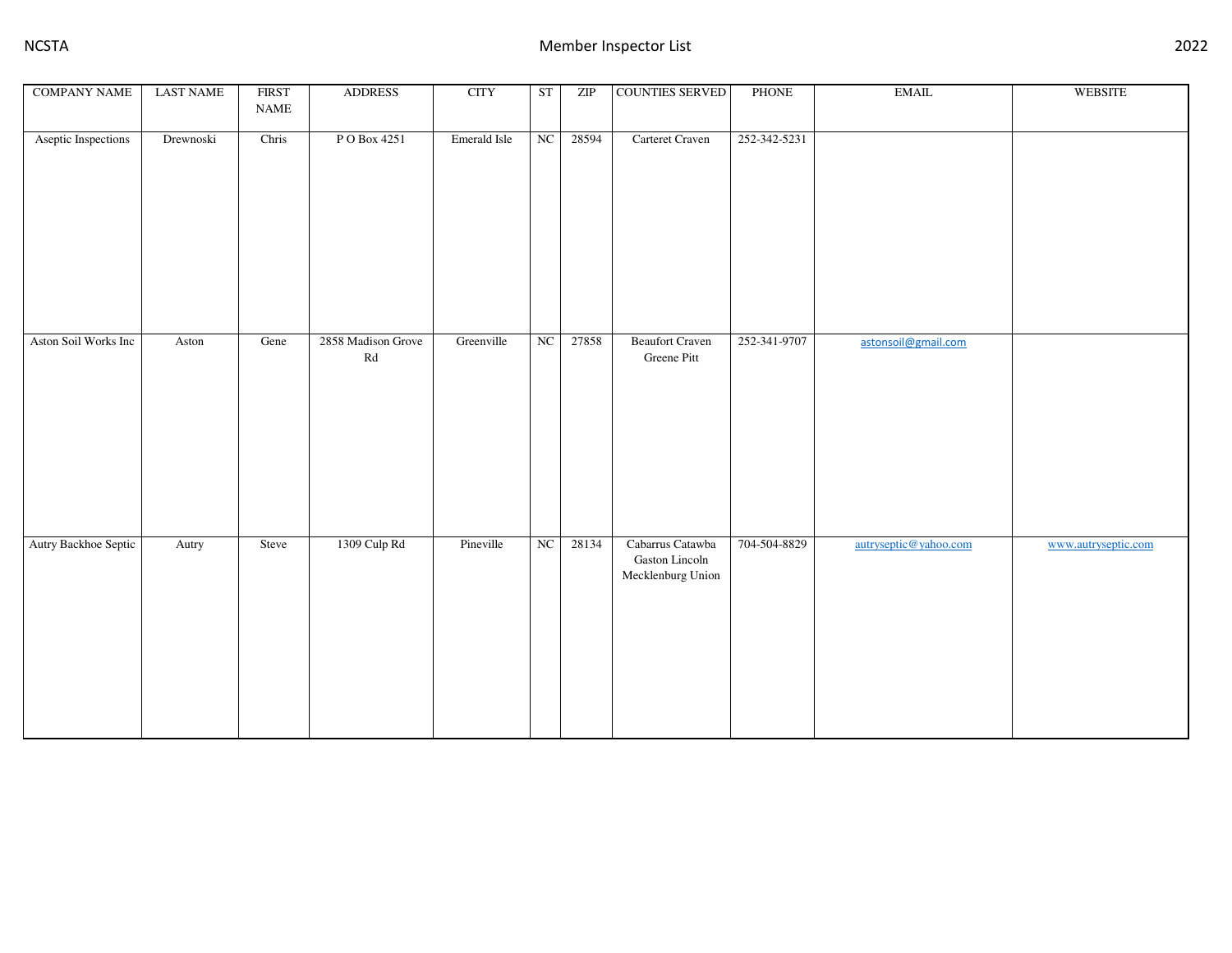| <b>COMPANY NAME</b>   | <b>LAST NAME</b> | <b>FIRST</b> | <b>ADDRESS</b>       | <b>CITY</b> | ST | ZIP   | <b>COUNTIES SERVED</b>                                                                                                                   | PHONE        | $\operatorname{EMAIL}$       | <b>WEBSITE</b>              |
|-----------------------|------------------|--------------|----------------------|-------------|----|-------|------------------------------------------------------------------------------------------------------------------------------------------|--------------|------------------------------|-----------------------------|
|                       |                  | <b>NAME</b>  |                      |             |    |       |                                                                                                                                          |              |                              |                             |
| <b>B</b> & B Concrete | <b>Bates</b>     | Nelson       | 1687 Georgia Rd      | Franklin    | NC | 28734 | Clay Jackson Macon<br>Swain                                                                                                              | 828-524-6483 | bbconcrete@frontier.com      |                             |
| B & R Septic LLC      | Griffin          | Clifton      | 207 Western Wayne dr | Pikeville   | NC | 27863 | Johnston Lenoir<br>Wayne Wilson                                                                                                          | 919-736-8858 | br.udumpwepump@gmail.com     | www.iheartpoo.com           |
| <b>Bass Services</b>  | <b>Bass</b>      | Johnny       | PO Box 21            | Hertford    | NC | 27944 | <b>Beaufort Bertie</b><br>Camden Chowan<br>Currituck Dare Gates<br>Hertford Hyde Martin<br>Pasquotank<br>Perquimans Tyrell<br>Washington | 252-426-1897 | laura@assportabletoilets.com | www.bassprotabletoilets.com |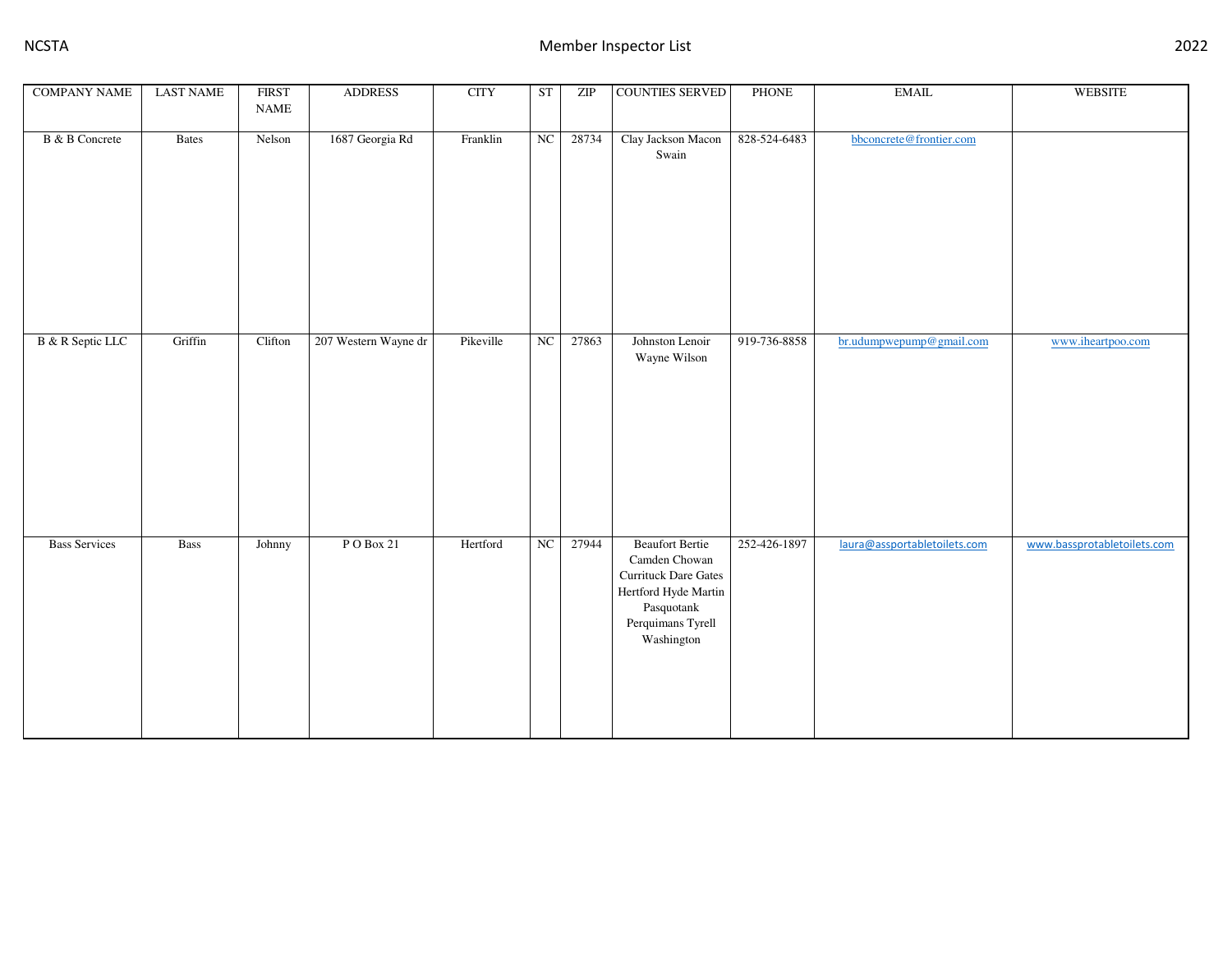| <b>COMPANY NAME</b>                          | <b>LAST NAME</b> | <b>FIRST</b><br>$\ensuremath{\mathsf{NAME}}$ | <b>ADDRESS</b>    | <b>CITY</b>  | ST | ZIP   | <b>COUNTIES SERVED</b>                                                        | PHONE        | $\operatorname{EMAIL}$     | WEBSITE                |
|----------------------------------------------|------------------|----------------------------------------------|-------------------|--------------|----|-------|-------------------------------------------------------------------------------|--------------|----------------------------|------------------------|
| <b>Belton Septic Tank</b>                    | Jones            | Terry Or<br>Maxine                           | P O Box 64067     | Fayetteville | NC | 28306 | <b>Bladen Cumberland</b><br>Harnett Hoke Moore<br>Robeson Sampson<br>Scotland | 910-425-8876 | roadking9928306@yahoo.com  |                        |
| <b>Bennick Enterprises</b>                   | Bennick          | Todd                                         | 7836 Hwy 70E      | Nebo         | NC | 28761 | Avery Buncombe<br><b>Burke Caldwell</b><br>Mcdowell                           | 828-659-1000 | carissa@bennickgrading.com | www.bennickgrading.com |
| Bennie A Moore<br>Septic Tank Service<br>Inc | Ayers            | Russ                                         | 1150 Eli Bowen Rd | Williamston  | NC | 27892 | $\mbox{ALL}$                                                                  | 252-799-7461 | bmoore4294@aol.com         |                        |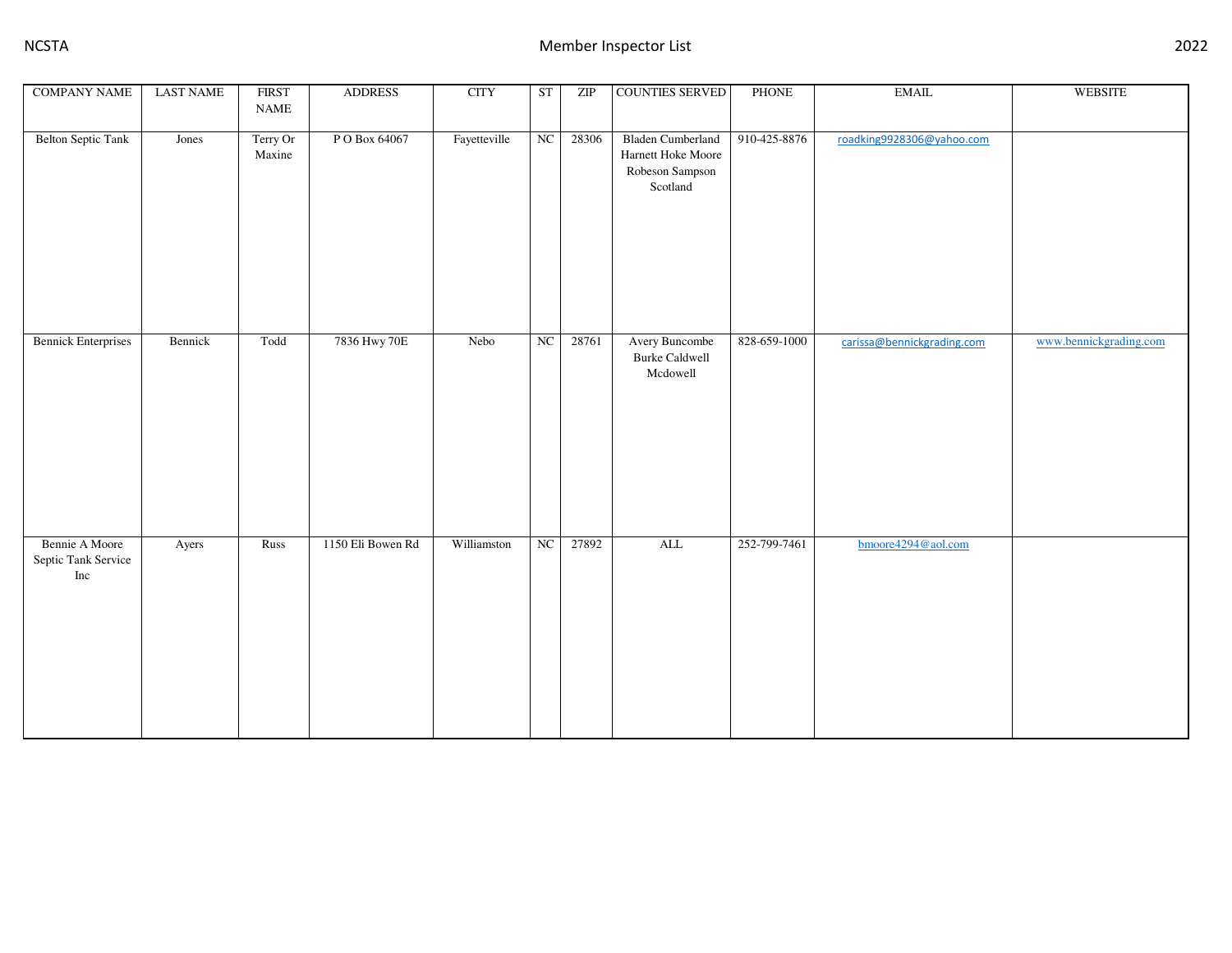| <b>COMPANY NAME</b>             | <b>LAST NAME</b> | <b>FIRST</b><br><b>NAME</b> | <b>ADDRESS</b>             | <b>CITY</b> | ST | ZIP   | <b>COUNTIES SERVED</b>                                                                          | PHONE        | $\operatorname{EMAIL}$           | <b>WEBSITE</b>            |
|---------------------------------|------------------|-----------------------------|----------------------------|-------------|----|-------|-------------------------------------------------------------------------------------------------|--------------|----------------------------------|---------------------------|
| <b>Billingsley Septic Tank</b>  | Williams         | Brenda                      | 149 Penn Rd                | Reidsville  | NC | 27320 | Alamance Caswell                                                                                | 336-342-0608 | billingsleysepti@triad.twcbc.com | www/billingsleyseptic.com |
| Co                              |                  |                             |                            |             |    |       | Guilford Rockingham<br>Stokes                                                                   |              |                                  |                           |
| <b>Blackwater Solutions</b>     | Flora            | Jamie                       | 101 Shamrock Ct            | Rocky Mount | NC | 27804 | Edgecombe Franklin<br>Halifax Johnston Nash<br>Northhampton Pitt<br>Vance Wake Warren<br>Wilson | 252-314-8677 | jflo321@suddenlink.net           | www.muckx.com             |
| Blevins Grading &<br>Septic LLC | Blevins          | $\it Justin$                | 617 Oak Ridge Church<br>Rd | Hays        | NC | 28635 | Alleghany Ashe Surry<br>Watauga Wilkes<br>Yadkin                                                | 336-927-2065 | jl.blevins@hotmail.com           |                           |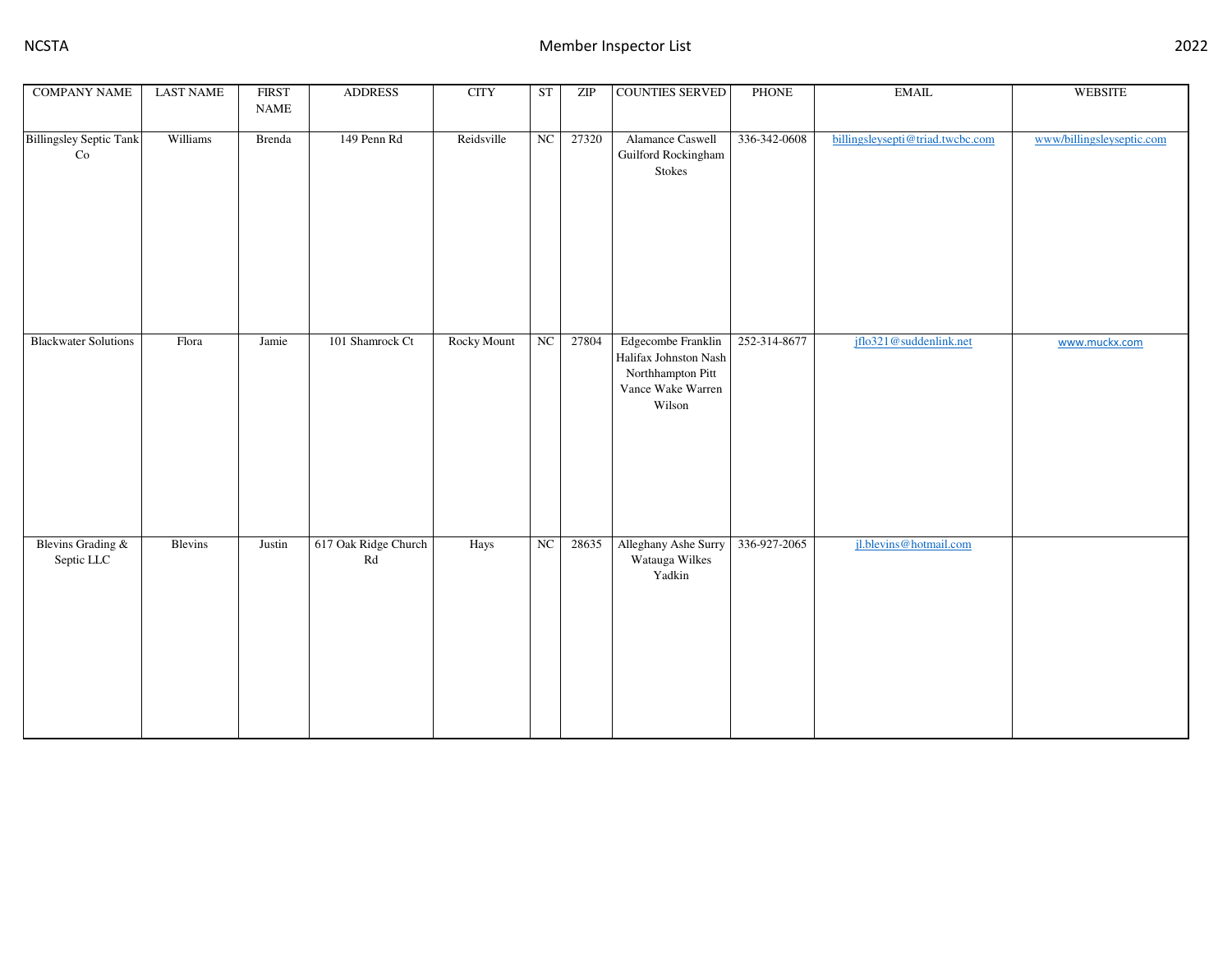| <b>COMPANY NAME</b>                      | <b>LAST NAME</b> | <b>FIRST</b><br><b>NAME</b> | <b>ADDRESS</b>      | <b>CITY</b> | ST | ZIP   | <b>COUNTIES SERVED</b>                                                                                                                                                                            | <b>PHONE</b> | <b>EMAIL</b>                                                      | <b>WEBSITE</b>                   |
|------------------------------------------|------------------|-----------------------------|---------------------|-------------|----|-------|---------------------------------------------------------------------------------------------------------------------------------------------------------------------------------------------------|--------------|-------------------------------------------------------------------|----------------------------------|
| <b>Bobby Cahoon</b><br>Construction Inc  | Cahoon           | Bobby                       | 6003 Neuse Rd       | Grantsboro  | NC | 28529 | <b>Beaufort Carteret</b><br>Craven Jones Lenoir<br>New Hanover Onslow<br>Pamlico Pitt                                                                                                             | 252-249-1617 | bobbycahoonconstruction@yahoo.com www.bobbycahoonconstruction.com |                                  |
| Bogue Sound Septic &<br>Grading, Inc     | Taylor           | Richard                     | 178 W Hilltop Drive | Newport     | NC | 28570 | <b>Carteret Onslow</b>                                                                                                                                                                            | 252-393-6426 | bogueseptic@gmail.com                                             |                                  |
| Boswell & Son Septic<br>Tank Service Inc | Boswell          | Blake                       | P O Box 236         | Sharpsburg  | NC | 27878 | <b>Beaufort Bertie</b><br>Carteret Dare<br>Edgecombe Franklin<br>Greene Halifax<br>Johnston Nash<br>Northhampton Onslow<br>Pitt Sampson Tyrell<br>Vance Wake Warren<br>Washington Wayne<br>Wilson | 252-977-9384 | boswellsoninc@gmail.com                                           | boswellandsonseptictankservicein |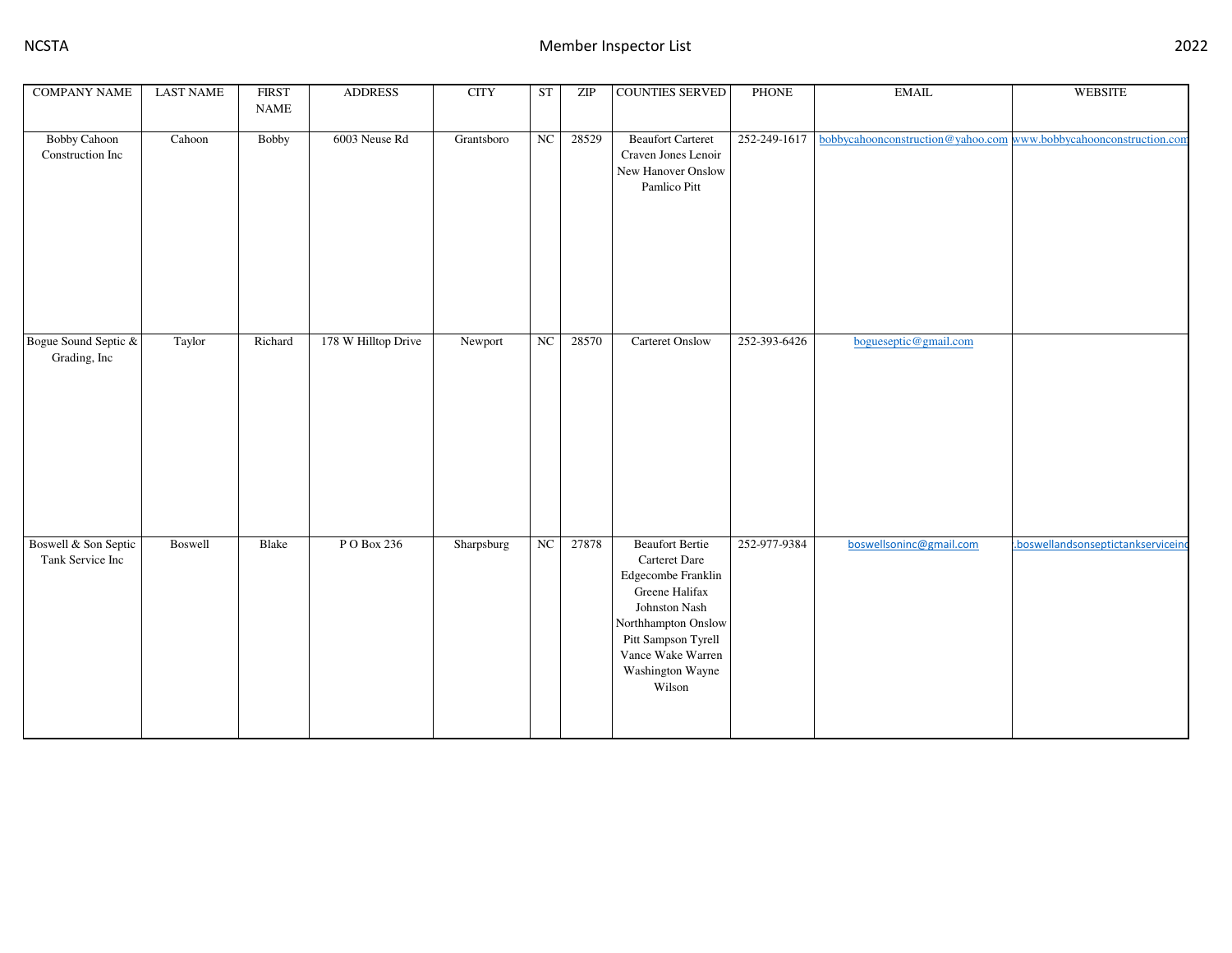| <b>COMPANY NAME</b>                             | <b>LAST NAME</b> | <b>FIRST</b><br>$\ensuremath{\mathsf{NAME}}$ | <b>ADDRESS</b>   | <b>CITY</b> | <b>ST</b> | ZIP   | <b>COUNTIES SERVED</b>                                                                                             | PHONE        | $\operatorname{EMAIL}$   | <b>WEBSITE</b>            |
|-------------------------------------------------|------------------|----------------------------------------------|------------------|-------------|-----------|-------|--------------------------------------------------------------------------------------------------------------------|--------------|--------------------------|---------------------------|
|                                                 |                  |                                              |                  |             |           |       |                                                                                                                    |              |                          |                           |
| Bryant & Lassiter<br>Septic Tank Service<br>Inc | Wrenn            | Holly                                        | PO Box 157       | Potecasi    | NC        | 27867 | <b>Bertie Gates Halifax</b><br>Hertford Northampton                                                                | 252-587-4321 | blseptic@centurylink.net | www.bryantandlassiter.com |
| <b>Bryants Contracting</b>                      | <b>Bryant</b>    | Steven                                       | 4409 Haystack Rd | Dobson      | NC        | 27017 | Alexander Alleghany<br>Ashe Davidson Davie<br>Forsyth Guilford<br>Iredell Stokes Surry<br>Watauga Wilkes<br>Yadkin | 336-721-5733 | bryants2004@hotmail.com  | www.bcllc.com             |
| <b>Buddy Blackburn</b><br>Const Inc             | Blackburn        | Martha                                       | PO Box 136       | Deep Gap    | $\rm NC$  | 28618 | Ashe Watauga Wilkes                                                                                                | 336-877-2518 | bblackburn@skybest.com   |                           |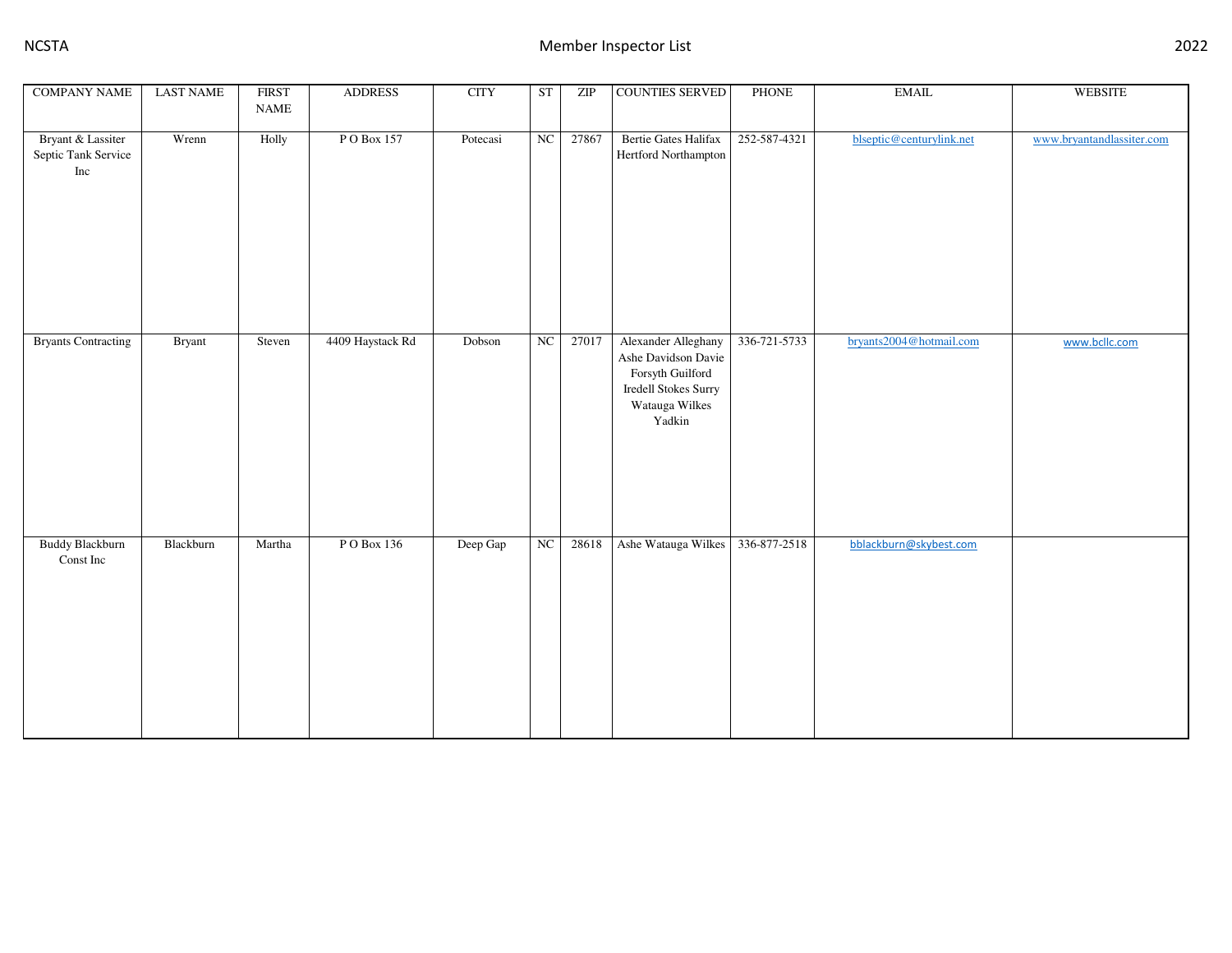| <b>COMPANY NAME</b>                       | <b>LAST NAME</b> | <b>FIRST</b><br>$\ensuremath{\mathsf{NAME}}$ | <b>ADDRESS</b>        | <b>CITY</b>          | <b>ST</b>              | ZIP   | <b>COUNTIES SERVED</b>                                                               | PHONE        | <b>EMAIL</b>                 | <b>WEBSITE</b>              |
|-------------------------------------------|------------------|----------------------------------------------|-----------------------|----------------------|------------------------|-------|--------------------------------------------------------------------------------------|--------------|------------------------------|-----------------------------|
|                                           |                  |                                              |                       |                      |                        |       |                                                                                      |              |                              |                             |
| Buff's Grading &<br>Construction LLC      | Buff             | Jeffrey                                      | 3234 Clark Loop       | Morganton            | $\overline{\text{NC}}$ | 28655 | Alexander Burke<br>Caldwell Catawba<br>Cleveland Lincoln<br>Mcdowell rutherford      | 828-438-0664 | buffsgrading@gmail.com       |                             |
| <b>Bumgarner Septic</b><br>Tank & Grading | Bumgarner        | Michael                                      | 1190 Dudley Shoals Rd | <b>Granite Falls</b> | NC                     | 28630 | Alexander Ashe Burke<br>Caldwell Catawba<br>Gaston Iredell Lincoln<br>Watauga Wilkes | 828-396-1795 | bseptictank@gmail.com        | www.bumgarnerseptictank.com |
| Burgin & Son Septic<br>Service            | Burgin           | Ronnie                                       | PO Box 1507           | Marion               | ${\rm NC}$             | 28752 | <b>Buncombe Burke</b><br>McDowell Rutherford                                         | 828-652-2693 | burginhdw@myfrontiermail.com |                             |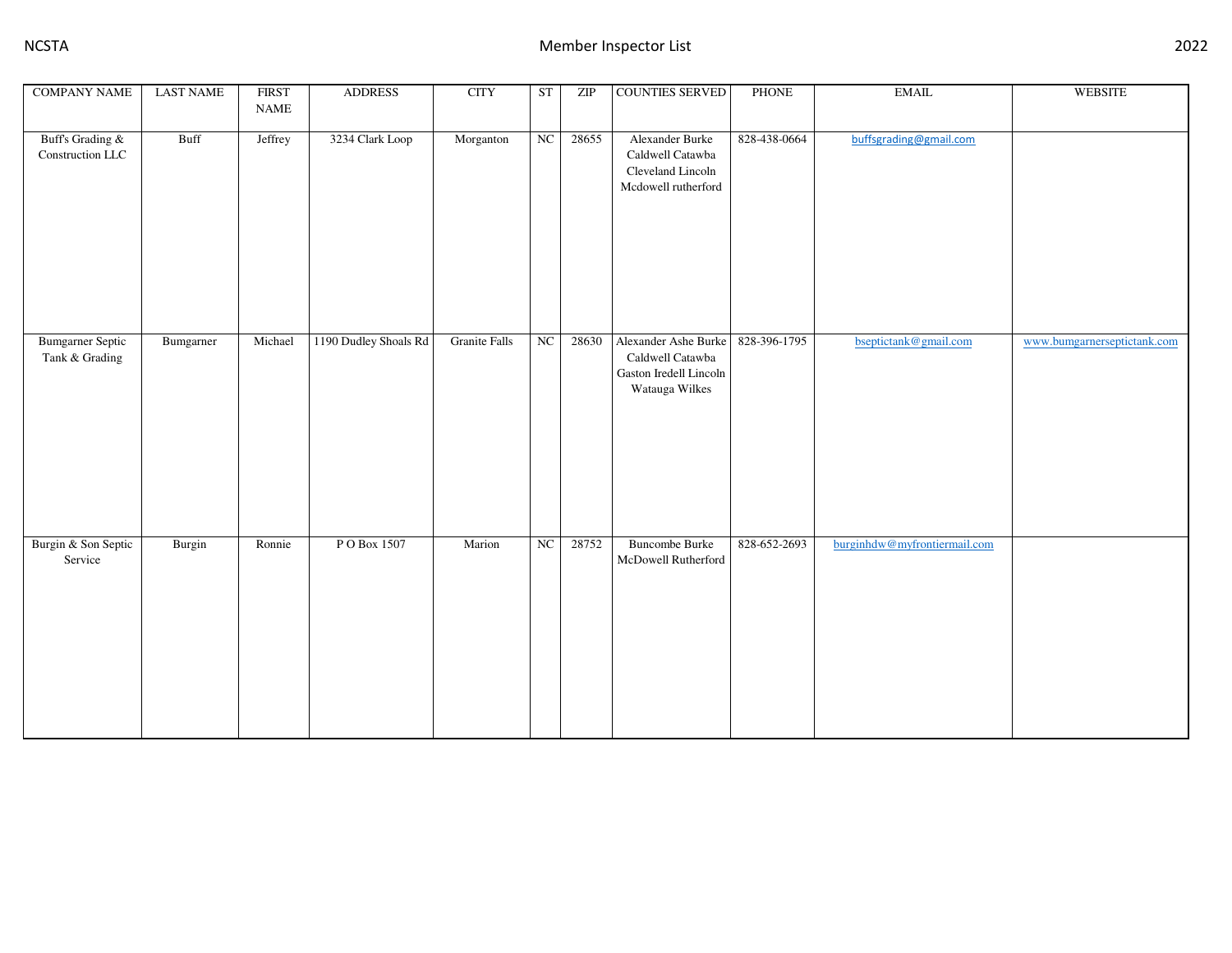| <b>COMPANY NAME</b>                 | <b>LAST NAME</b> | <b>FIRST</b><br><b>NAME</b> | <b>ADDRESS</b>     | <b>CITY</b> | <b>ST</b>   | ZIP   | <b>COUNTIES SERVED</b>                                                                                                                    | <b>PHONE</b> | $\operatorname{EMAIL}$   | <b>WEBSITE</b> |
|-------------------------------------|------------------|-----------------------------|--------------------|-------------|-------------|-------|-------------------------------------------------------------------------------------------------------------------------------------------|--------------|--------------------------|----------------|
| C & C Septic Tank<br>Service        | Cannady          | Wayne                       | 1366 Bass Lake Rd  | Roseboro    | NC          | 28382 | <b>Bladen Cumbverland</b><br>Duplin Harnet<br>Sampson                                                                                     | 910-564-6207 | cannbros@intrstar.net    |                |
| Callihan & Wells<br>Enterprises Inc | Wells            | Billy                       | 16081 NC Hwy 131 S | Bladenboro  | NC          | 28320 | <b>Bladen Brunswick</b><br>Columbus Cumberland<br>Duplin Hoke Pender<br>Robeson Sampson<br>Scotland                                       | 910-640-9938 | sw@suggscpa.com          |                |
| Cannons Septic Tank<br>Service Inc  | Maready          | Scott                       | PO Box 65          | Grifton     | $_{\rm NC}$ | 28530 | <b>Beaufort Carteret</b><br>Craven Duplin<br>Edgecombe Greene<br>Johnston Jones Lenoir<br>Nash Onslow Pamlico<br>Pitt Washington<br>Wayne | 252-524-4282 | cannons.septic@gmail.com |                |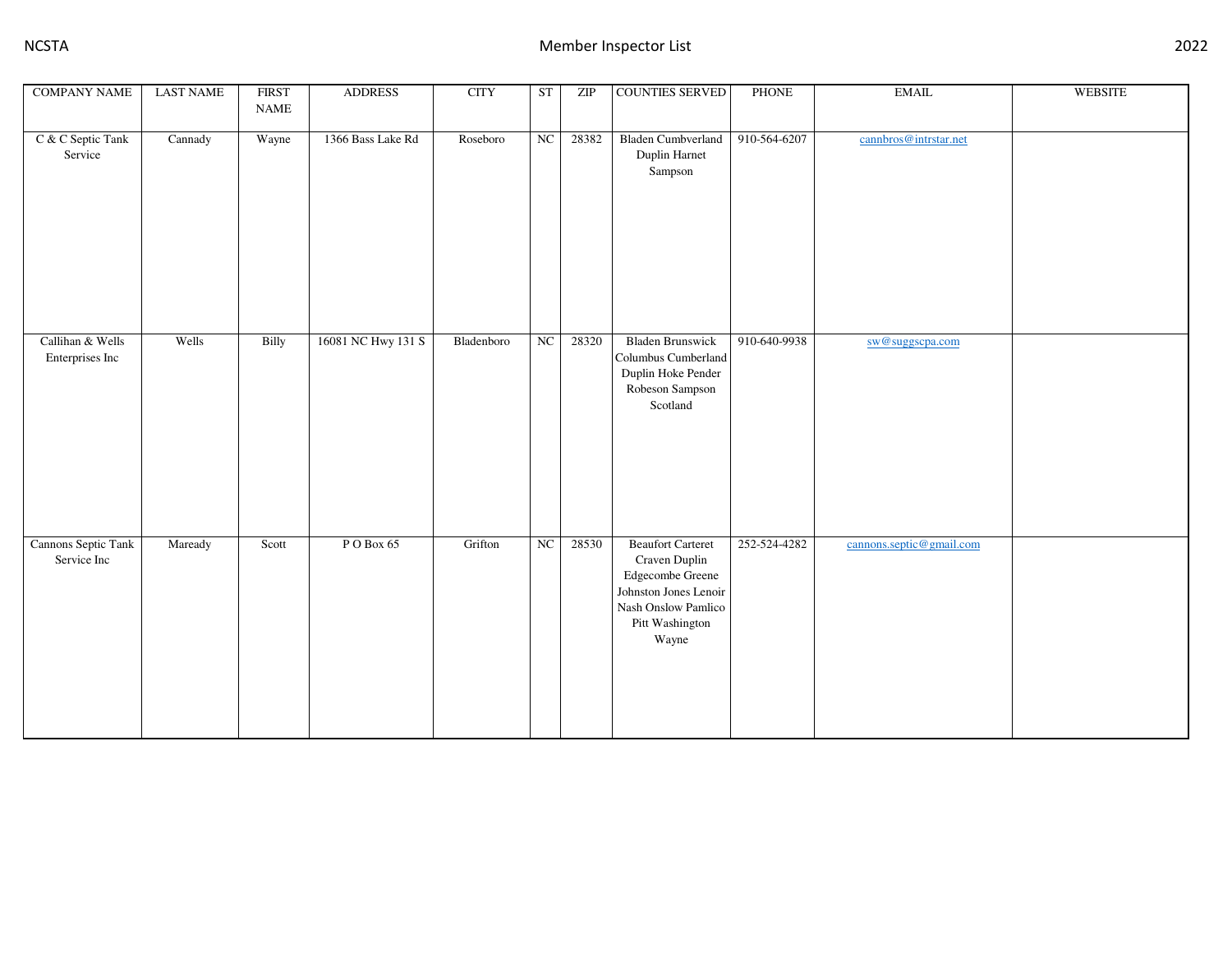| <b>COMPANY NAME</b>                       | <b>LAST NAME</b> | <b>FIRST</b> | <b>ADDRESS</b>        | <b>CITY</b>    | ST       | ZIP   | <b>COUNTIES SERVED</b>                                                         | PHONE        | $\operatorname{EMAIL}$    | <b>WEBSITE</b>                  |
|-------------------------------------------|------------------|--------------|-----------------------|----------------|----------|-------|--------------------------------------------------------------------------------|--------------|---------------------------|---------------------------------|
|                                           |                  | <b>NAME</b>  |                       |                |          |       |                                                                                |              |                           |                                 |
| Carolina Septic Inc                       | Stone            | Mark         | 330 Pineview Dr       | Kernersville   | NC       | 27284 | Alamance Davidson<br>Davie Forsyth Guilford<br>Randolph Stokes Surry<br>Yadkin | 336-993-5633 | carolinaseptic@gmail.com  | www.carolinaseptic.biz          |
| Carolina Septic<br>Solutions              | Lopez            | Jose         | 8 Dunleer Lane        | Hendersonville | NC       | 28791 | <b>Buncombe Henderson</b><br>Polk Transylvania                                 | 828-696-3370 | carolinaseptic1@gmail.com | www.carolinasepticsolutions.com |
| Chuck Keene Septic<br><b>Tank Pumping</b> | Keene            | Jimmy        | 3281 Providence Ch Rd | Climax         | $\rm NC$ | 27233 | Alamance Davidson<br>Guilford Randolph<br>Rockingham                           | 336-685-4444 | keenejcpf@gmail.com       | www.chuckkeeneseptictank.com    |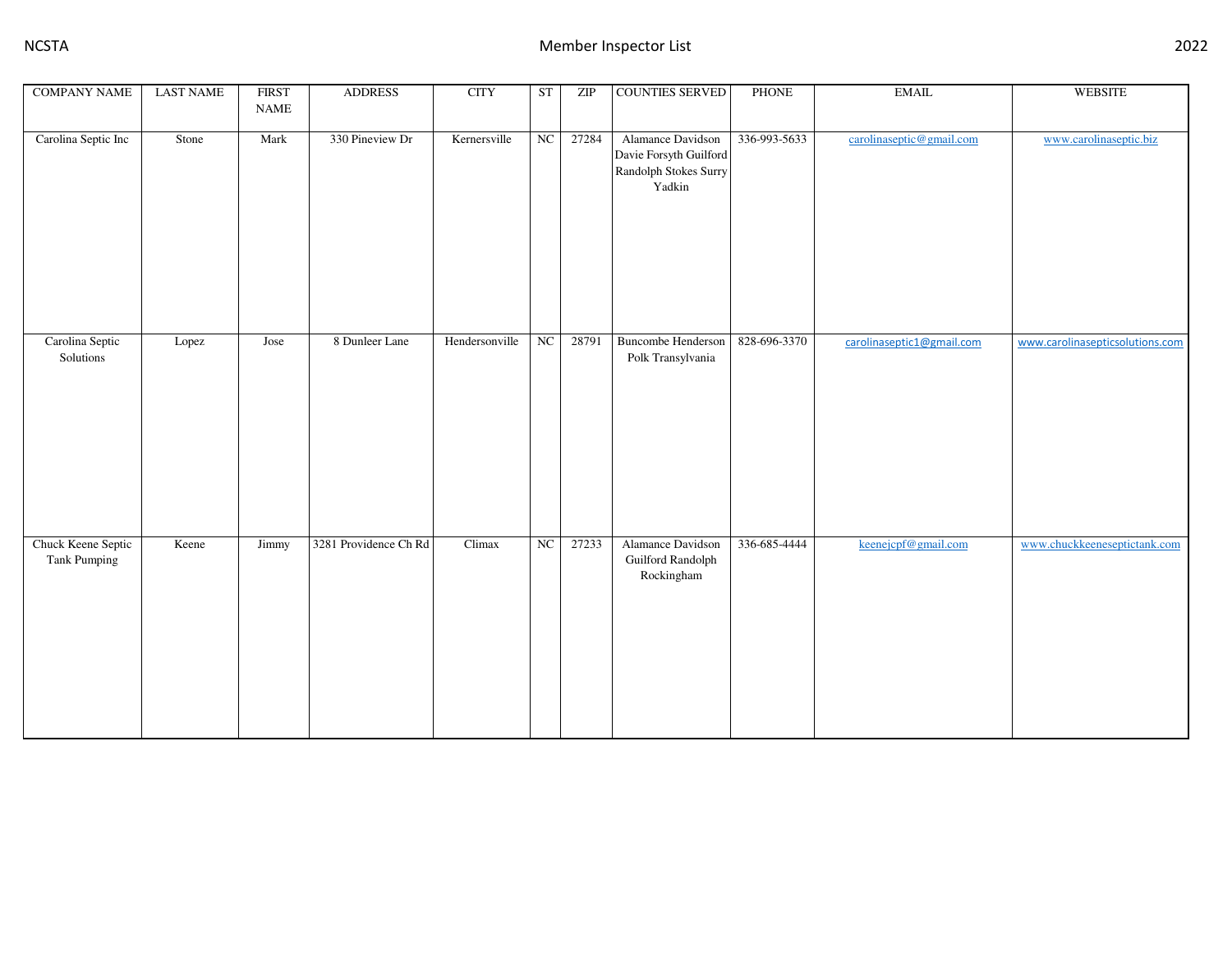| <b>COMPANY NAME</b>               | <b>LAST NAME</b> | <b>FIRST</b><br>$\ensuremath{\mathsf{NAME}}$ | <b>ADDRESS</b>  | <b>CITY</b>        | <b>ST</b>  | ZIP   | COUNTIES SERVED                                        | <b>PHONE</b> | $\operatorname{EMAIL}$        | <b>WEBSITE</b>            |
|-----------------------------------|------------------|----------------------------------------------|-----------------|--------------------|------------|-------|--------------------------------------------------------|--------------|-------------------------------|---------------------------|
| Churchs Backhoe<br>Service        | Church           | Sterlin                                      | 886 N Minton Rd | Wilkesboro         | NC         | 28697 | Alexander Burke<br>Caldwell Iredell<br>McDowell Wilkes | 336-973-3994 |                               |                           |
| Coastal Septic Co                 | Tillett          | Doug                                         | PO Box 68       | Nags Head          | NC         | 27959 | Currituck Date Hyde                                    | 252-255-2900 | gaytillett@hotmail.com        |                           |
| Cochran Excavating<br>${\rm LLC}$ | Cochran          | $\rm Tim$                                    | P O Box 1637    | <b>Bryson City</b> | ${\rm NC}$ | 28713 | Cherokee Clay<br>Graham Haywood<br>Jackson Macon Swain | 828-488-3927 | cochranexcavating@outlook.com | www.cochranexcavating.com |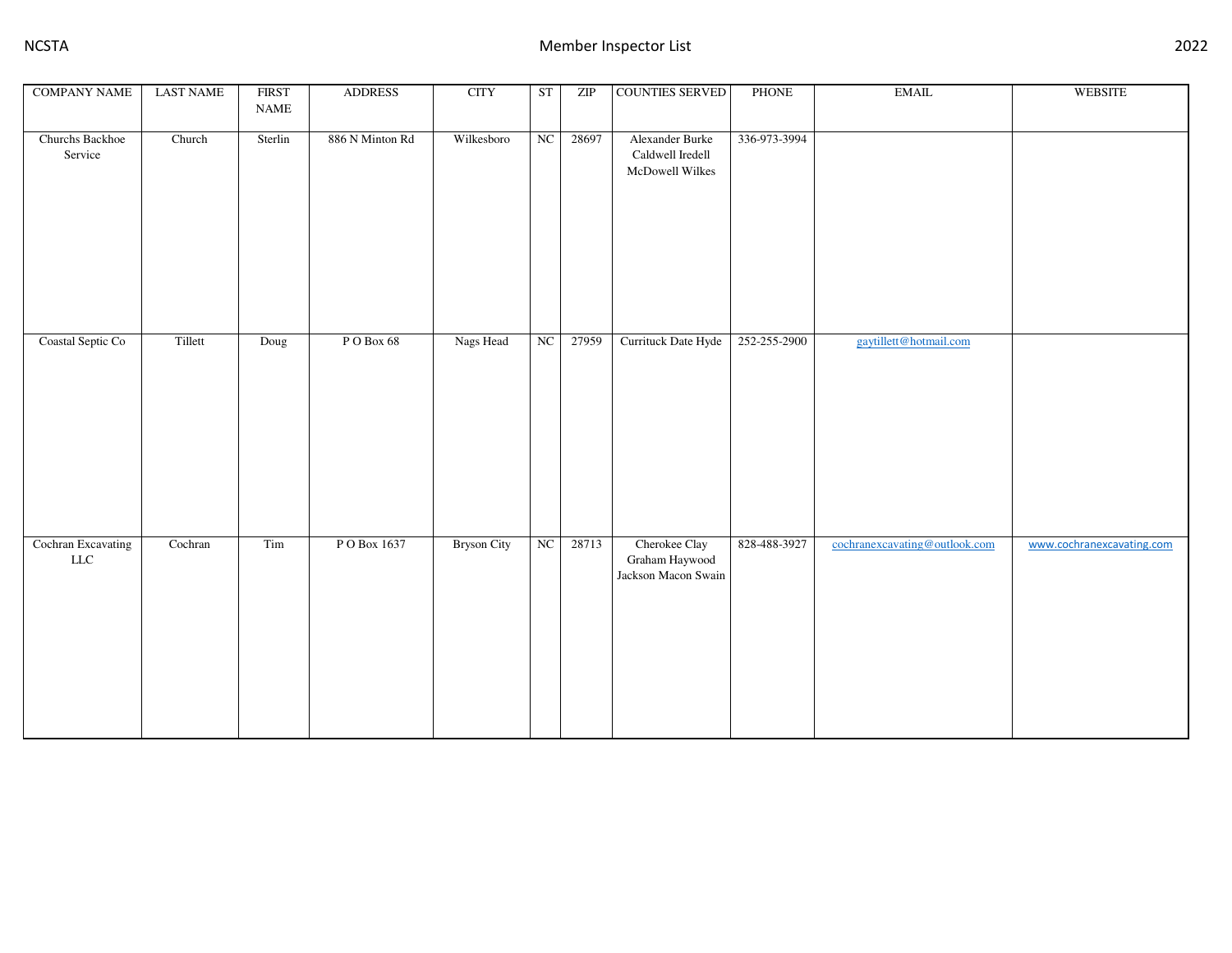| <b>COMPANY NAME</b>                        | <b>LAST NAME</b> | <b>FIRST</b><br><b>NAME</b> | <b>ADDRESS</b>                                      | <b>CITY</b> | <b>ST</b>  | ZIP   | COUNTIES SERVED                                                                                                                     | <b>PHONE</b> | $\operatorname{EMAIL}$     | <b>WEBSITE</b> |
|--------------------------------------------|------------------|-----------------------------|-----------------------------------------------------|-------------|------------|-------|-------------------------------------------------------------------------------------------------------------------------------------|--------------|----------------------------|----------------|
| <b>Commercial Services</b><br>of Stanfield | Wetter           | Jerry                       | 6521 Mount Pleasant<br>$\mathop{\rm Rd}\nolimits S$ | Concord     | NC         | 28025 | Anson Cabarrus<br>Catawba Cleveland<br>Davisoon Gaston<br>Iredell Lincoln<br>Mecklenburg<br>Montgomery Rowan<br><b>Stanly Union</b> | 704-791-4669 | jerrywetter@icloud.com     |                |
| Cool Park Pumping                          | Isenhour         | Kelly                       | 1535 Victorian Hills<br>Circle                      | Conover     | NC         | 28613 | Alexander Burke<br>Caldwell Catawba                                                                                                 | 828-256-2926 | 4isenhour@gmail.com        |                |
| Craven Ag Services<br>Inc                  | Dunham           | Billy                       | 2115 Hwy 55 W                                       | New Bern    | ${\rm NC}$ | 28562 | <b>Beaufort Carteret</b><br>Craven Jones Lenoir<br><b>Onslow Pamilco</b>                                                            | 252-670-8530 | cravenagservices@gmail.com |                |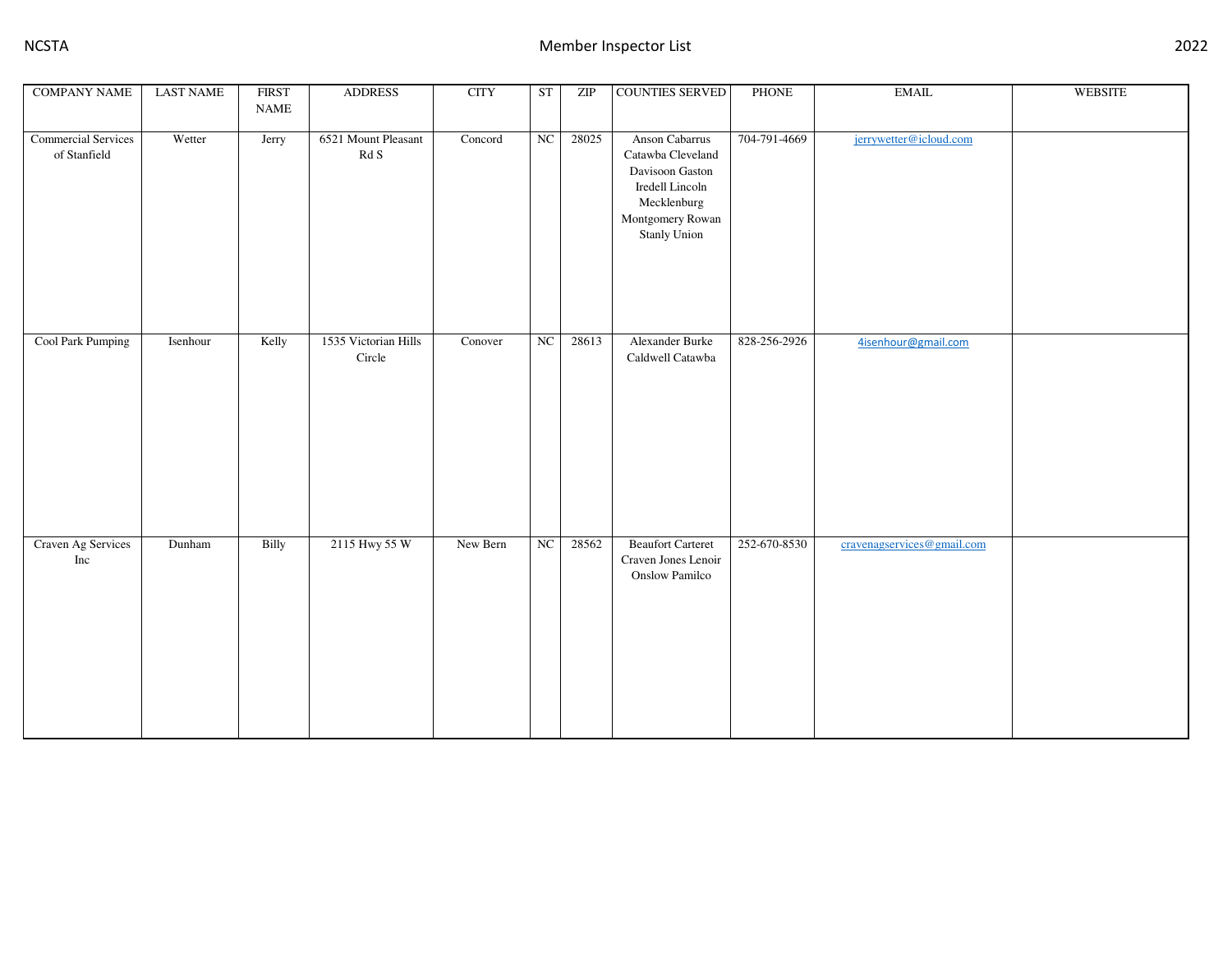| <b>COMPANY NAME</b>      | <b>LAST NAME</b> | <b>FIRST</b><br><b>NAME</b> | <b>ADDRESS</b>       | <b>CITY</b> | <b>ST</b>        | ZIP   | <b>COUNTIES SERVED</b>                                                                                                                                                               | PHONE        | <b>EMAIL</b>                | <b>WEBSITE</b>          |
|--------------------------|------------------|-----------------------------|----------------------|-------------|------------------|-------|--------------------------------------------------------------------------------------------------------------------------------------------------------------------------------------|--------------|-----------------------------|-------------------------|
|                          |                  |                             |                      |             |                  |       |                                                                                                                                                                                      |              |                             |                         |
| Creech's Plumbing Inc    | Creech           | Stacy                       | 3506 Jetstream Drive | Wilson      | NC               | 27896 | Edgecombe Franklin<br>Greene Halifax,<br>Johnston Nash<br>Northhampton Pitt<br>Wake Warren Wayne<br>Wilson                                                                           | 252-237-7733 | service@creechsplumbing.com | www.creechsplumbing.com |
| D & D Organic<br>Farming | Newsome          | Daniel                      | 441 Buck Newsome Rd  | Fremont     | $_{\mathrm{NC}}$ | 27830 | <b>Beaufort Brunswick</b><br>Carteret Duplin<br>Edgecombe Greene<br>Halifax Johnston Jones<br>Lee Nash<br>Northhampton Onslow<br>Pamlico Pender Pitt<br>Sampson Wake Wayne<br>Wilson | 919-242-3751 | memanew30@yahoo.com         |                         |
| David Brantley & Sons    | <b>Brantley</b>  | Cory                        | 37 Pine Ridge Rd     | Zebulon     | $_{\rm NC}$      | 27597 | Alamance Chatham<br>Durham Franklin<br>Granville Halifax<br>Harnett Johnston Nash<br>Orange Person Pitt<br>Vance Wake Warren                                                         | 252-478-3721 | brantleyoffice@gmail.com    | www.brantleyseptic.com  |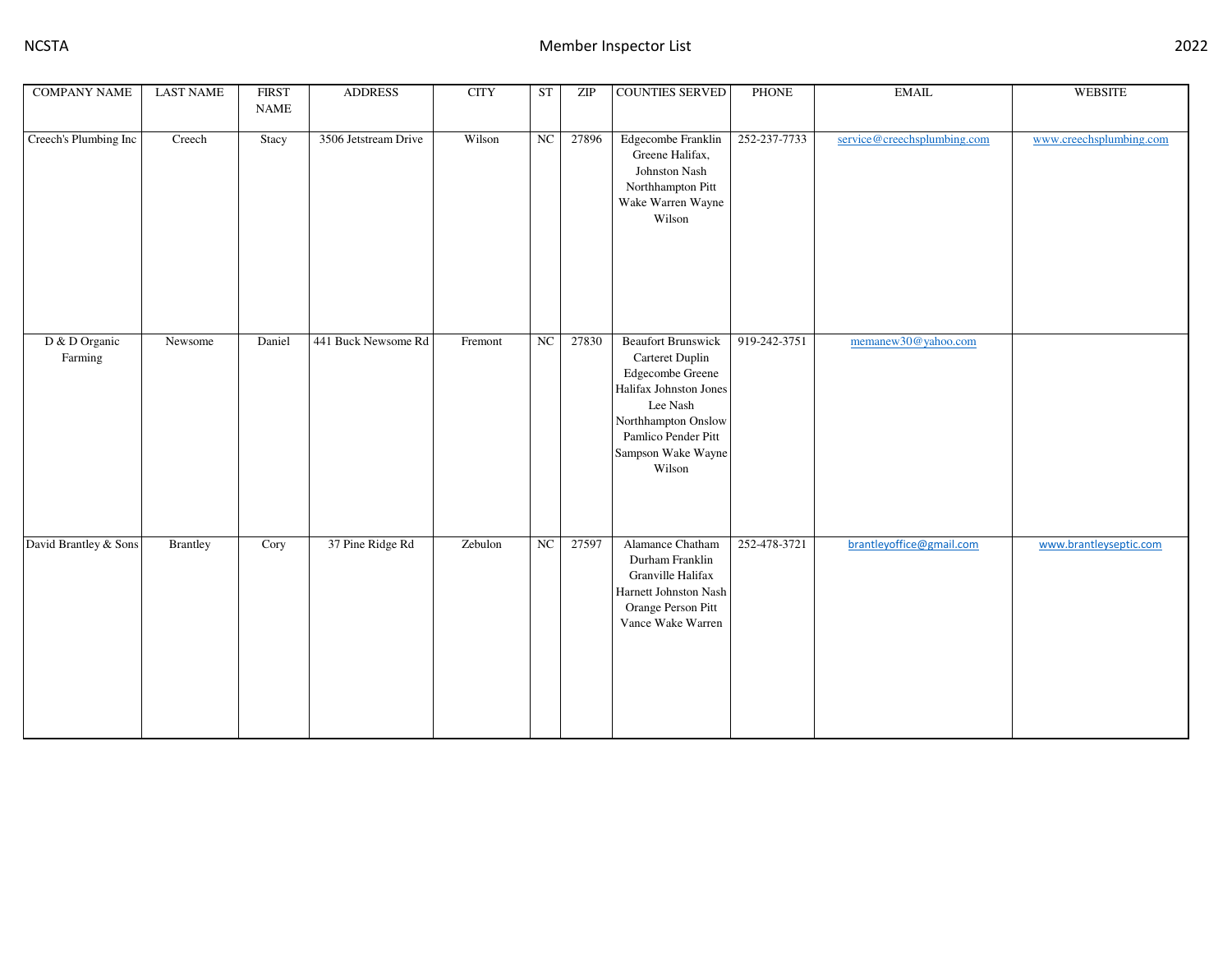| <b>COMPANY NAME</b>             | <b>LAST NAME</b> | <b>FIRST</b><br>$\ensuremath{\mathsf{NAME}}$ | <b>ADDRESS</b> | <b>CITY</b> | ST         | ZIP   | COUNTIES SERVED                                                                                         | PHONE        | $\operatorname{EMAIL}$   | <b>WEBSITE</b>             |
|---------------------------------|------------------|----------------------------------------------|----------------|-------------|------------|-------|---------------------------------------------------------------------------------------------------------|--------------|--------------------------|----------------------------|
| Dennis Hoyle Services           | Hoyle            | Dennis                                       | PO Box 84      | Vale        | NC         | 28168 | <b>Burke Caldwell</b><br>Catawba Cleveland<br>Gaston Iredell Lincoln<br>Mecklenburg Rowan<br>Rutherford | 704-276-2080 | dhsseptics@gmail.com     |                            |
| Dennis Willis Septic<br>Service | Willis           | Bryson                                       | PO Box 86      | Cherryville | NC         | 28021 | Catawba Cleveland<br>Gaston Lincoln<br>Rutherford                                                       | 704-435-2326 | brysondwillis@att.net    | www.denniswillisseptic.com |
| Derricks Septic                 | Driggers         | Derrick                                      | 7032 Beane Rd  | Archdale    | ${\rm NC}$ | 27263 | Alamance Davidson<br>Forsyth Guilford<br>Randolph Rockingham                                            | 336-848-9137 | derricksseptic@gmail.com |                            |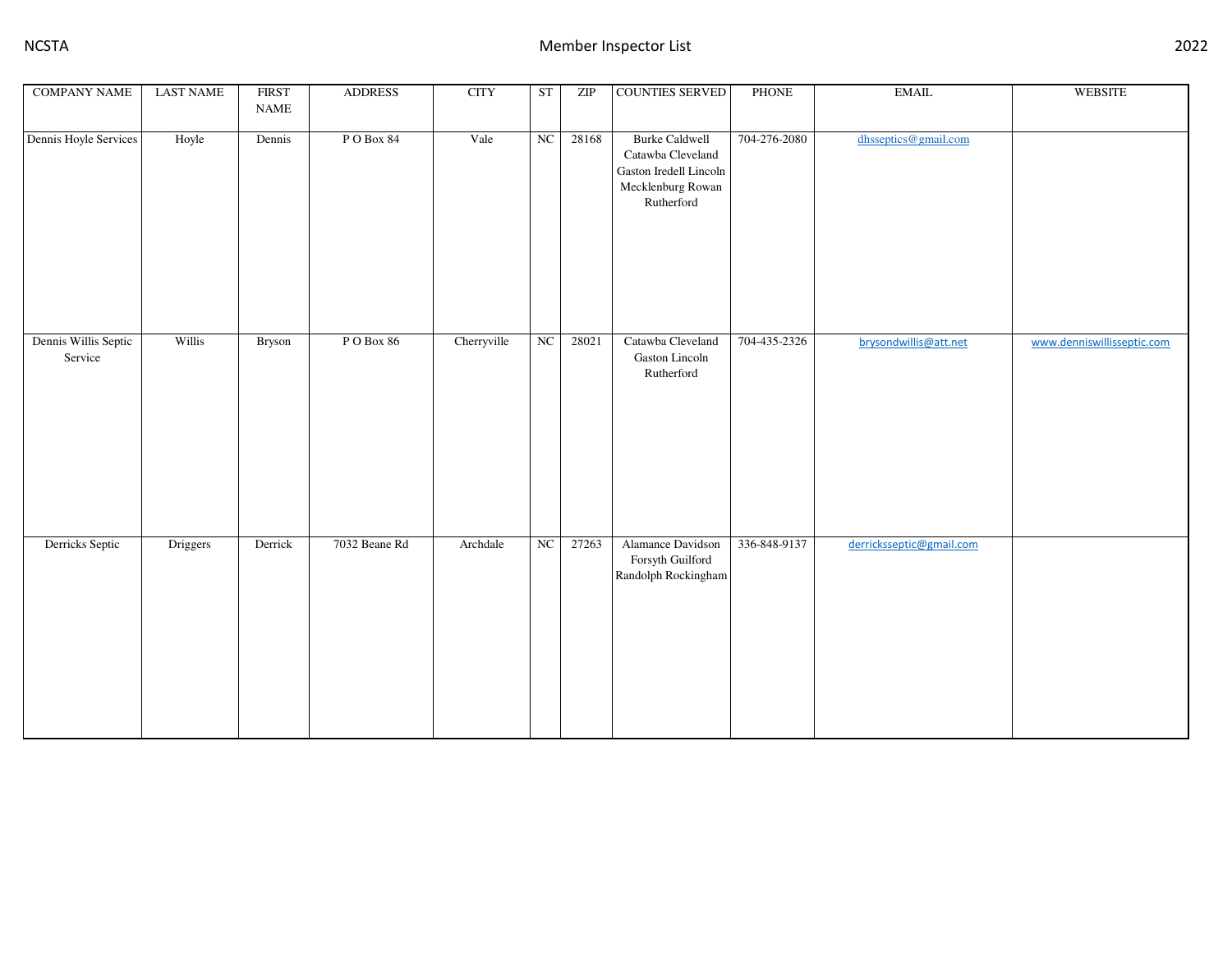| <b>COMPANY NAME</b>                      | <b>LAST NAME</b> | <b>FIRST</b><br>$\ensuremath{\mathsf{NAME}}$ | <b>ADDRESS</b>      | <b>CITY</b>            | ST          | ZIP   | COUNTIES SERVED                                               | PHONE        | $\operatorname{EMAIL}$  | WEBSITE               |
|------------------------------------------|------------------|----------------------------------------------|---------------------|------------------------|-------------|-------|---------------------------------------------------------------|--------------|-------------------------|-----------------------|
| <b>Distracted Ventures</b><br>Inc. - DVI | Wallwork         | David                                        | 18528 NC 410 Hwy    | Bladenboro             | NC          | 28320 | All                                                           | 910-734-7400 | dwwallwork@aol.com      |                       |
| Doug Cox Backhoe<br>Service              | Cox              | Doug                                         | 8046 Old Hwy 16     | Crumpler               | NC          | 28617 | Alleghany Ashe<br>Watauga                                     | 336-877-7314 |                         |                       |
| Eastern Septic &<br>Inspections LLC      | MacDonald        | Shane                                        | 283 Pump Station Rd | $\operatorname{Erwin}$ | $_{\rm NC}$ | 28339 | Cumberland Harnett<br>Hoke Johnston Lee<br>Moore Sampson Wake | 910-580-1500 | easternseptic@gmail.com | www.easternseptic.com |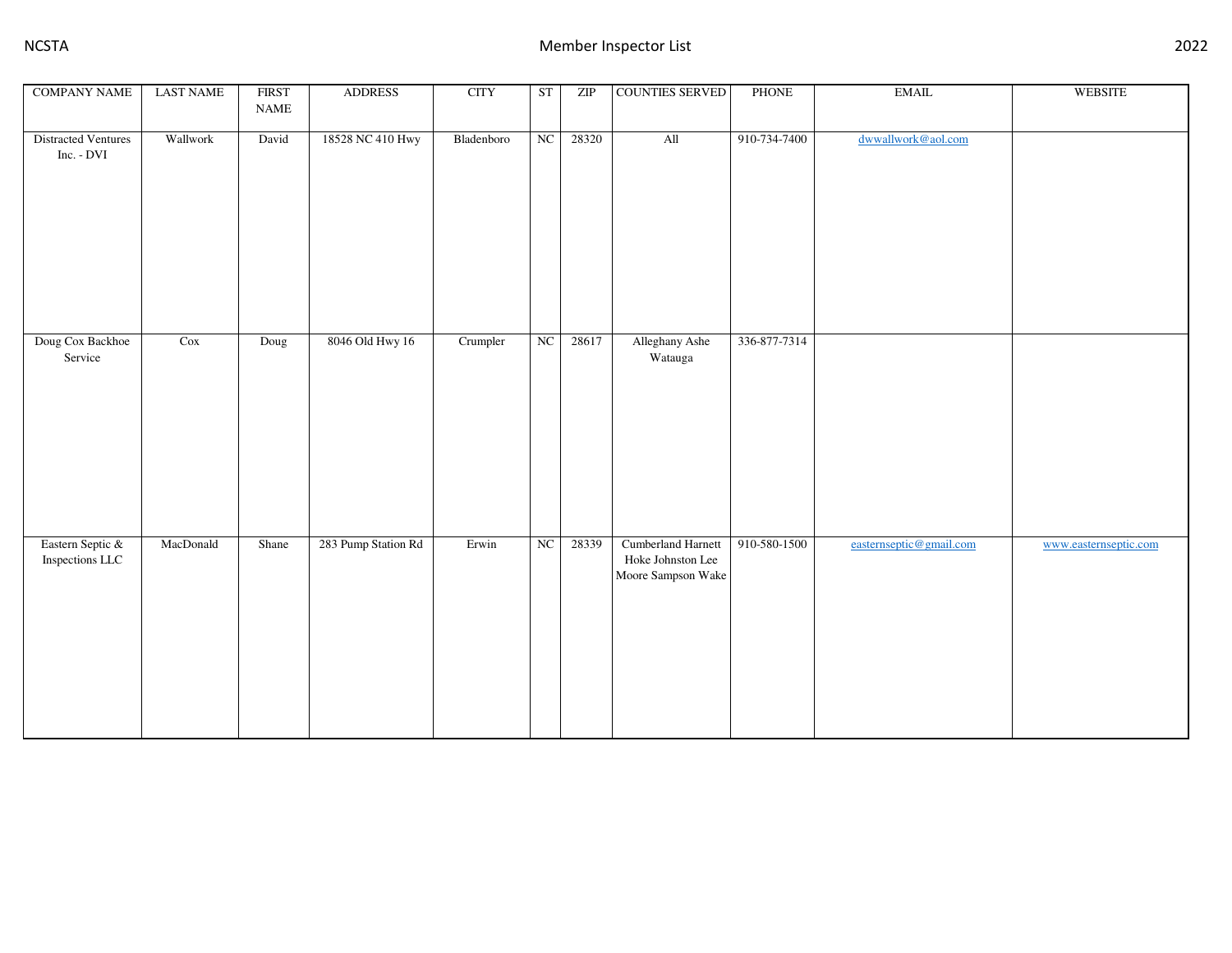| <b>COMPANY NAME</b>                                    | <b>LAST NAME</b> | <b>FIRST</b><br><b>NAME</b> | <b>ADDRESS</b>        | <b>CITY</b>          | <b>ST</b>  | ZIP   | <b>COUNTIES SERVED</b>                                                                                                      | PHONE        | <b>EMAIL</b>          | <b>WEBSITE</b>            |
|--------------------------------------------------------|------------------|-----------------------------|-----------------------|----------------------|------------|-------|-----------------------------------------------------------------------------------------------------------------------------|--------------|-----------------------|---------------------------|
| Environmental<br>Systems & Services of<br>$\rm NC$ LLC | Heflin           | Kenneth                     | 354 Grand Stand Ln    | Angier               | NC         | 27501 | Franklin Granville<br>Harnett Johnston Nash<br>Wake Wayne                                                                   | 984-285-2563 | khefessnc@gmail.com   | www.environmentalssnc.com |
| F J Ervin Construction                                 | Ervin            | Jay                         | 380 Mackwood Rd       | Mooresville          | NC         | 28115 | Alexander Cabarrus<br>Catawba Davidson<br>Davie Gaston Iredell<br>Lincoln Mecklenburg<br>Rowan Stanly Surry<br>Union Yadkin | 704-363-1294 | dirtandpipe@gmail.com | www.fjervin.com           |
| Fuller & Co<br>Construction LLC                        | Fuller           | <b>Bobby</b>                | 697 Saint Works Ch Rd | <b>Bessemer City</b> | ${\rm NC}$ | 28016 | Alexander Burke<br>Cabarrus Caldwell<br>Caawba Cleveland<br>Gaston Lincoln<br>Mecklenburg<br>Rockingham Yadkin              | 704-913-4109 | bobby@fullerandco.com | www.fullerandco.com       |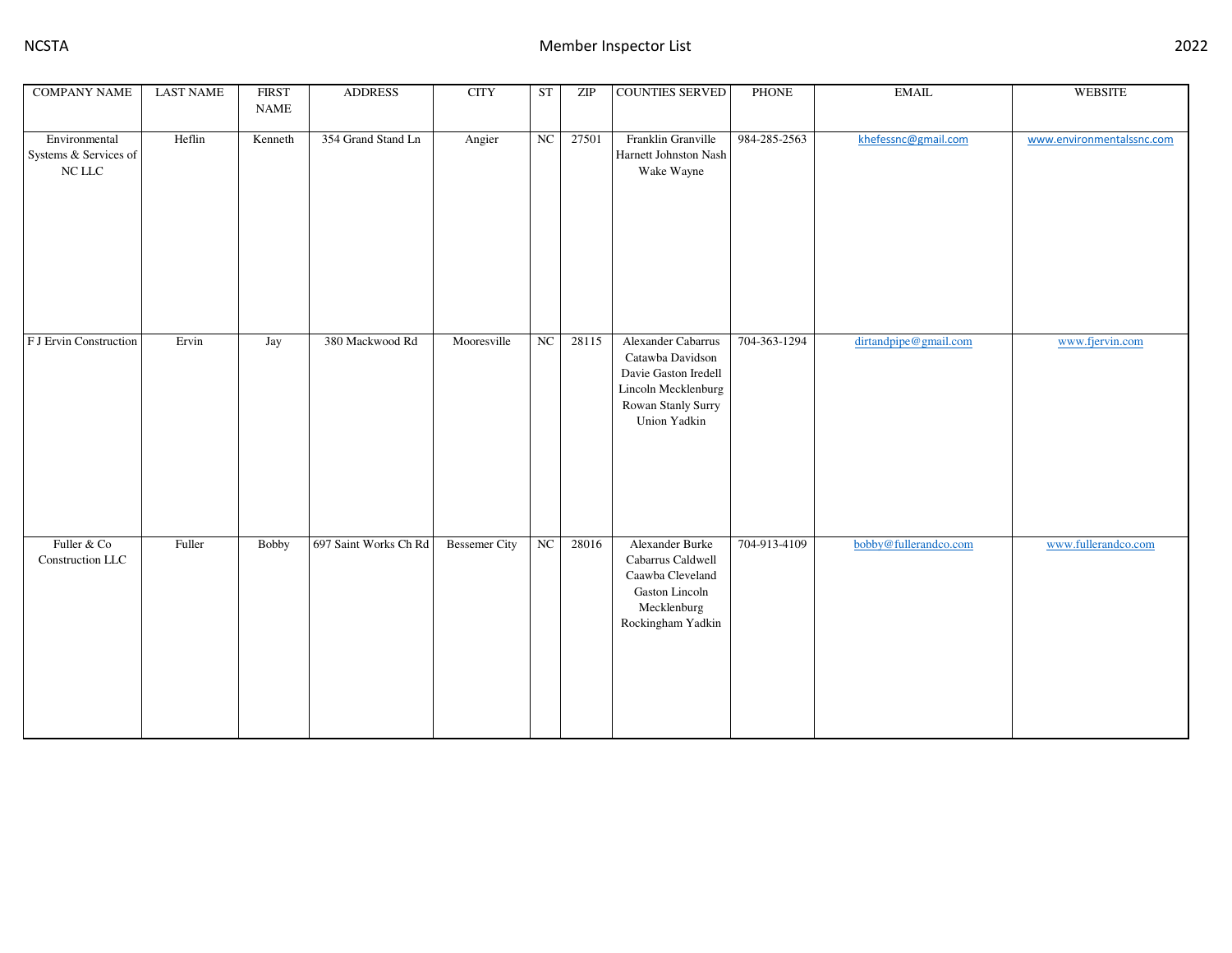| <b>COMPANY NAME</b>                              | <b>LAST NAME</b> | <b>FIRST</b><br><b>NAME</b> | <b>ADDRESS</b>      | <b>CITY</b> | <b>ST</b> | $\overline{\text{ZIP}}$ | <b>COUNTIES SERVED</b>                                                                                                                                                                                                          | <b>PHONE</b> | $\operatorname{EMAIL}$       | <b>WEBSITE</b>             |
|--------------------------------------------------|------------------|-----------------------------|---------------------|-------------|-----------|-------------------------|---------------------------------------------------------------------------------------------------------------------------------------------------------------------------------------------------------------------------------|--------------|------------------------------|----------------------------|
| G & T Grading Septic<br>Tank & Hauling Co<br>Inc | Todd             | Glenn                       | P O Box 279         | Zebulon     | NC        | 27597                   | Chatham Durham<br>Johnston Orange Wake                                                                                                                                                                                          | 919-269-5517 | gtgrading@yahoo.com          |                            |
| Gann Brothers Septic<br>Tank                     | Gann             | Eric                        | 191 Percy Lane      | Mayodan     | NC        | 27027                   | Alamance Caswell<br>Davidson Forsyth<br>Guilford Randolph<br>Rockihgham Stokes                                                                                                                                                  | 336-548-2971 | gann.brothers@yahoo.com      |                            |
| Garner Septic Tanks<br>Inc                       | Garner           | Edward                      | 121 Stanton Hill Rd | Carthage    | NC        | 28327                   | <b>Bladen Brunswick</b><br>Chatham Columbus<br>Cumberland Harnett<br>Hoke Johnston Lee<br>Mecklenburg<br>Montgomery Moore<br>New Hanover Orange<br>Pender Randloph<br>Richmond Robeson<br>Sampson Scotland<br>Stanly Wake Wayne | 910-624-0808 | eddie@garnersseptictanks.com | www.garnersseptictanks.com |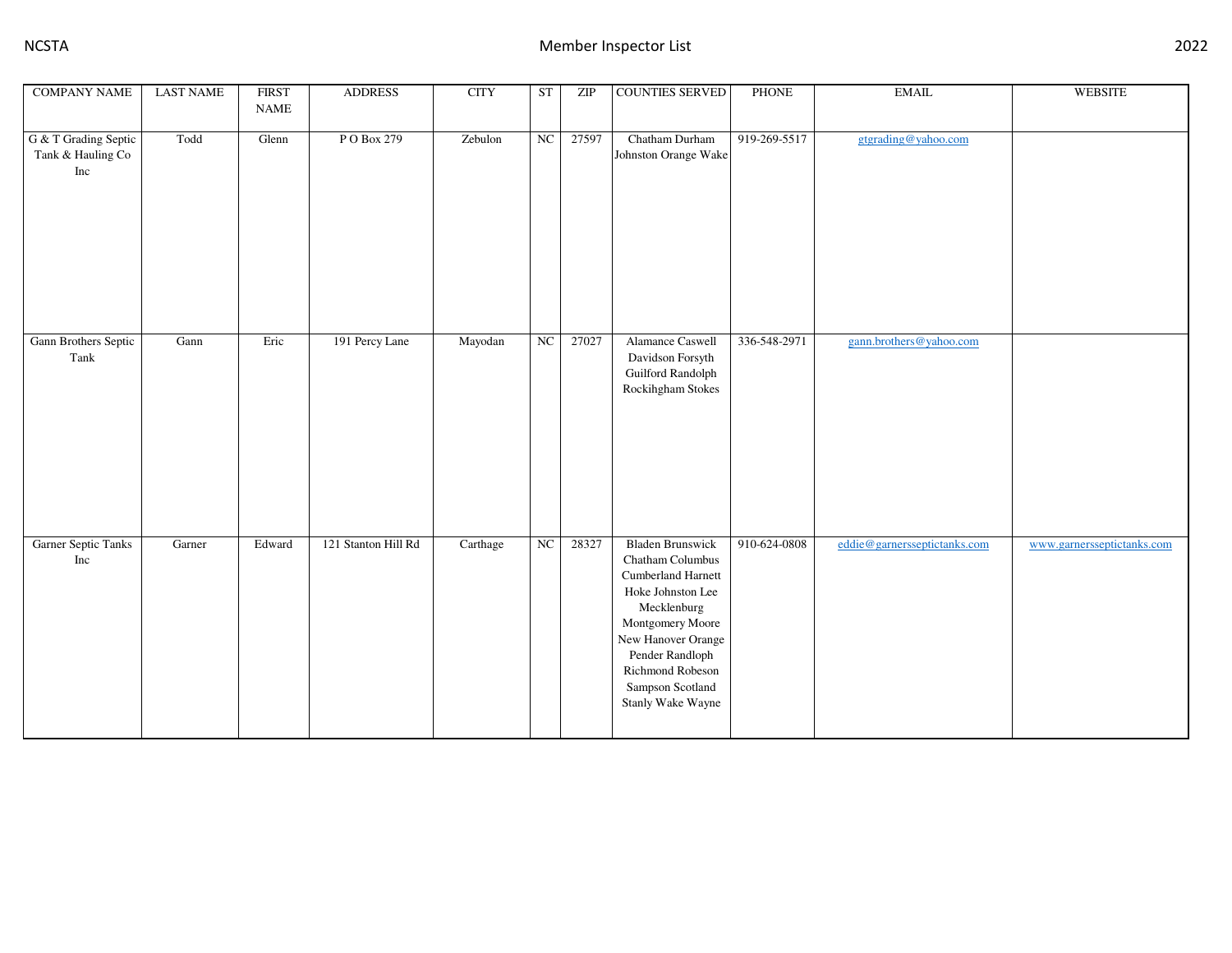| <b>COMPANY NAME</b>                         | <b>LAST NAME</b> | <b>FIRST</b>                 | <b>ADDRESS</b>   | <b>CITY</b>   | ST          | ZIP   | <b>COUNTIES SERVED</b>                             | PHONE        | $\operatorname{EMAIL}$     | WEBSITE                 |
|---------------------------------------------|------------------|------------------------------|------------------|---------------|-------------|-------|----------------------------------------------------|--------------|----------------------------|-------------------------|
|                                             |                  | $\ensuremath{\mathsf{NAME}}$ |                  |               |             |       |                                                    |              |                            |                         |
| <b>Garrison Construction</b><br>Company Inc | Garrison         | David                        | P O Box 1063     | Morehead City | NC          | 28557 | Carteret Craven<br>Pamlico Pitt                    | 252-726-6026 | office@garrisongrading.com | www.garrisongrading.com |
|                                             |                  |                              |                  |               |             |       |                                                    |              |                            |                         |
| Grade A Septic<br>Inspectors LLC            | Stanbro          | Julian and<br>Nicholas       | 4066 NC Hwy 55 E | Dunn          | $_{\rm NC}$ | 28334 | Cumberland Harnett<br>Johnston Lee Sampson<br>Wake | 910-729-9004 | g.a.s.i@hotmail.com        |                         |
| Graham Roten<br>Enterprises, LLC            | Roten            | Ivan                         | 518 Blairmont Dr | Boone         | $_{\rm NC}$ | 28607 | Alleghany Ashe<br>Caldwell Watauga<br>Wilkes       | 828-719-7581 | grahamroten@gmail.com      |                         |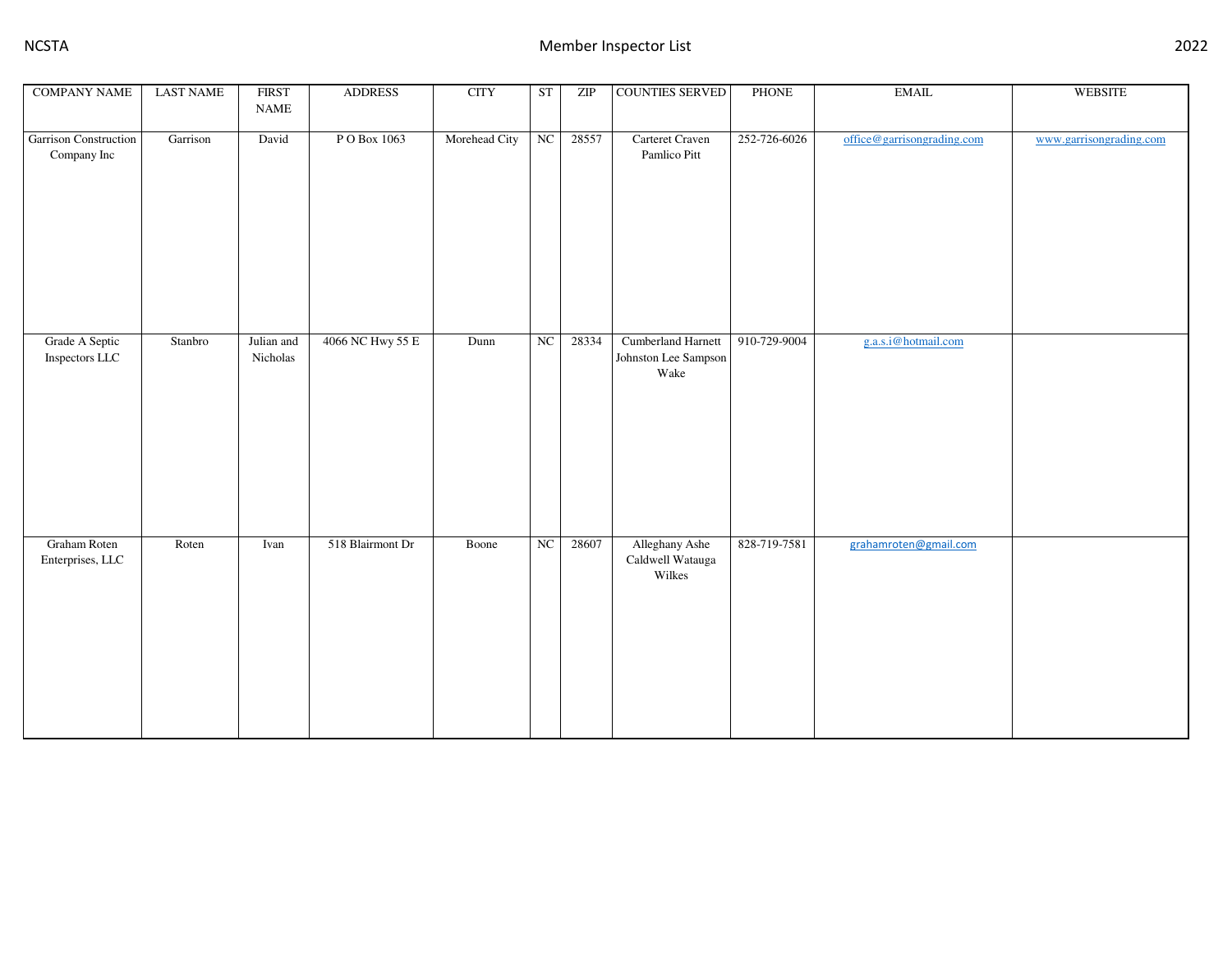| <b>COMPANY NAME</b>                 | <b>LAST NAME</b> | <b>FIRST</b> | <b>ADDRESS</b>               | <b>CITY</b>   | <b>ST</b>        | ZIP   | <b>COUNTIES SERVED</b>                                                                                          | PHONE        | $\operatorname{EMAIL}$           | <b>WEBSITE</b>                 |
|-------------------------------------|------------------|--------------|------------------------------|---------------|------------------|-------|-----------------------------------------------------------------------------------------------------------------|--------------|----------------------------------|--------------------------------|
|                                     |                  | <b>NAME</b>  |                              |               |                  |       |                                                                                                                 |              |                                  |                                |
| Greenway Waste<br>Solutions         | <b>Simmons</b>   | Scott        | 5600 Lakeview Rd             | Charlotte     | NC               | 28269 | Cabarrus, Catawba,<br>Cleveland, Gaston,<br>Iredell,<br>Lincoln, McDowell,<br>Mecklenburg,<br>Rutherford, Union | 704-741-7867 | scott@greenwaywastesolutions.com | www.greenwaywastesolutions.com |
| Hardees Septic Tank<br>Service. Inc | Hardee           | Bill         | 1061 White Memorial<br>Ch Rd | Willow Spring | $_{\mathrm{NC}}$ | 27592 | Harnett Johnston<br>Wake                                                                                        | 919-639-2060 | bill@hardees-septic-tank.com     | www.hardees-septic-tank.com    |
| Hines Septic LLC                    | Hines            | Glenn        | 3152 Caratoke Hwy            | Currituck     | NC               | 27929 | Camden Chowan<br><b>Currituck Dare Gates</b><br>Pasquotank<br>Perquimans                                        | 252-232-3941 | hinesseptic252@gmail.com         | www.hinessepticouterbanks.com  |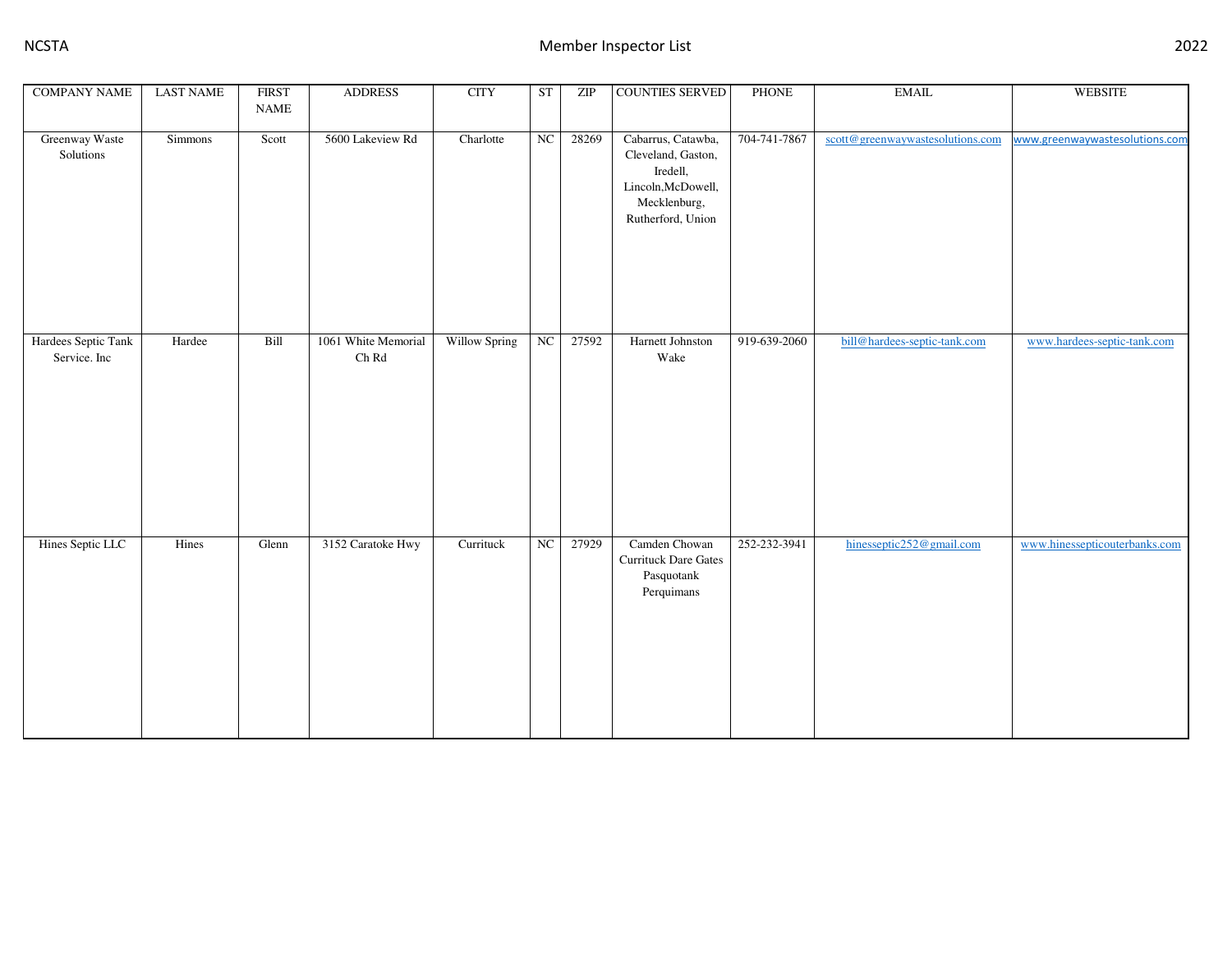| <b>COMPANY NAME</b>                      | <b>LAST NAME</b> | <b>FIRST</b><br>$\ensuremath{\mathsf{NAME}}$ | <b>ADDRESS</b>     | <b>CITY</b>    | ST         | ZIP   | <b>COUNTIES SERVED</b>                                                                         | PHONE        | $\operatorname{EMAIL}$          | <b>WEBSITE</b>                |
|------------------------------------------|------------------|----------------------------------------------|--------------------|----------------|------------|-------|------------------------------------------------------------------------------------------------|--------------|---------------------------------|-------------------------------|
| Hoffman Septic Tank<br>Pumping           | Hoffman          | Paul                                         | 110 Enterprise Dr  | Elizabeth City | NC         | 27909 | Camden Chowan<br>Currituck Hertford<br>Pasquotank<br>Perquimans                                | 252-399-4900 | hstp@roadrunner.com             |                               |
| <b>Holland Septic</b><br>Services        | Holland          | Stephen                                      | 554 Homestead Ln   | Angier         | NC         | 27501 | $\overline{\text{ALL}}$                                                                        | 984-220-3486 | hollandsepticservices@gmail.com | www.hollandsepticservices.com |
| Home Inspection<br>Professionals HIP LLC | Chittick         | John                                         | 606 North B Street | Bridgeton      | ${\rm NC}$ | 28519 | <b>Beaufort Carteret</b><br>Crtaven Jones Lenoir<br>Onslow Pamlico Pitt<br>Scotland Washington | 252-635-1149 | admin@hipservices.com           | www.hipservices.com           |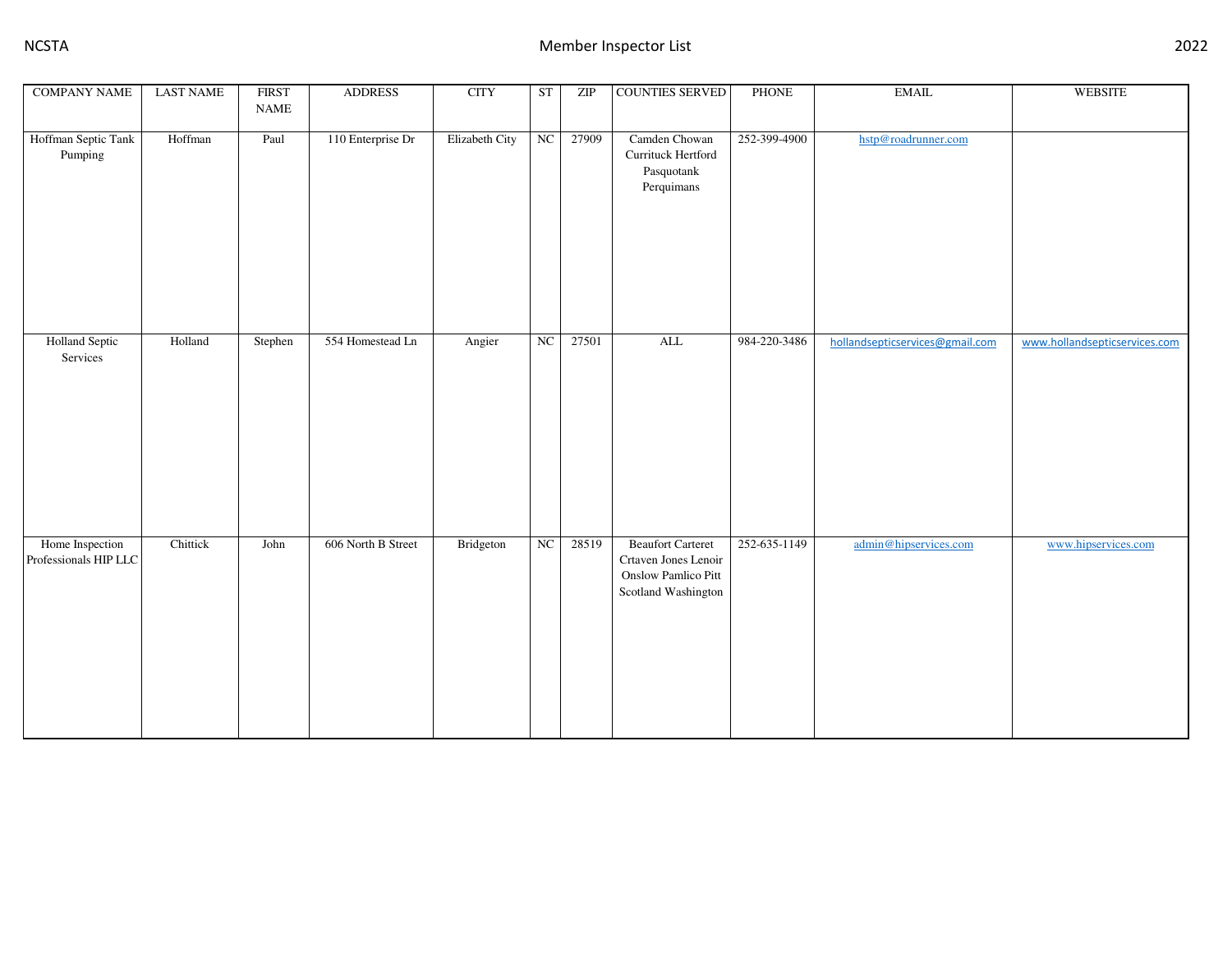| <b>COMPANY NAME</b>                                | <b>LAST NAME</b> | <b>FIRST</b>                 | <b>ADDRESS</b>       | <b>CITY</b>   | <b>ST</b>  | ZIP   | COUNTIES SERVED                                                                     | PHONE        | $\operatorname{EMAIL}$           | <b>WEBSITE</b>        |
|----------------------------------------------------|------------------|------------------------------|----------------------|---------------|------------|-------|-------------------------------------------------------------------------------------|--------------|----------------------------------|-----------------------|
|                                                    |                  | $\ensuremath{\mathsf{NAME}}$ |                      |               |            |       |                                                                                     |              |                                  |                       |
| Hospitality Home<br>Solutions DBA Septic<br>A- $Z$ | Shipman          | Shaneka                      | 135 Cross Gate Ct    | Winston Salem | NC         | 27106 | Alamance Davidson<br>Forsyth Guilford<br>Yadkin                                     | 336-837-9242 | info@hospitalityhomesolutons.com | www.septica-z.com     |
| HST Inc                                            | Harris           | Phillip                      | 109 Frank Rondall Dr | Mooresboro    | NC         | 28114 | Cleveland Gaston<br>Loincoln Rutherford                                             | 828-429-7802 | plbharris@att.net                |                       |
| Hurley Backhoe<br>Services Inc                     | Hurley           | Steven                       | 433 Hurley Farms Rd  | Star          | ${\rm NC}$ | 27356 | Anson Cabarrus<br>Davidson Montgomery<br>Moore Randolph<br>Richmond Rowan<br>Stanly | 910-571-0698 | hurleybackhoeinc@yahoo.com       | www.hurleybackhoe.com |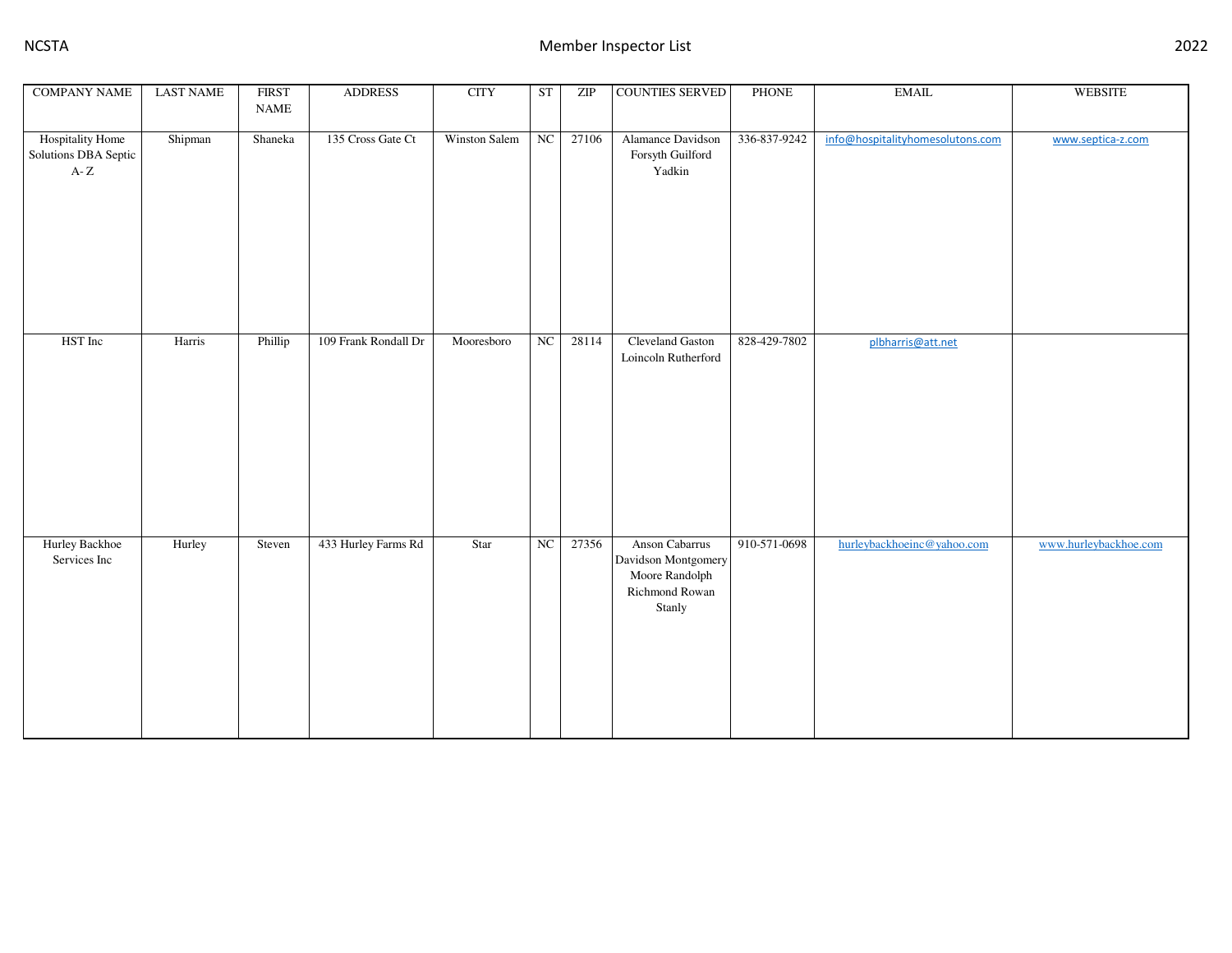| <b>COMPANY NAME</b>                                  | <b>LAST NAME</b> | <b>FIRST</b><br>$\ensuremath{\mathsf{NAME}}$ | <b>ADDRESS</b>    | <b>CITY</b> | <b>ST</b>        | ZIP   | COUNTIES SERVED                                                                                 | <b>PHONE</b> | $\operatorname{EMAIL}$    | <b>WEBSITE</b>            |
|------------------------------------------------------|------------------|----------------------------------------------|-------------------|-------------|------------------|-------|-------------------------------------------------------------------------------------------------|--------------|---------------------------|---------------------------|
| J & L Septic Tank<br>Services                        | Jones            | Frankie                                      | 3142 Chason Rd    | Parkton     | $_{\mathrm{NC}}$ | 28371 | Cumberland Harnett<br>Hoke Lee Robeson<br>Scotland                                              | 910-723-0174 | jlsepticsrv@gmail.com     |                           |
| J W Septic Service<br>${\rm LLC}$                    | Williamson       | Jeremy                                       | 402 N Franklin Rd | Mt Airy     | NC               | 27030 | Forsyth Stokes Surry<br>Yadkin                                                                  | 336-325-0899 | jwsepticservice@yahoo.com | www.jw-septic-service.com |
| James Septic &<br>Portable Toilet Ser<br>${\rm LLC}$ | James            | Walter                                       | PO Box 84         | Reidsville  | NC               | 27323 | Alamance Caswell<br>Davidson Durham<br>Forsyth Guilford<br>Person Randolph<br>Rockingham Stokes | 336-349-9511 | whjames03@gmail.com       |                           |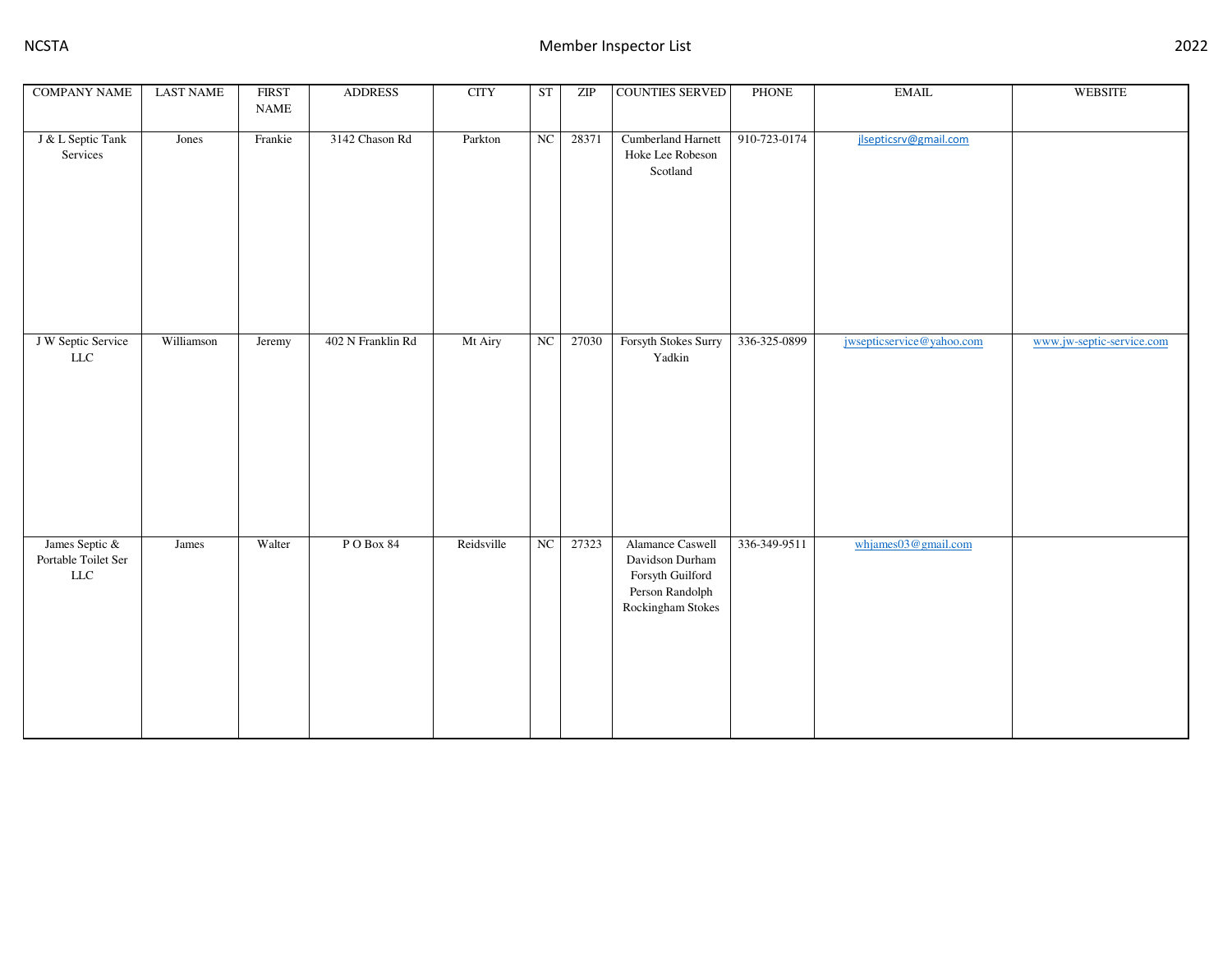| <b>COMPANY NAME</b>                     | <b>LAST NAME</b> | <b>FIRST</b><br>$\ensuremath{\mathsf{NAME}}$ | <b>ADDRESS</b>     | <b>CITY</b> | <b>ST</b>        | ZIP   | <b>COUNTIES SERVED</b>                                                                                                | <b>PHONE</b> | $\operatorname{EMAIL}$         | <b>WEBSITE</b> |
|-----------------------------------------|------------------|----------------------------------------------|--------------------|-------------|------------------|-------|-----------------------------------------------------------------------------------------------------------------------|--------------|--------------------------------|----------------|
|                                         |                  |                                              |                    |             |                  |       |                                                                                                                       |              |                                |                |
| Jeff Lawson Septic<br>Tank & Pumping Sr | Lawson           | Jeff                                         | 2984 NC 8 Hwy N    | Danbury     | $_{\mathrm{NC}}$ | 27016 | Forsyth Rockingham<br><b>Stokes Surry</b>                                                                             | 336-407-6701 | jefflawsonseptictank@gmail.com |                |
| Jones Septic Tank Serv                  | Cooper           | Vickie                                       | 373 Swift Creek Rd | Raeford     | $_{\rm NC}$      | 28376 | <b>Bladen Brunswick</b><br>Carteret columbus<br>Cumberland Hoke<br>Moore Pender<br>Robeson Sampson<br>Scotland Warren | 910-875-7616 | vickiecpr@aol.com              |                |
| K T Moore Septic<br>Tank Service        | Dickerson        | Mike                                         | 712 N Chavis Rd    | Kittrell    | $_{\rm NC}$      | 27544 | Durham Franklin<br>Granville Halifax Nash<br>Person Vance Wake<br>Warren                                              | 252-432-1859 | 440.ktmoore@gmail.com          |                |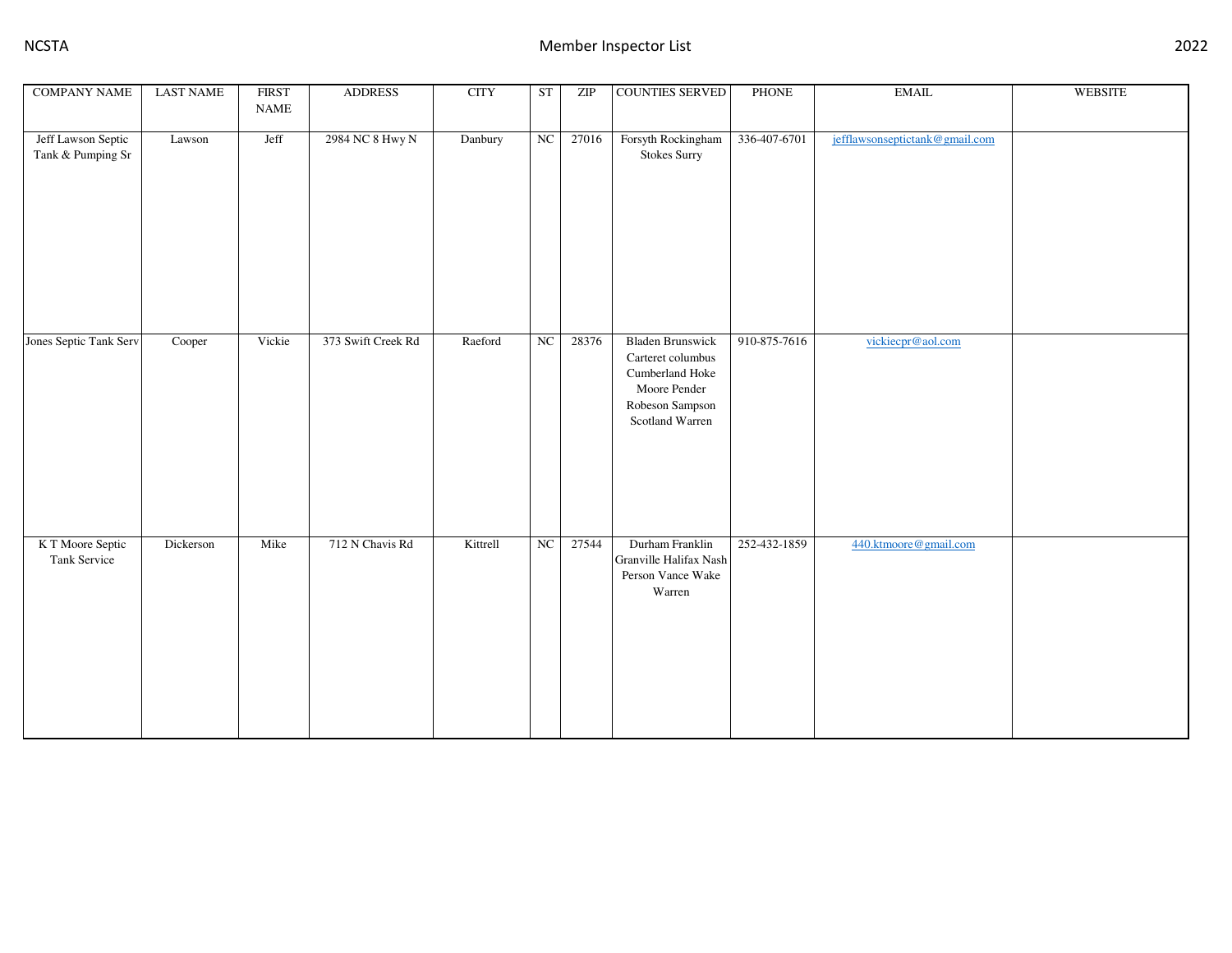| <b>COMPANY NAME</b>                   | <b>LAST NAME</b> | <b>FIRST</b><br>$\ensuremath{\mathsf{NAME}}$ | <b>ADDRESS</b>      | <b>CITY</b> | ST | ZIP   | <b>COUNTIES SERVED</b>                                                                  | PHONE        | $\operatorname{EMAIL}$ | WEBSITE                  |
|---------------------------------------|------------------|----------------------------------------------|---------------------|-------------|----|-------|-----------------------------------------------------------------------------------------|--------------|------------------------|--------------------------|
| Kivett and Son Inc                    | Kivett           | Donna                                        | P O Box 2918        | Asheboro    | NC | 27204 | Randolph                                                                                | 336-629-3263 | dkivett3@triad.rr.com  |                          |
| Lake Norman Sewer &<br>Septic Service | Currier          | David                                        | PO Box 889          | Denver      | NC | 28037 | Alexander Cabarrus<br>Catawba Cleveland<br>Gaston Iredell Lincoln<br>Mecklenburg Stanly | 704-483-5125 | lknsas@gmail.com       | www.lakenormanseptic.com |
| Lakeys Backhoe<br>Service Inc         | Lakey            | Teresa                                       | 386 Buck Seaford Rd | Mocksville  | NC | 27028 | Davie Forsyth Iredell<br>Rowan                                                          | 336-751-3476 | teresa.lakey@me.com    |                          |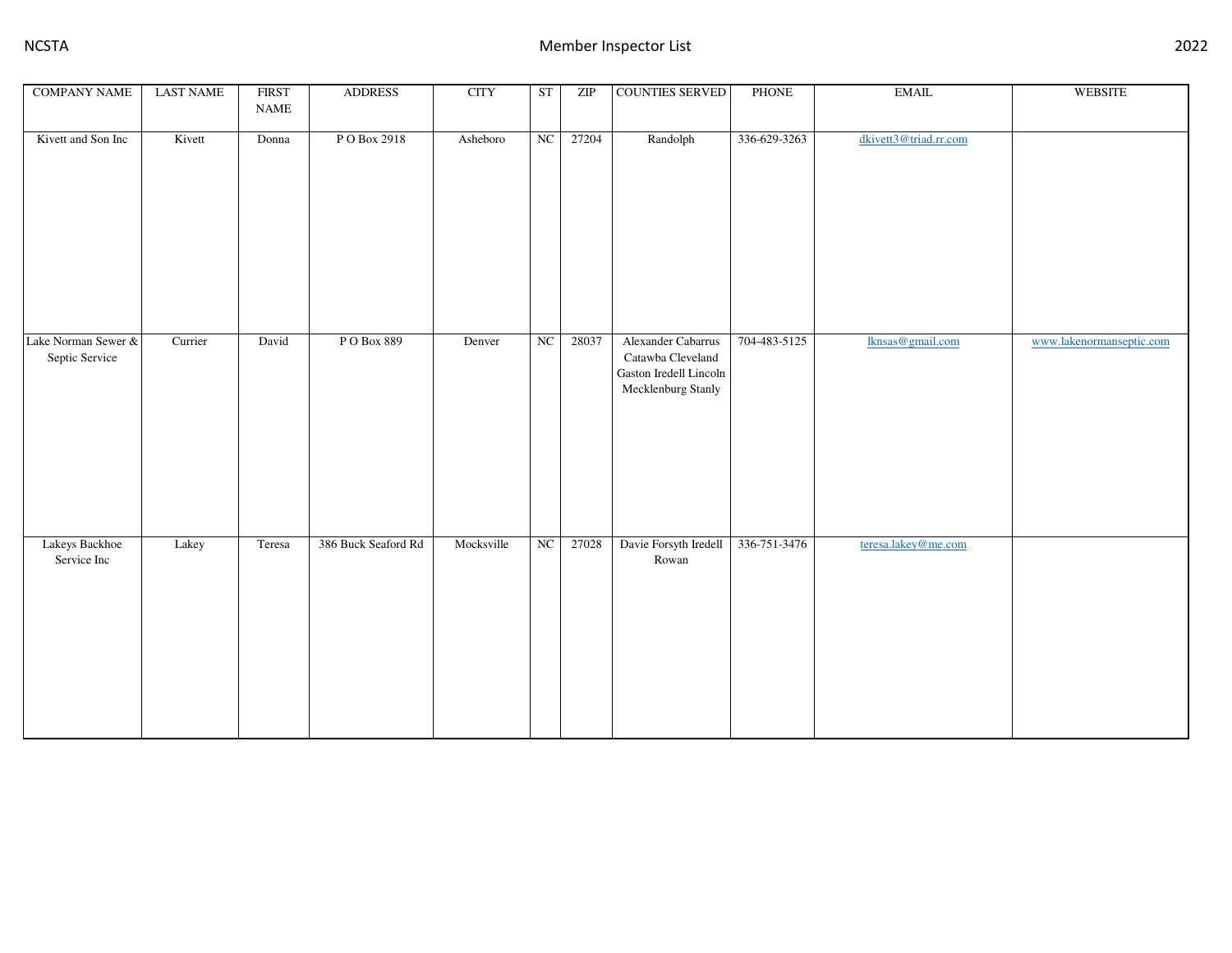| <b>COMPANY NAME</b>                     | <b>LAST NAME</b> | <b>FIRST</b><br>$\ensuremath{\mathsf{NAME}}$ | <b>ADDRESS</b>                     | <b>CITY</b> | <b>ST</b>   | ZIP   | <b>COUNTIES SERVED</b>                                                                                          | PHONE        | $\operatorname{EMAIL}$        | <b>WEBSITE</b> |
|-----------------------------------------|------------------|----------------------------------------------|------------------------------------|-------------|-------------|-------|-----------------------------------------------------------------------------------------------------------------|--------------|-------------------------------|----------------|
| Larry Henkle Grading<br>and Septic      | Hoke             | Allen                                        | 14402 Lucia Riverbend<br>Hwy       | Mt Holly    | $_{\rm NC}$ | 28120 | Cabarrus Catawba<br>Gaston Lincoln<br>Mecklenburg Rowan                                                         | 704-308-6574 | allenhoke@charter.com         |                |
| <b>Lassiters Septic Tank</b><br>Svc Inc | Harrison         | Anita                                        | 127 Askewville Bryant<br>$\rm{St}$ | Windsor     | NC          | 27983 | <b>Beaufort Bertie</b><br>Chowan Gates<br>Hertford Hyde Martin<br>Pasquotank<br>Perquimans tyrell<br>Washington | 252-794-5444 | lassiterseptic@embarqmail.com |                |
| Leathermans Septic<br>Tank Ser Inc      | Leatherman       | Gary                                         | 8420 Reepsville Rd                 | Lincolnton  | ${\rm NC}$  | 28092 | Alexander Burke<br>Caldwell Catawba<br>Cleveland Iredell<br>Lincoln Mecklenburg<br>Rowan                        | 704-462-2194 | gary13964@gmail.com           |                |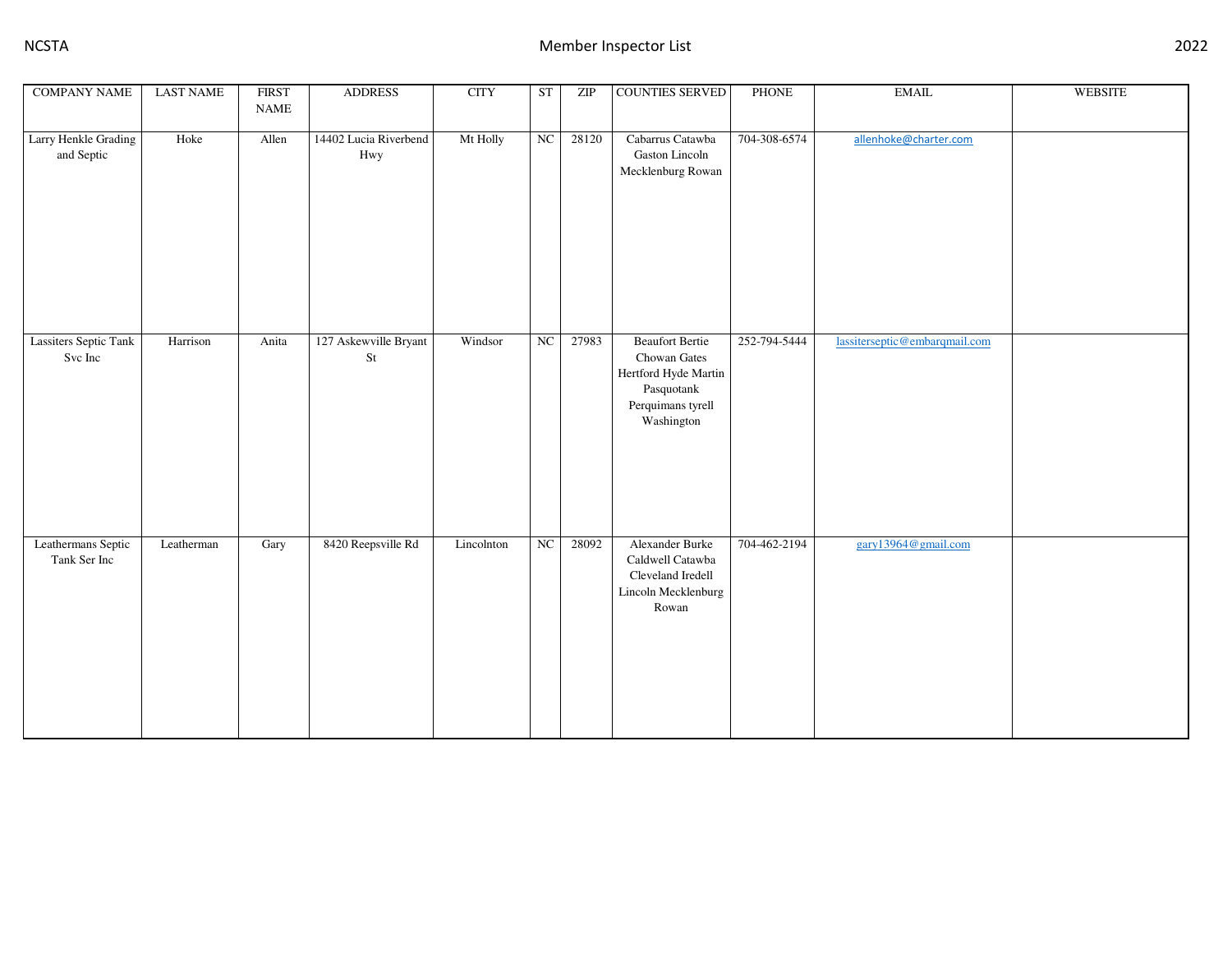| <b>COMPANY NAME</b>               | <b>LAST NAME</b> | <b>FIRST</b><br><b>NAME</b> | <b>ADDRESS</b>            | <b>CITY</b> | ST       | ZIP   | <b>COUNTIES SERVED</b>                                                                                                                           | PHONE        | <b>EMAIL</b>                 | <b>WEBSITE</b>                   |
|-----------------------------------|------------------|-----------------------------|---------------------------|-------------|----------|-------|--------------------------------------------------------------------------------------------------------------------------------------------------|--------------|------------------------------|----------------------------------|
| Lentz Septic Tank<br>Service Inc  | Trivette         | Jason                       | 410 Lentz Rd              | Statesville | NC       | 28625 | Iredell Mecklenburg<br>Rowan Stanley                                                                                                             | 704-876-1834 | office.lentzseptic@gmail.com | www.lentzseptic.com              |
|                                   |                  |                             |                           |             |          |       |                                                                                                                                                  |              |                              |                                  |
| Lentz Wastewater<br>Management    | Lentz            | Jeanie                      | 463 Lentz Rd              | Statesville | NC       | 28625 | Alexander Cabarrus<br>Caldwell Catawba<br>Forsyth Gaston Iredell<br>Lenoir Loncoln<br>Mecklenburg Rowan<br><b>Stanly Surry Wilkes</b><br>Yadking | 980-829-3278 | Office@lentzwastewater.com   | www.lentzwastwater.com           |
| Lewis Farms & Liquid<br>Waste Inc | Wooten           | Wesley                      | 8155 Malpass Corner<br>Rd | Currie      | $\rm NC$ | 28435 | <b>Bladen Brunswick</b><br>Carteret Columbus<br>Duplin New Hanove<br><b>Onslow Pender</b><br>Sampson                                             | 910-283-9823 | wesley@lewisfarmsnc.com      | www.lewisfarmsandliquidwaste.con |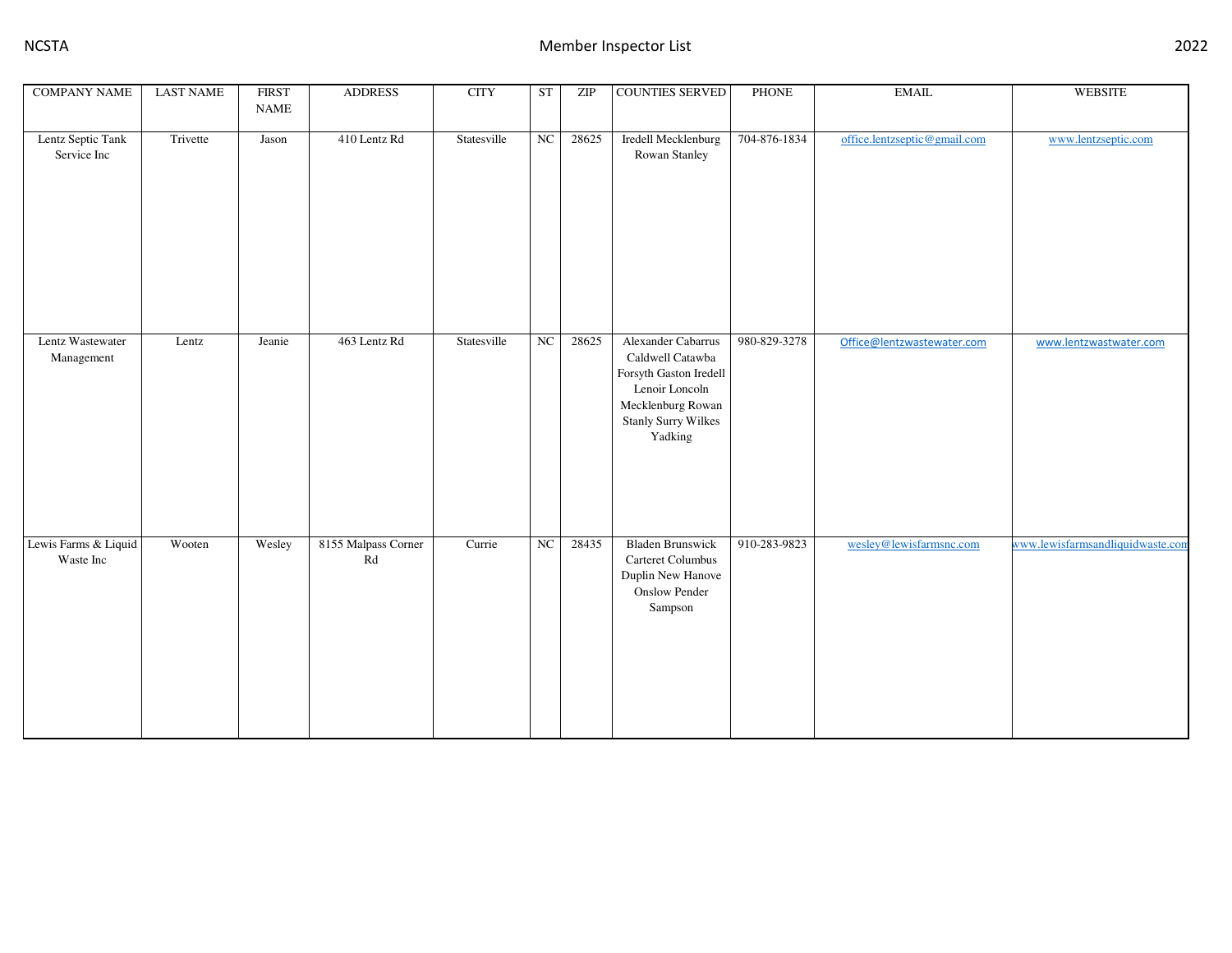| <b>COMPANY NAME</b>                | <b>LAST NAME</b> | <b>FIRST</b><br>$\ensuremath{\mathsf{NAME}}$ | <b>ADDRESS</b> | <b>CITY</b> | ST               | ZIP   | COUNTIES SERVED                                                                                              | <b>PHONE</b> | $\operatorname{EMAIL}$       | <b>WEBSITE</b>  |
|------------------------------------|------------------|----------------------------------------------|----------------|-------------|------------------|-------|--------------------------------------------------------------------------------------------------------------|--------------|------------------------------|-----------------|
| Lighthouse<br>Contracting          | Johnson          | Michael                                      | PO Box 367     | Ocracoke    | NC               | 27960 | Carteret Chatham<br>Hyde Johnston Wake<br>Warren                                                             | 919-740-1251 |                              |                 |
| Marlin Wastewater<br>Service       | Kerr             | Jeffrey D                                    | P O Box 865    | West End    | $_{\mathrm{NC}}$ | 27376 | Alamance Chatham<br>Cumberland Guilford<br>Harnett Hoke Lee<br>Montgomery Moore<br>Richmond Scotland<br>Wake | 910-295-1899 | info@marlinw.com             | www.marlinw.com |
| Massey Septic Tank<br>$\rm Co~Inc$ | Hawes            | Wilfred                                      | PO Box 643     | Mt Ulla     | $_{\rm NC}$      | 28125 | Caldwell catawba<br>Iredell Orwan                                                                            | 704-278-9132 | backcreekranch@earthlink.net |                 |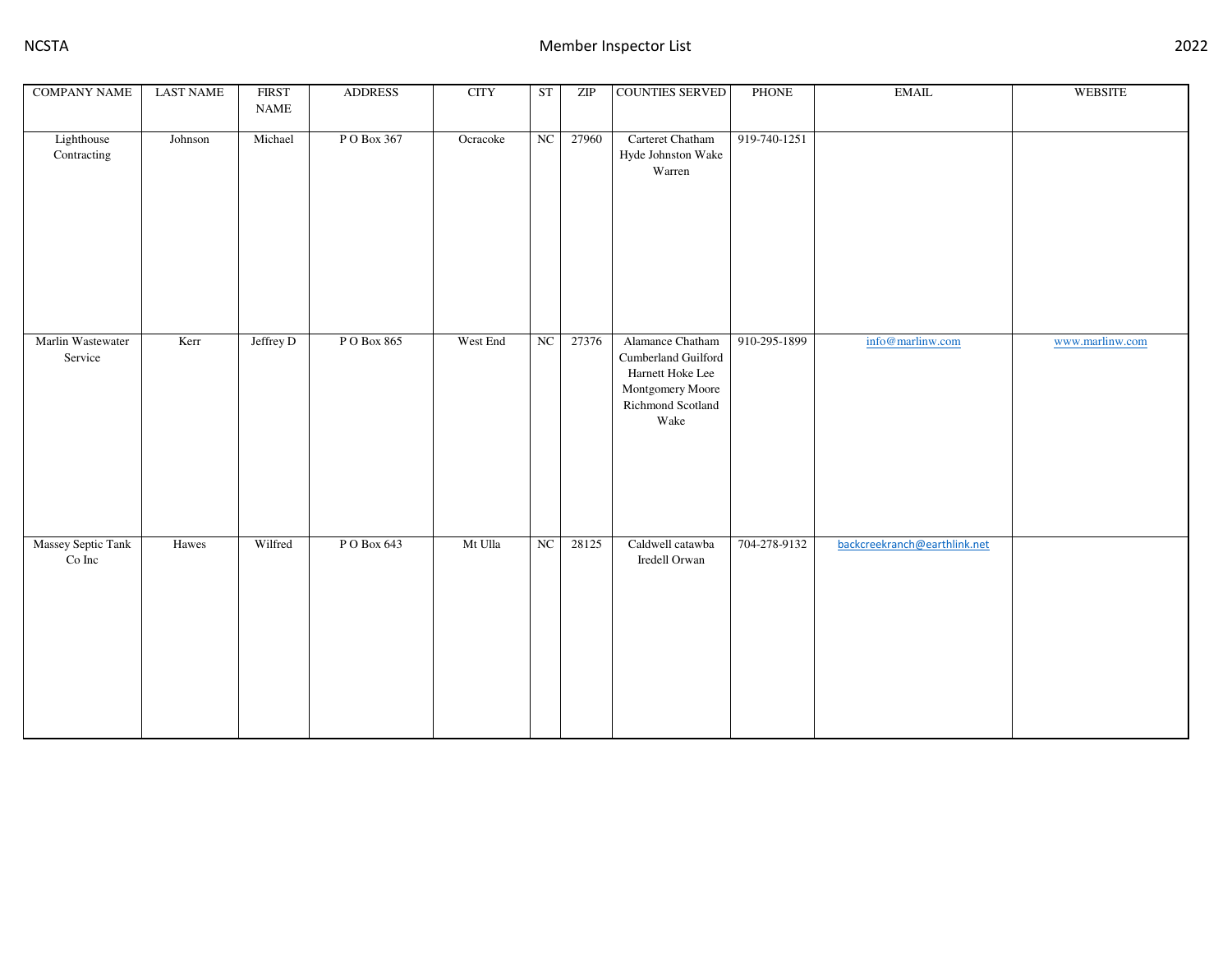| <b>COMPANY NAME</b>             | <b>LAST NAME</b> | <b>FIRST</b><br>$\ensuremath{\mathsf{NAME}}$ | <b>ADDRESS</b>   | <b>CITY</b> | <b>ST</b> | ZIP   | COUNTIES SERVED                                                                           | PHONE        | $\operatorname{EMAIL}$      | <b>WEBSITE</b>          |
|---------------------------------|------------------|----------------------------------------------|------------------|-------------|-----------|-------|-------------------------------------------------------------------------------------------|--------------|-----------------------------|-------------------------|
| McMahan Septic Tank<br>Inc      | McMahan          | Tammy                                        | 10 Paddington Dr | Lexington   | NC        | 27295 | Davidson Davie<br>Forsyth Guilford<br>Iredell Randolph<br>Rowan Stokes Yadkin             | 336-248-6575 | mcmahanseptictank@gmail.com |                         |
| Moores Environmental<br>Service | Moore            | JC                                           | 1227 Troutman Dr | Statesville | NC        | 28625 | Alexander Cabarrus<br>Catawba David Iredell<br>Lincoln Mecklenburg<br>Towan Wilkes Yadkin | 704-873-2171 | jmooreenviro@gmail.com      |                         |
| Myers Septic Tank               | Bean             | Garrett                                      | 1882 Briggs Rd   | Salisbury   | NC        | 28147 | Cabarrus Iredell<br>Rowan                                                                 | 704-633-3962 | info@myerssepticnc.com      | www.myersseptictank.com |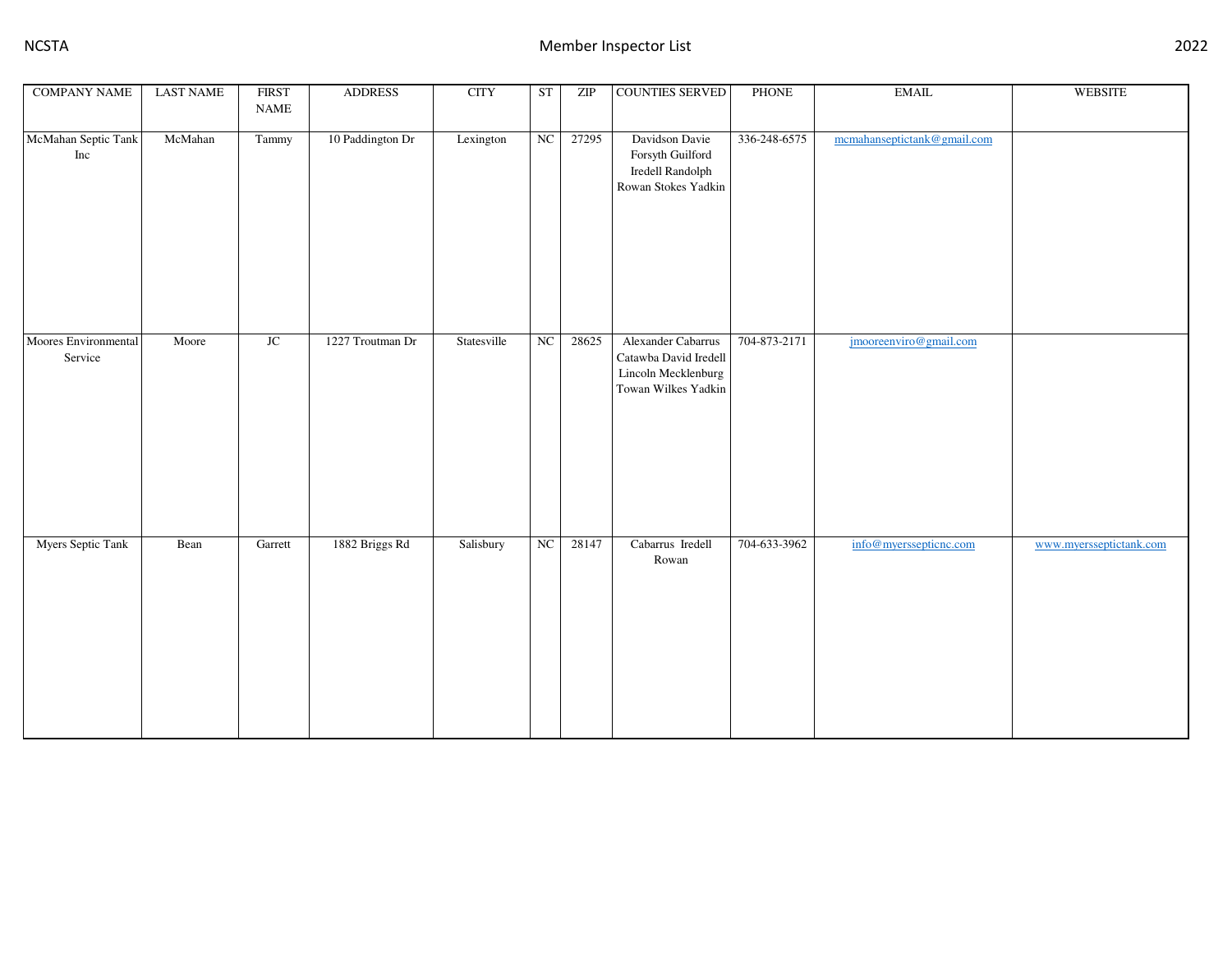| <b>COMPANY NAME</b>                         | <b>LAST NAME</b> | <b>FIRST</b><br><b>NAME</b> | <b>ADDRESS</b>   | <b>CITY</b>  | ST                     | ZIP   | <b>COUNTIES SERVED</b>                                                                                                                                            | <b>PHONE</b> | $\text{EMAIL}$              | <b>WEBSITE</b>              |
|---------------------------------------------|------------------|-----------------------------|------------------|--------------|------------------------|-------|-------------------------------------------------------------------------------------------------------------------------------------------------------------------|--------------|-----------------------------|-----------------------------|
|                                             |                  |                             |                  |              |                        |       |                                                                                                                                                                   |              |                             |                             |
| <b>Myers Septic Tank</b><br>Service LLC     | Myers            | Ira                         | P O Box 207      | Wilkesboro   | NC                     | 28697 | Alleghany Alexander<br>Iredell Watauga<br>Wilkes                                                                                                                  | 336-838-5045 | myersseptictank@gmail.com   |                             |
| <b>NCDOT</b> Ferry<br>Division              | Neeland          | William                     | 8550 Shipyard Rd | Manns Harbor | NC                     | 27953 | Carteret Craven<br>Currituck Dare Hyde                                                                                                                            | 252-725-3871 | wyneeland@ncdot.gov         |                             |
| North Carolina Septic<br>Inspections (NCSI) | Piner            | Connie                      | PO Box 128       | Arapahoe     | $\overline{\text{NC}}$ | 28510 | Alamance Beaufort<br>Carteret Chatham<br>Craven Cumberland<br>Durham Franklin<br>Granville Harnett<br>Johnston Nash Orange<br>Pamlico Person Vance<br>Wake Wilson | 919-880-1590 | dan@ncsepticinspections.com | www.ncsepticinspections.com |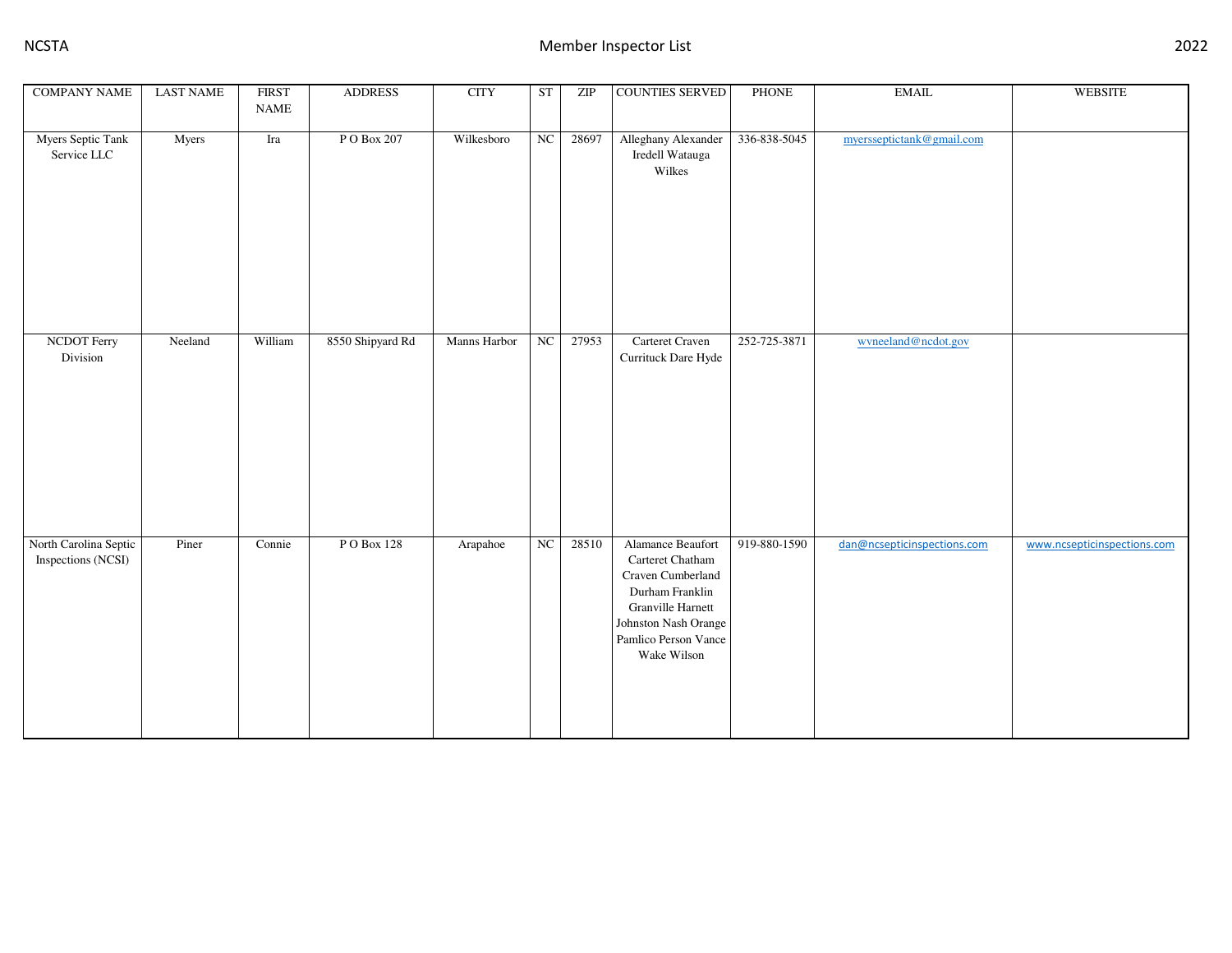| <b>COMPANY NAME</b>                      | <b>LAST NAME</b> | <b>FIRST</b>                 | <b>ADDRESS</b>     | <b>CITY</b>    | <b>ST</b>        | ZIP   | <b>COUNTIES SERVED</b>                                                                                                                                                                                 | <b>PHONE</b> | <b>EMAIL</b>                  | <b>WEBSITE</b>              |
|------------------------------------------|------------------|------------------------------|--------------------|----------------|------------------|-------|--------------------------------------------------------------------------------------------------------------------------------------------------------------------------------------------------------|--------------|-------------------------------|-----------------------------|
|                                          |                  | $\ensuremath{\mathsf{NAME}}$ |                    |                |                  |       |                                                                                                                                                                                                        |              |                               |                             |
| Overbey's Septic Tank<br>Inc             | Overbey          | Ronnie                       | 5301 Burlington Rd | McLeansville   | $_{\mathrm{NC}}$ | 27301 | Alamance Caldwell<br>Caswell Chatham<br>Craven Davidson<br>Davie Forsyth Graham<br>Greene Guilford<br>Iredell Madison<br>Montgomery Orange<br>Randolph Rockingham<br>Rowan Stokes Surry<br>Wake Yancey | 336-697-8169 | overbeys@bellsouth.net        | www.overbeyseptic.com       |
| Pearce Concrete<br>Works                 | Pearce           | Jimmy                        | 5795 Hwy 903       | Roanoke Rapids | NC               | 27870 | Edgecombe Halifax<br>Nash Northhampton<br>Vance Warren                                                                                                                                                 | 252-537-2410 | jimmypearce3@yahoo.com        |                             |
| Pearce Environmental<br>Technologies Inc | Pearce           | Jerry                        | PO Box 58          | Rolesville     | $_{\rm NC}$      | 27571 | Alamance Chatham<br>Durham Edgecombe<br>Franklin Granville<br>Ahalifax Harnett<br>Johnston Orange<br>Person Vance Wake<br>Warren                                                                       | 919-971-4599 | jerry@pearceenvironmental.com | www.pearceenvironmental.com |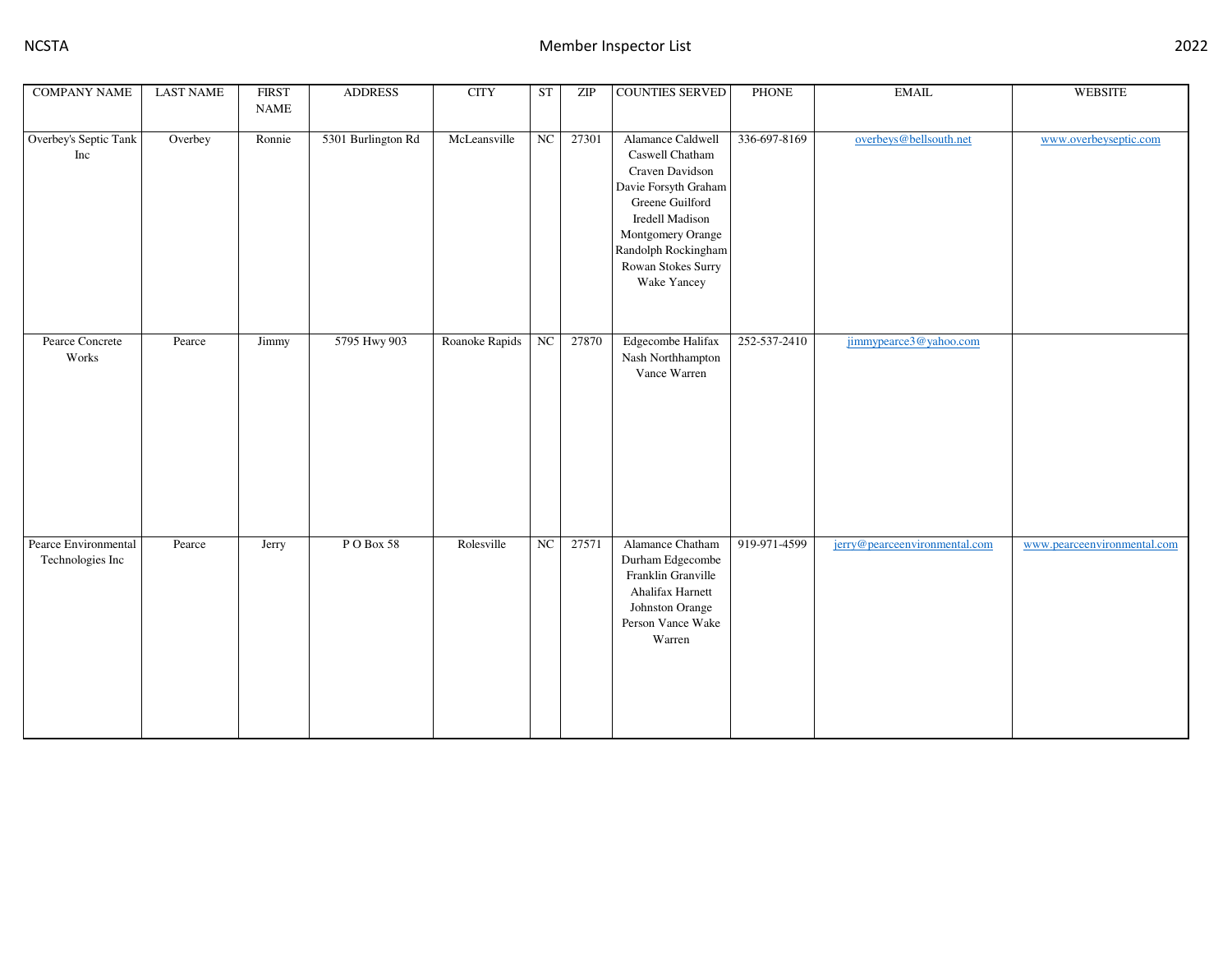| <b>COMPANY NAME</b>                  | <b>LAST NAME</b> | <b>FIRST</b><br>$\ensuremath{\mathsf{NAME}}$ | <b>ADDRESS</b> | <b>CITY</b> | ST          | ZIP   | <b>COUNTIES SERVED</b>                                                                                                                                         | PHONE        | <b>EMAIL</b>           | <b>WEBSITE</b> |
|--------------------------------------|------------------|----------------------------------------------|----------------|-------------|-------------|-------|----------------------------------------------------------------------------------------------------------------------------------------------------------------|--------------|------------------------|----------------|
| Peeles Backhoe &<br>Septic Tank Serv | Peele            | John                                         | 4394 US 17     | Williamston | $_{\rm NC}$ | 27892 | <b>Beaufort Bertie</b><br>Chowan Edgecombe<br>Gates Green Halifax<br>Hertford Hyde Martin<br>Northampton<br>Pasquotank<br>Perquimans Pitt Tyrell<br>Washington | 252-792-8198 | jrpeele@embarqmail.com |                |
| Piedmont Septic Tank                 | Melton           | Randy                                        | PO Box 8126    | Landis      | $_{\rm NC}$ | 28088 | Cabarrus Davidson<br>Iredell Lincoln<br>Mecklenburg Rowan<br>Stanly                                                                                            | 704-857-6426 | rmelton1564@gmail.com  |                |
| Pioneer Utilities &<br>Plumbing Inc  | Johnson          | Donald                                       | PO Box 893     | Dallas      | ${\rm NC}$  | 28024 | Cabarrus Caldwell<br>Catawba Cleveland<br>Gaston Lincoln<br>Mecklenburg Rowan<br>Rutherford Union                                                              | 704-675-5491 | pupi@carolina.rr.com   |                |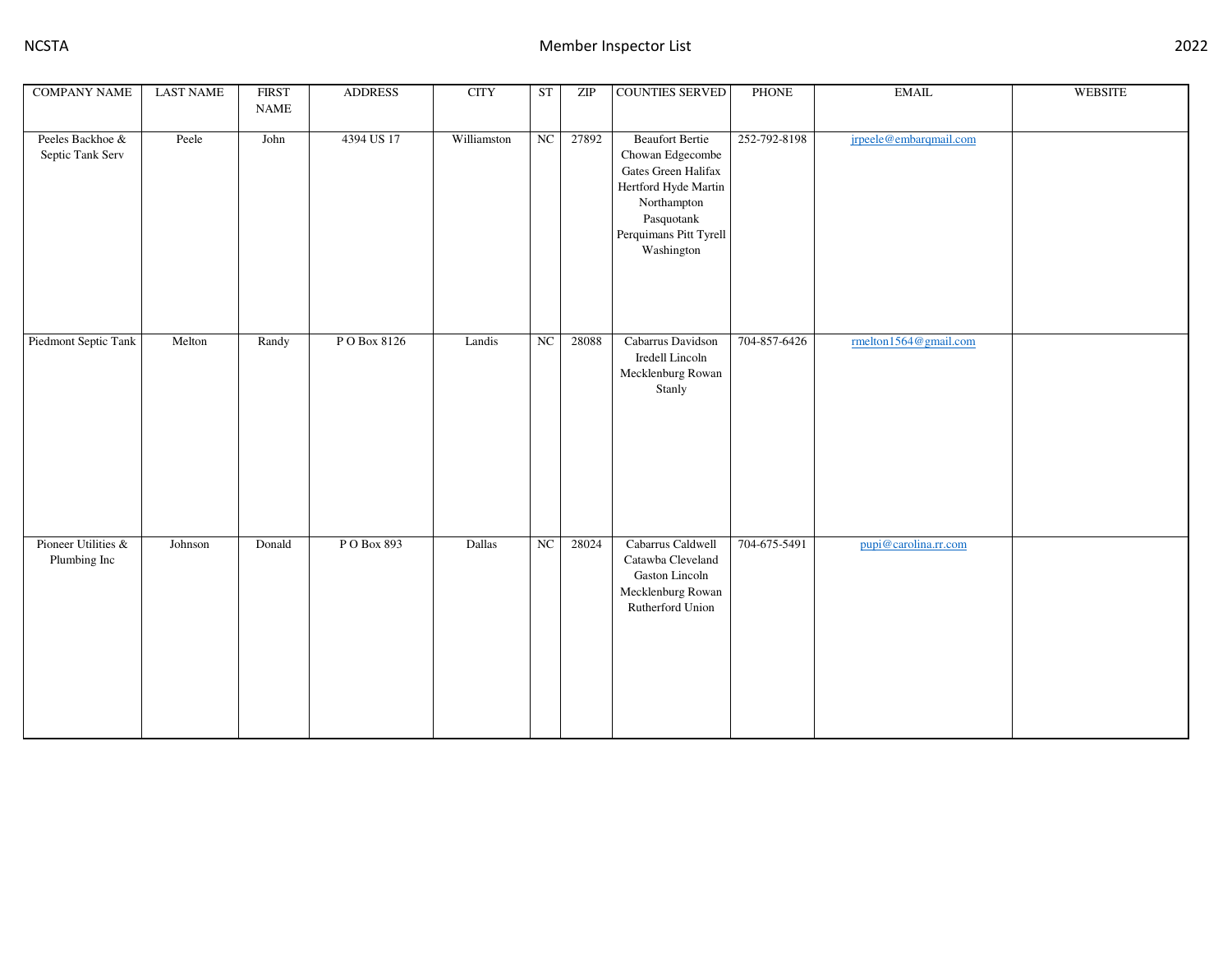| <b>COMPANY NAME</b>        | <b>LAST NAME</b> | <b>FIRST</b><br>$\ensuremath{\mathsf{NAME}}$ | <b>ADDRESS</b>   | <b>CITY</b>    | <b>ST</b> | ZIP   | COUNTIES SERVED                                                                           | PHONE        | $\operatorname{EMAIL}$       | <b>WEBSITE</b>          |
|----------------------------|------------------|----------------------------------------------|------------------|----------------|-----------|-------|-------------------------------------------------------------------------------------------|--------------|------------------------------|-------------------------|
| Powells Septic Tank<br>Ser | Powell III       | Allie                                        | P O Box 395      | Roanoke Rapids | NC        | 27870 | Halifax Northhampton<br>Warren                                                            | 252-537-2450 |                              |                         |
| Precision Septic           | Holland          | Ricky                                        | 554 Homestead Ln | Angier         | NC        | 27501 | Chatham Cumberland<br>Harnett Johnston Lee<br>Sampson Wake                                | 919-639-8929 | precisionseptic@gmail.com    | www.precisionseptic.com |
| Progressive Service Co     | Das              | Subal                                        | 110 Fortune Way  | Raleigh        | NC        | 27617 | Chatham Durham<br>Franklin Granville<br>Harnett Johnston Lee<br>Nash Orange Vance<br>Wake | 919-358-4697 | subaldas@callprogressive.com | www.callprogressive.com |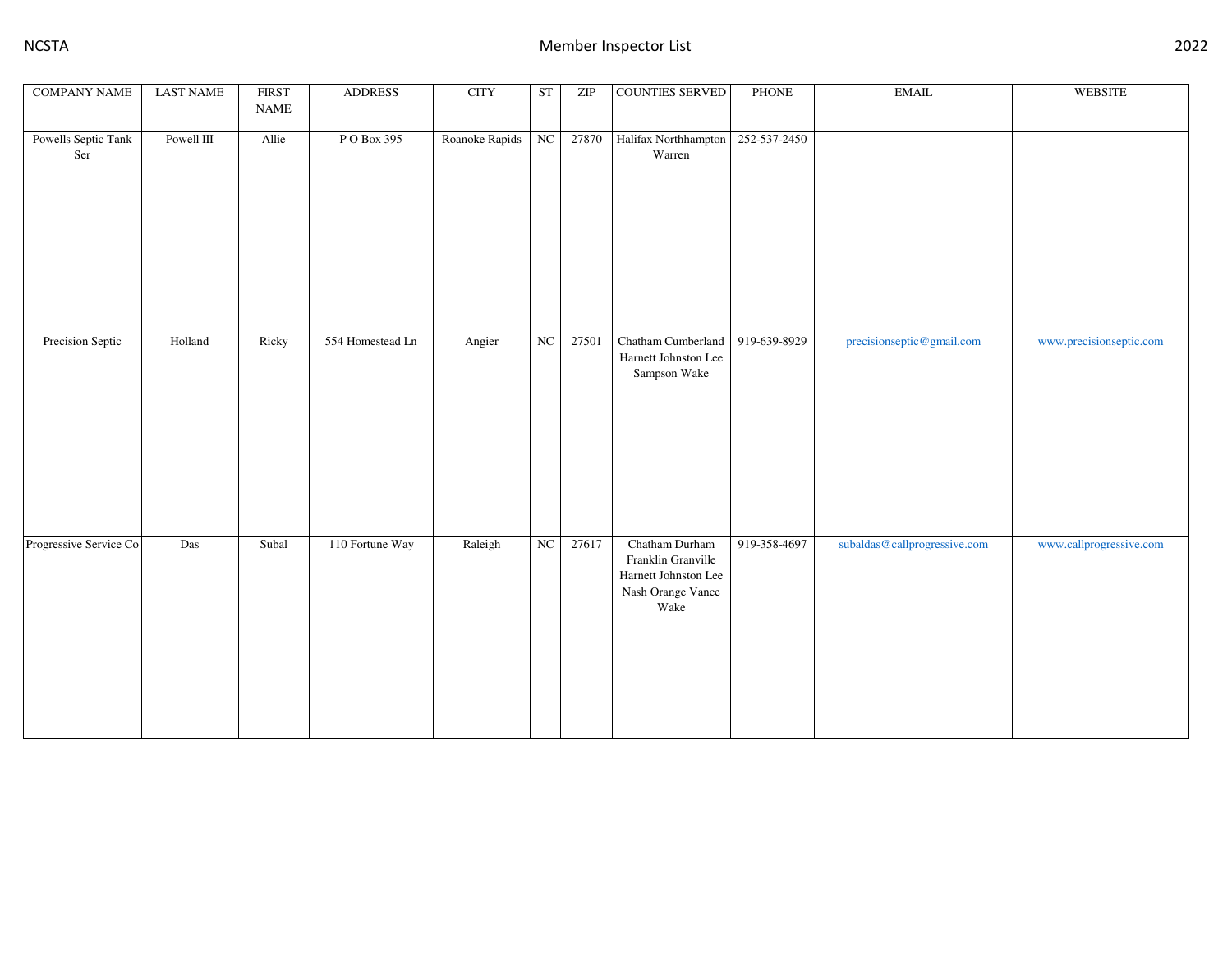| <b>COMPANY NAME</b>                | <b>LAST NAME</b> | <b>FIRST</b> | <b>ADDRESS</b>            | <b>CITY</b>   | ST          | ZIP   | <b>COUNTIES SERVED</b>                                                                     | PHONE        | $\operatorname{EMAIL}$           | WEBSITE                        |
|------------------------------------|------------------|--------------|---------------------------|---------------|-------------|-------|--------------------------------------------------------------------------------------------|--------------|----------------------------------|--------------------------------|
|                                    |                  | <b>NAME</b>  |                           |               |             |       |                                                                                            |              |                                  |                                |
| <b>Quality Home</b><br>Consultants | Rauland          | Jim          | PO Box 583                | Mountain Home | NC          | 28758 | <b>Buncombe Haywood</b><br>Henderson Rutherford<br>Transylvania                            | 828-687-7221 | gualityhomeconsultants@gmail.com | www.qualityhomeconsultants.com |
|                                    |                  |              |                           |               |             |       |                                                                                            |              |                                  |                                |
| Ralph M Provost<br>Const Inc       | Provost          | Ralph        | 1433 Belgrade Swans<br>Rd | Maysville     | NC          | 28555 | <b>Onslow Pitt</b>                                                                         | 910-326-3184 | rprovost@embarqmail.com          |                                |
| RAMM Backhoe<br>Service            | Pace             | Randy        | 105 Wilder Road           | Middlesex     | $_{\rm NC}$ | 27557 | Durham Franklin<br>Granville Halifax<br>Johnston Nash Pitt<br>Sampton Wake Wayne<br>Wilson | 919-348-8540 | rpace@rammbackhoe.com            | www.rammbackhoe.com            |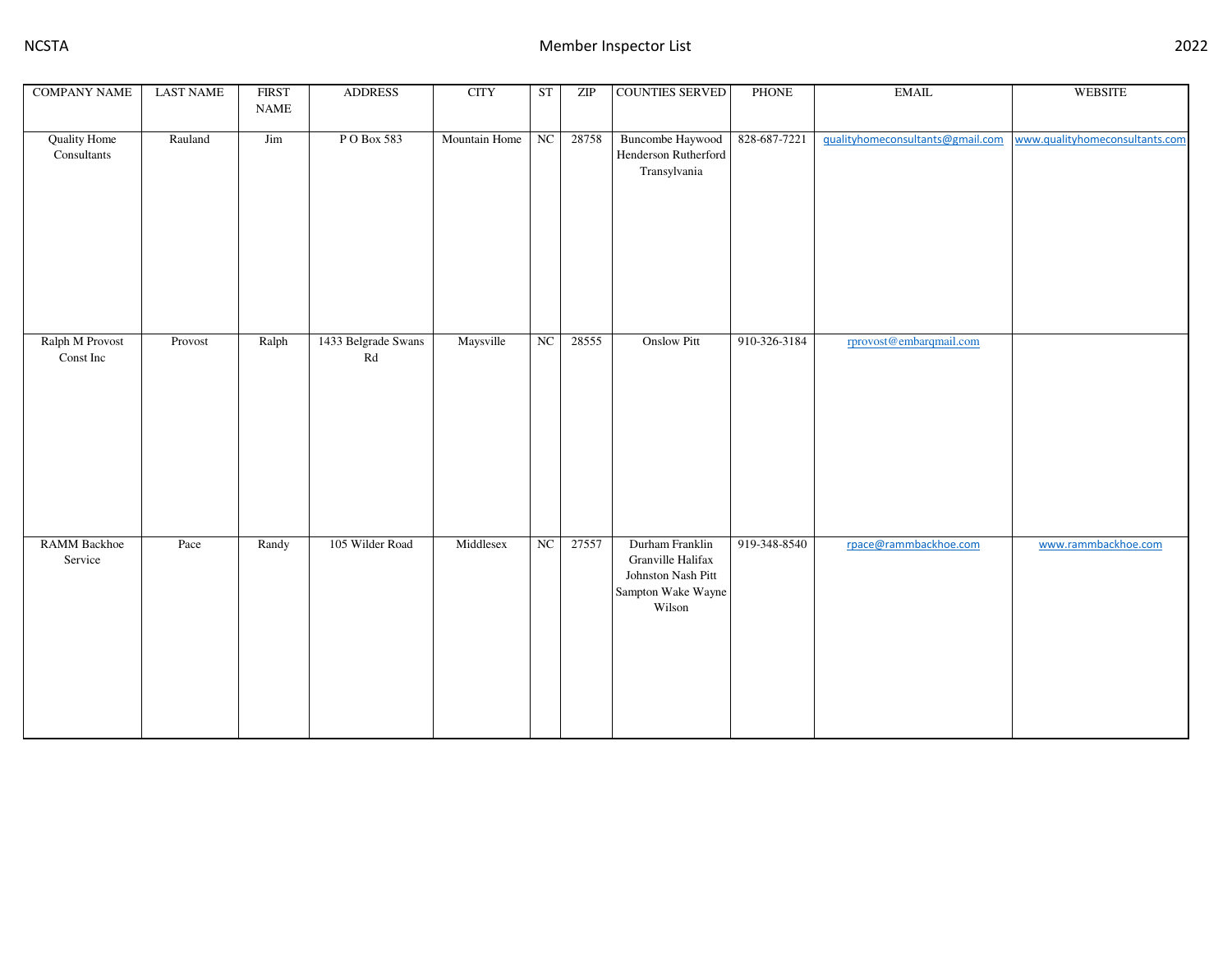| <b>COMPANY NAME</b>                 | <b>LAST NAME</b> | <b>FIRST</b><br>$\ensuremath{\mathsf{NAME}}$ | <b>ADDRESS</b>     | <b>CITY</b>           | $\operatorname{ST}$ | ZIP   | <b>COUNTIES SERVED</b>                                                                                                  | PHONE        | $\operatorname{EMAIL}$  | <b>WEBSITE</b>                |
|-------------------------------------|------------------|----------------------------------------------|--------------------|-----------------------|---------------------|-------|-------------------------------------------------------------------------------------------------------------------------|--------------|-------------------------|-------------------------------|
| Randy Miller & Sons<br><b>STS</b>   | Miller           | Randy                                        | 295 Miller Rd      | Mocksville            | NC                  | 27028 | Davidson Davie<br>Forsyth Guilford<br><b>Iredell Rowan Stokes</b><br>Surry Wilkes Yadkin                                | 336-399-7261 | randymiller@yadtel.net  |                               |
| <b>Randy Tucker</b><br>Construction | Tucker           | Randy                                        | 695 Doughton Mt Rd | <b>Laurel Springs</b> | NC                  | 28644 | Alleghany Ashe Surry<br>Wilkes                                                                                          | 336-657-0507 | randytucker@skybest.com |                               |
| Raymond Brown Well<br>Co            | Brown            | Raymond                                      | P O Box 337        | Danbury               | $_{\rm NC}$         | 27016 | Alamance Alleghany<br>Ashe Caswell<br>Davidson Davie<br>Forsyth Mecklenburg<br>rockingham Stokes<br>Surry Wilkes Yadkin | 336-593-8239 | rbrownwellco@gmail.com  | ww.raymondbrownwellcompany.co |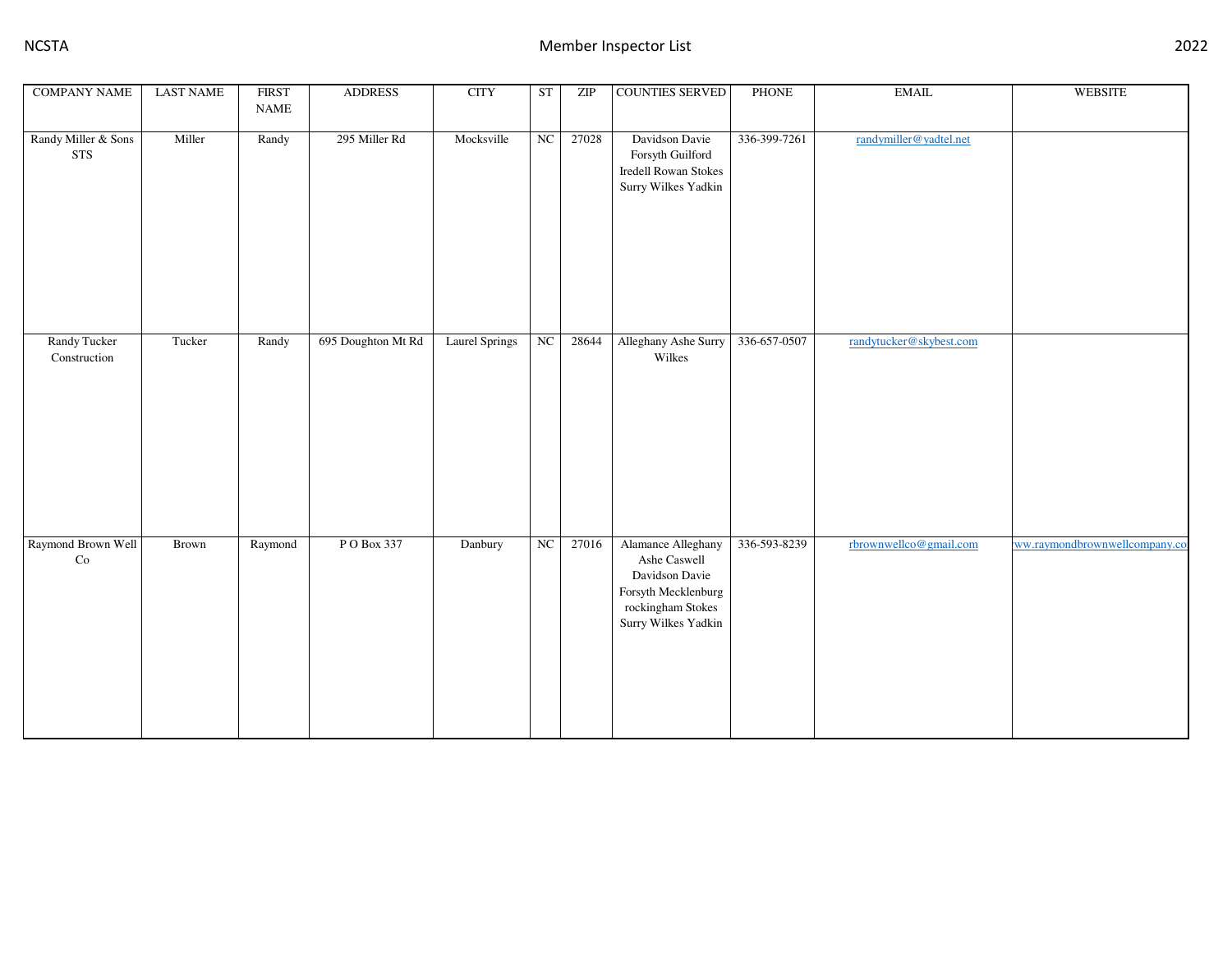| <b>COMPANY NAME</b>                     | <b>LAST NAME</b> | <b>FIRST</b><br>$\ensuremath{\mathsf{NAME}}$ | <b>ADDRESS</b>         | <b>CITY</b> | ST | ZIP   | <b>COUNTIES SERVED</b>                                                      | <b>PHONE</b> | $\operatorname{EMAIL}$         | <b>WEBSITE</b>          |
|-----------------------------------------|------------------|----------------------------------------------|------------------------|-------------|----|-------|-----------------------------------------------------------------------------|--------------|--------------------------------|-------------------------|
|                                         |                  |                                              |                        |             |    |       |                                                                             |              |                                |                         |
| Rhea's Backhoe &<br>Septic Tank Svc Inc | Rhea             | Trent Or<br>Monica                           | 5030 Harmon Rd         | Kings Mtn   | NC | 28086 | Caldwell Cleveland<br>Gaston Mecklenburg<br>Rutherford                      | 704-739-5849 | monicarhea@att.net             |                         |
| Richard Abernathy Co<br>${\rm LLC}$     | Abernathy        | Richard                                      | 1491 Mt Ulla Hwy       | Mt Ulla     | NC | 28125 | Iredell Mecklenburg<br>Stanley                                              | 704-664-6506 |                                |                         |
| Rowan Septic Tank                       | Kirkpatrick      | George                                       | 7321 Old Mocksville Rd | Salisbury   | NC | 28144 | Alexander Cabarrus<br>Catawba Davidson<br>Davie Mecklenburg<br>Rowan Stanly | 704-633-2412 | rowanseptictanka@bellsouth.net | www.rowanseptictank.com |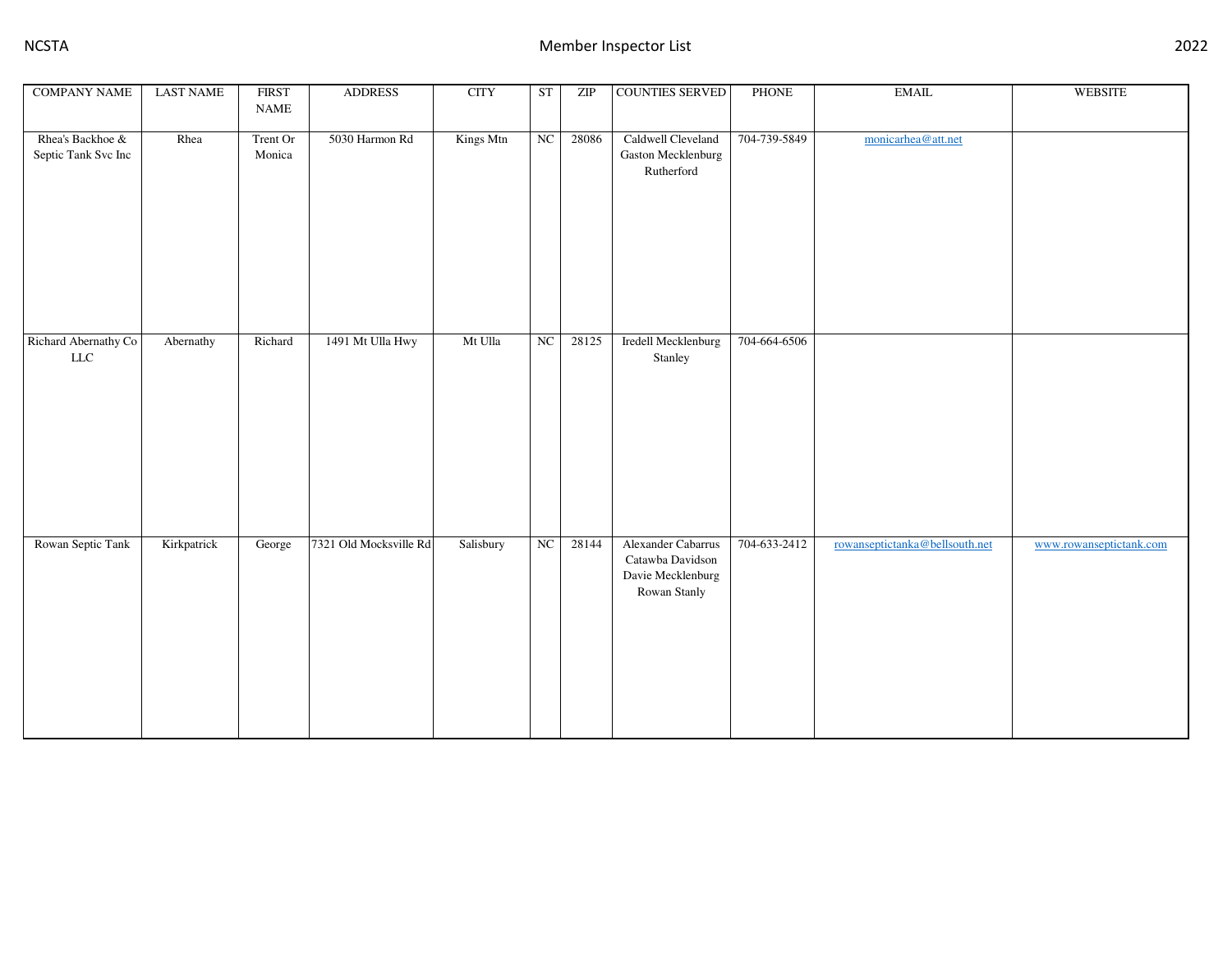| <b>COMPANY NAME</b>              | <b>LAST NAME</b> | <b>FIRST</b><br>$\ensuremath{\mathsf{NAME}}$ | <b>ADDRESS</b>              | $\rm CITY$ | <b>ST</b> | ZIP   | COUNTIES SERVED                             | PHONE        | $\operatorname{EMAIL}$    | <b>WEBSITE</b> |
|----------------------------------|------------------|----------------------------------------------|-----------------------------|------------|-----------|-------|---------------------------------------------|--------------|---------------------------|----------------|
| Rowland Enviro                   | Rowland          | $\mathop{\rm Al}\nolimits$                   | 2538 Kimrey Rd              | Mebane     | NC        | 27302 | $\mbox{ALL}$                                | 336-516-6627 | rowlandenviro@hotmail.com |                |
| Rudolph Inman Septic<br>Tank Ser | Harrelson        | Ben                                          | 5454 James B white<br>Hwy S | Whiteville | NC        | 28472 | <b>Bladen Brunswick</b><br>Columbus Robeson | 910-840-0437 |                           |                |
| RWW Enterprises Inc              | Whitley III      | Robert                                       | 48 Duckview Trl             | Washington | NC        | 27889 | Beaufort                                    | 252-945-5372 | 1swanpoint@embarqmail.com |                |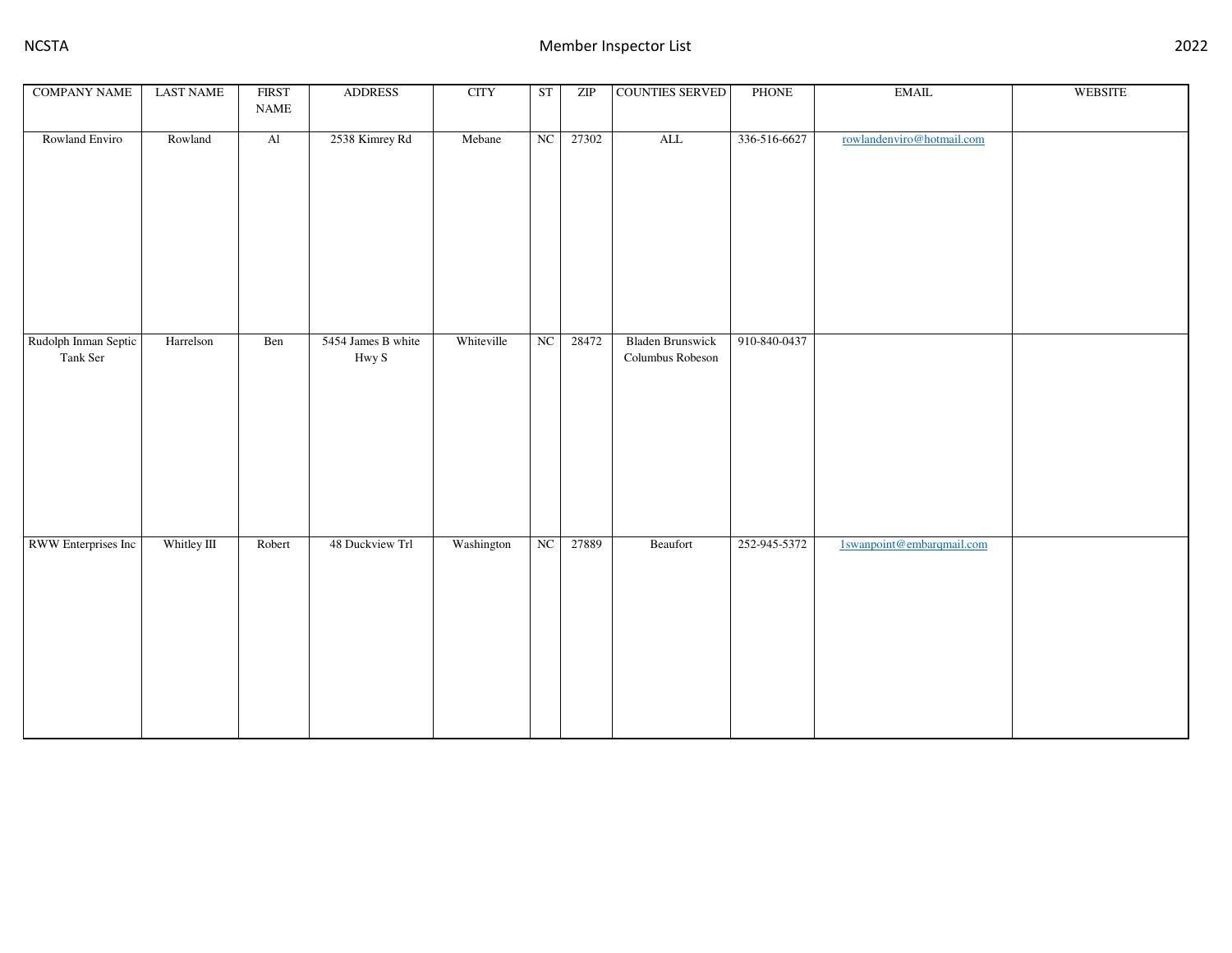| <b>COMPANY NAME</b>                  | <b>LAST NAME</b> | <b>FIRST</b><br>$\ensuremath{\mathsf{NAME}}$ | <b>ADDRESS</b> | <b>CITY</b>  | <b>ST</b> | ZIP   | COUNTIES SERVED                                                                                                  | PHONE        | $\operatorname{EMAIL}$       | <b>WEBSITE</b>    |
|--------------------------------------|------------------|----------------------------------------------|----------------|--------------|-----------|-------|------------------------------------------------------------------------------------------------------------------|--------------|------------------------------|-------------------|
| S & J Septic Pumping<br>& Rent A Jon | Blackburn        | Nashone                                      | P O Box 266    | N Wilkesboro | NC        | 28659 | <b>WILKES</b>                                                                                                    | 336-927-0023 | blackburnshone1965@yahoo.com |                   |
| Salt Works<br>Construction LLC       | Todd             | Larry                                        | 33875 Molly Rd | Norwood      | NC        | 28128 | Anson Brunswick<br>Cabarrus Columbus<br>Mecklenburg<br>Montgomery new<br>Hanover Richmond<br><b>Stanly Union</b> | 704-984-3810 | larry.todd@hotmail.com       |                   |
| Septic 911                           | Fulk             | Roy                                          | 106 E King St  | King         | $\rm NC$  | 27021 | Forsyth Guilford<br><b>Stokes Surry</b>                                                                          | 36-985-7051  | septicrepair911@gmail.com    | www.septic911.com |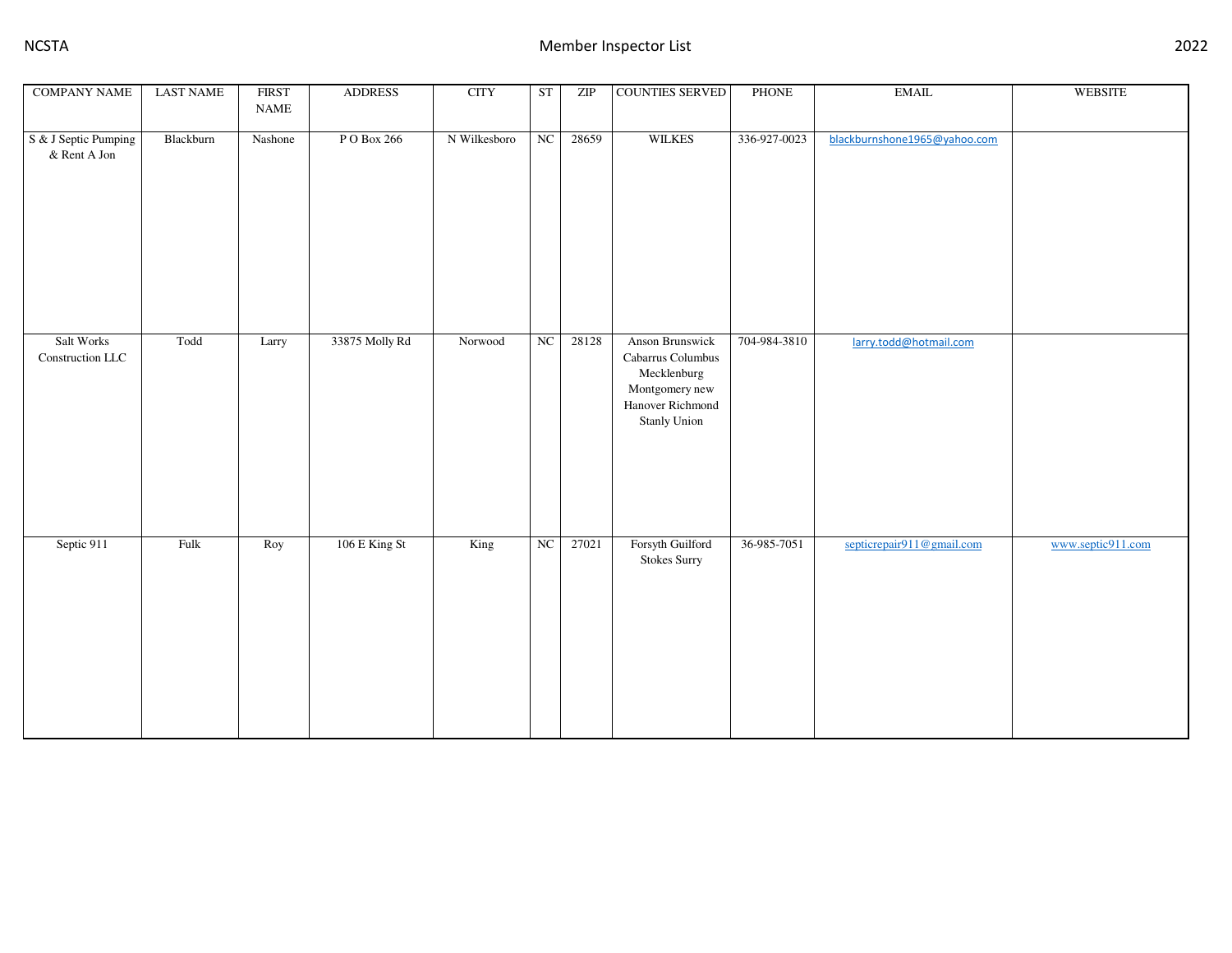| <b>COMPANY NAME</b>            | <b>LAST NAME</b> | <b>FIRST</b>                 | <b>ADDRESS</b>              | <b>CITY</b> | ST | ZIP   | <b>COUNTIES SERVED</b>                                                                  | PHONE        | $\operatorname{EMAIL}$        | WEBSITE                         |
|--------------------------------|------------------|------------------------------|-----------------------------|-------------|----|-------|-----------------------------------------------------------------------------------------|--------------|-------------------------------|---------------------------------|
|                                |                  | $\ensuremath{\mathsf{NAME}}$ |                             |             |    |       |                                                                                         |              |                               |                                 |
| Septic System<br>Solutions Inc | Durham Jr        | Jack                         | 2021 Sandy Plains Rd        | Wake Forest | NC | 27587 | Alamance Chatham<br>Durham Franklin<br>Granville Johnston<br>Nash Orange Wake<br>Wilson | 919-451-5377 | bartmann55@yahoo.com          | www.septicsystemsolutionsnc.com |
| Sprinkle Inc                   | Sprinkle         | Michael                      | P O Box 3758                | Rural Hall  | NC | 27045 | Davidson Davie<br>Stokes Yadkin                                                         | 336-924-8677 | sprinkle1952@gmail.com        | www.sprinkleseptic.com          |
| Stallings Septic<br>Service    | Crumpler         | Beverly                      | 7132 Hidden Valley<br>Trail | Garner      | NC | 27529 | Harnett Johnston<br>Wake                                                                | 919-779-1074 | stallingseptics@bellsouth.net | www.stallingssepticservice.com  |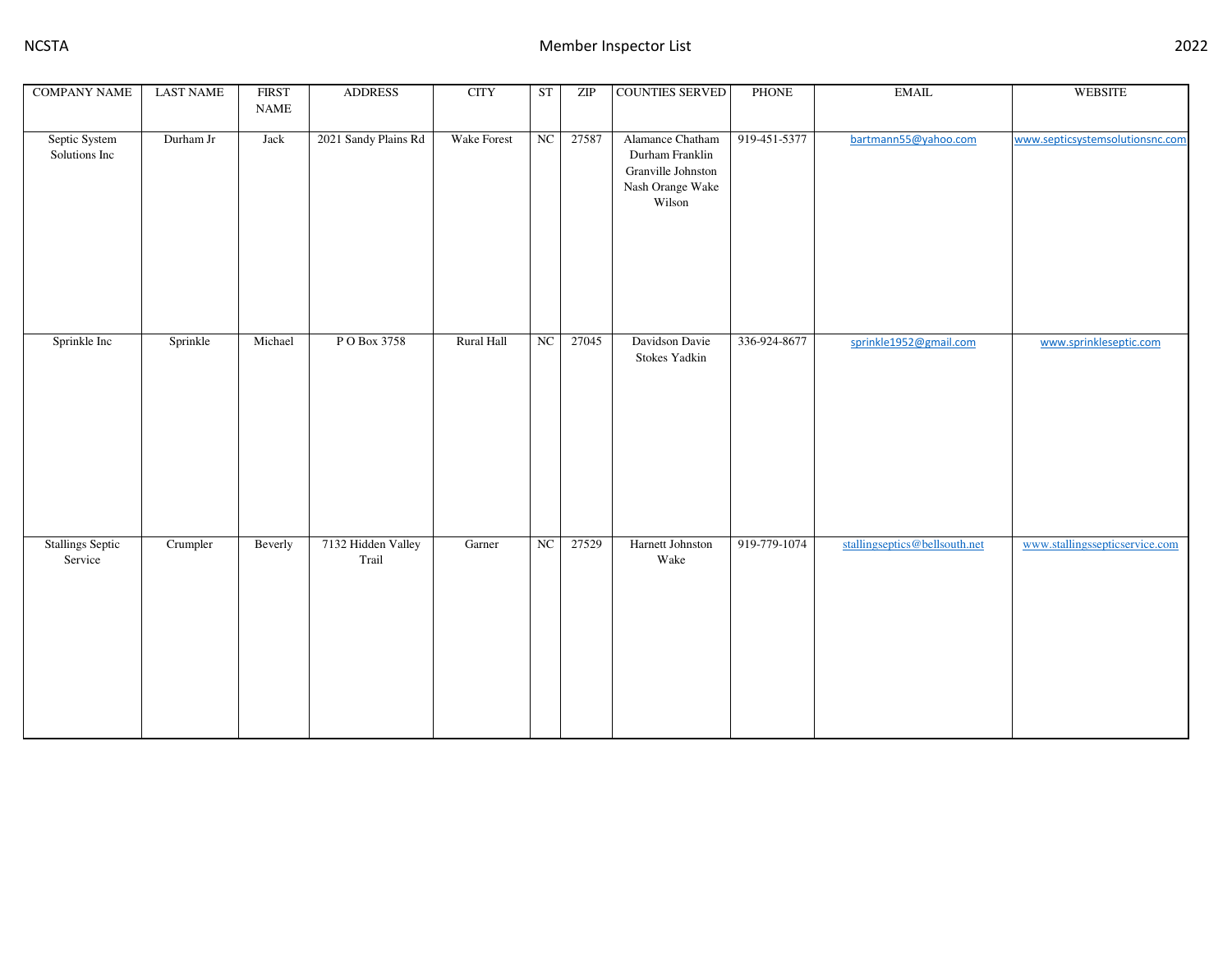| <b>COMPANY NAME</b>                    | <b>LAST NAME</b>         | <b>FIRST</b><br>$\ensuremath{\mathsf{NAME}}$ | <b>ADDRESS</b>     | <b>CITY</b> | ST       | ZIP   | COUNTIES SERVED                                             | PHONE        | $\operatorname{EMAIL}$         | <b>WEBSITE</b>        |
|----------------------------------------|--------------------------|----------------------------------------------|--------------------|-------------|----------|-------|-------------------------------------------------------------|--------------|--------------------------------|-----------------------|
|                                        |                          |                                              |                    |             |          |       |                                                             |              |                                |                       |
| Stanley Environmental<br>Solutions Inc | Wooten                   | Nathan                                       | 131 Mariposa Rd    | Stanley     | NC       | 28164 | $\mbox{ALL}$                                                | 704-263-8186 | nwooten@stanleyenviro.com      | www.stanleyenviro.com |
| Swinney Septic<br>Service LLC          | Swinney                  | David                                        | 133 Levi Creecy Rd | Edenton     | NC       | 27932 | Camden Chowan<br>Currituck Dare<br>Pasquotank<br>Perquimans | 252-339-5989 | swinneysepticservice@gmail.com |                       |
| Teaberry Construction<br>Inc           | $\operatorname{Garland}$ | Bobby                                        | P O Box 306        | Elk Park    | $\rm NC$ | 28622 | Avery Burke<br>McDowell<br>Montgomery Watauga               | 828-733-6250 | info.teaberry@gmail.com        |                       |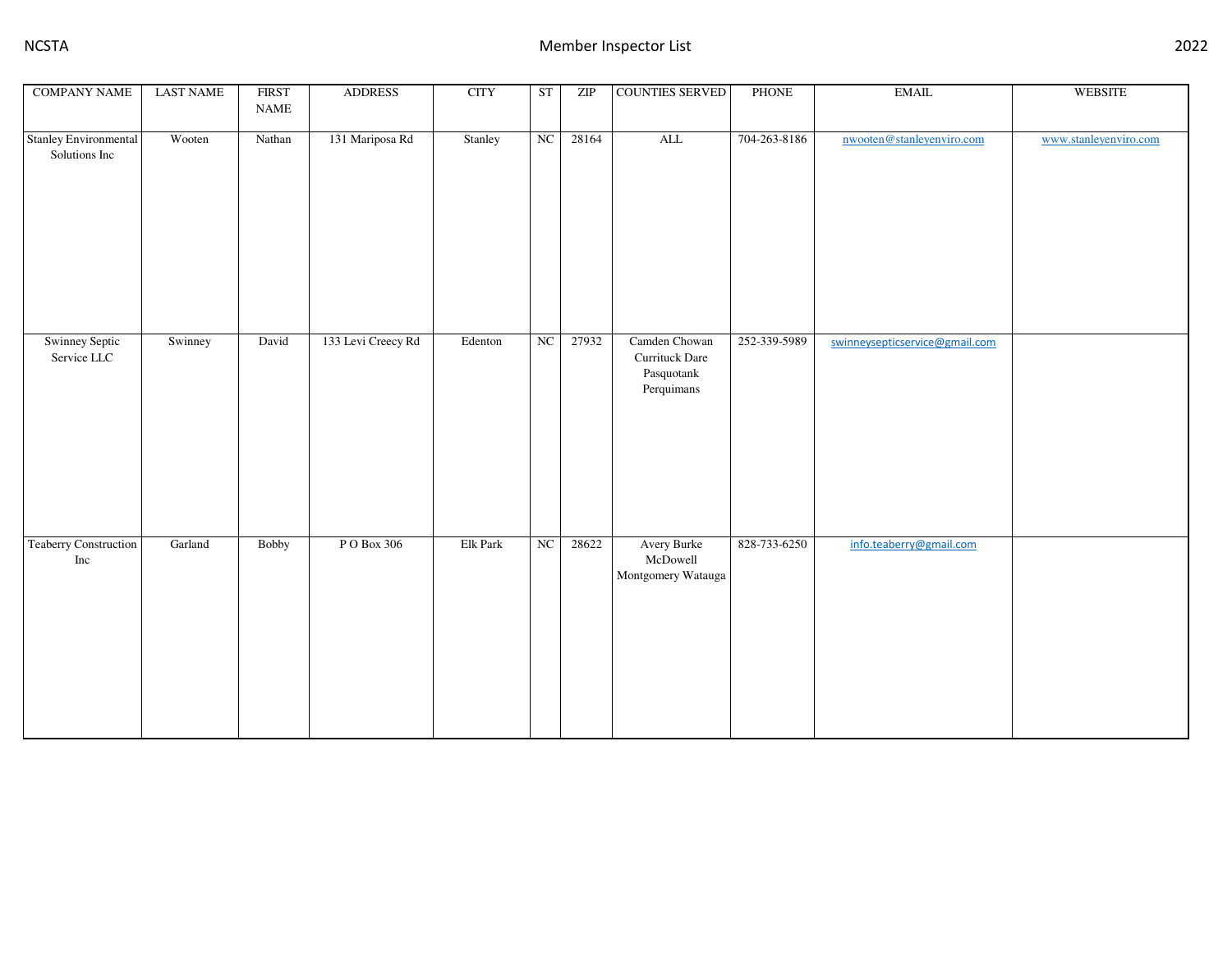| <b>COMPANY NAME</b>             | <b>LAST NAME</b> | <b>FIRST</b><br>$\ensuremath{\mathsf{NAME}}$ | <b>ADDRESS</b>     | <b>CITY</b>  | ST | ZIP   | COUNTIES SERVED                                                                        | PHONE        | $\operatorname{EMAIL}$       | <b>WEBSITE</b>             |
|---------------------------------|------------------|----------------------------------------------|--------------------|--------------|----|-------|----------------------------------------------------------------------------------------|--------------|------------------------------|----------------------------|
|                                 |                  |                                              |                    |              |    |       |                                                                                        |              |                              |                            |
| The Water Specialist<br>Inc     | Lane             | Tracy                                        | 608 Cornerstone Ct | Hillsborough | NC | 27278 | Durham Orange Wake 919-732-1578                                                        |              | tracy@thewaterspecialist.com | www.thewaterspecialist.com |
| Transous Forsyth<br>Septic Tank | Redmond          | David                                        | PO Box 1443        | Clemmons     | NC | 27012 | Davidson Davie<br>Forsyth Guilford Stoke<br>sSurry Yadkin                              | 336-765-1161 | tgpumping@gmail.com          |                            |
| Triple D Construction           | Everhart         | Doug                                         | 3739 Sowers Rd     | Linwood      | NC | 27299 | Davidson Davie<br>Forsyth Guilford<br>Iredell Randolph<br>Rowan Stoke sSurry<br>Yadkin | 336-239-8165 | sdeverhart@ptmc.net          |                            |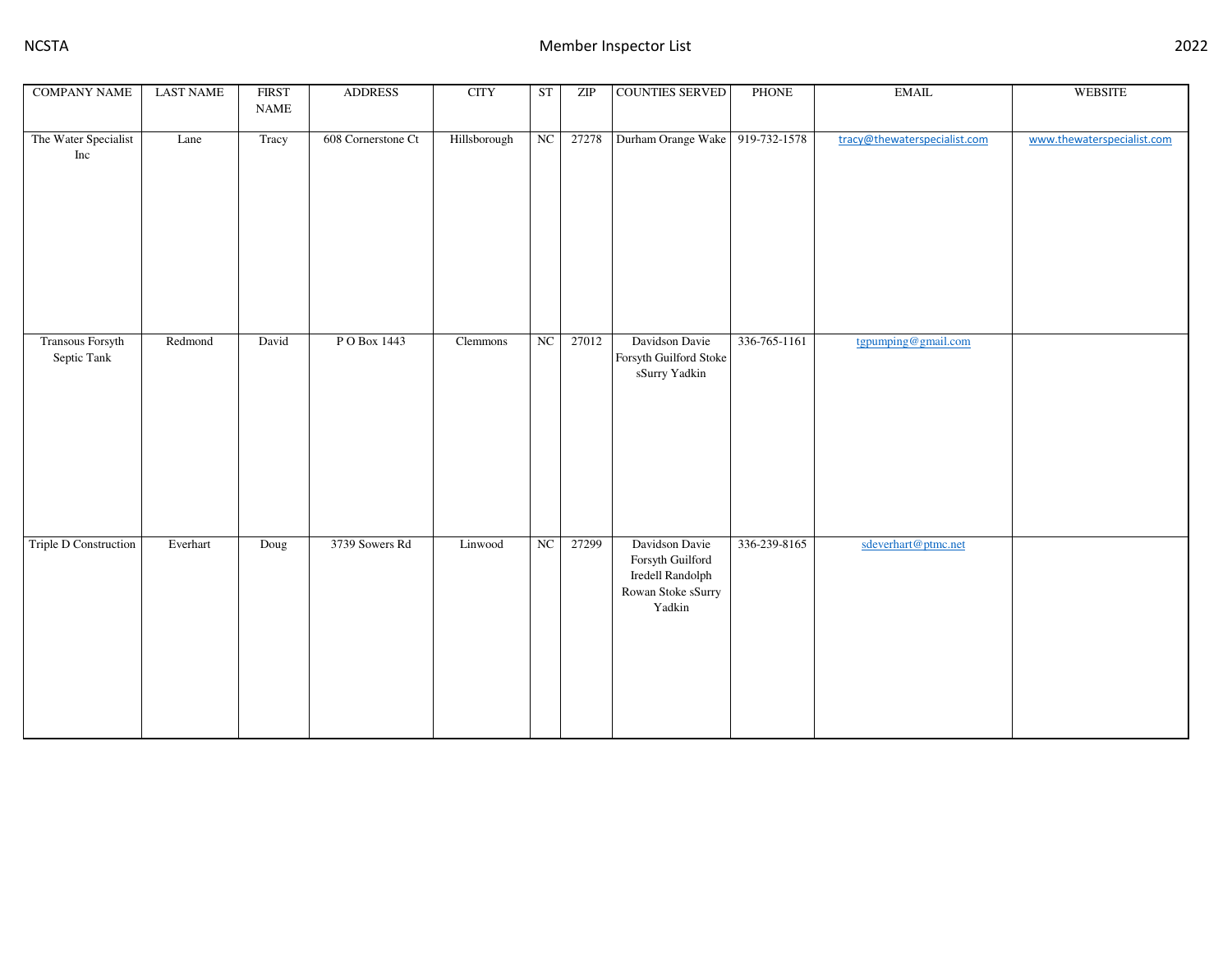| <b>COMPANY NAME</b>                          | <b>LAST NAME</b> | <b>FIRST</b><br>$\ensuremath{\mathsf{NAME}}$ | <b>ADDRESS</b>      | <b>CITY</b> | ST         | ZIP   | COUNTIES SERVED                                                   | PHONE        | $\operatorname{EMAIL}$       | WEBSITE             |
|----------------------------------------------|------------------|----------------------------------------------|---------------------|-------------|------------|-------|-------------------------------------------------------------------|--------------|------------------------------|---------------------|
|                                              |                  |                                              |                     |             |            |       |                                                                   |              |                              |                     |
| Triple T Pumping                             | Garlock          | Michael                                      | 1372 NC Hwy 194 No  | Boone       | NC         | 28607 | Ashe Avery Watauga<br>Wilkes                                      | 828-262-5745 | tripletpumping@bellsouth.net |                     |
|                                              |                  |                                              |                     |             |            |       |                                                                   |              |                              |                     |
| <b>UB</b> Trucking &<br><b>Tractor Works</b> | Chapman          | Eugene                                       | 302 Pinhook Loop Rd | Gastonia    | NC         | 28056 | <b>GASTON LINCOLN</b><br>MECKLENBURG                              | 803-322-6332 | ibeubie2@gmail.com           |                     |
| V & S Septic Services                        | Stamper          | Bennett &<br>John                            | 1401 West Pine St   | Mt Airy     | ${\rm NC}$ | 27030 | Alleghany Davidson<br>Davie Forsyth Stokes<br>Surry Wilkes Yadkin | 336-786-2402 | vandsseptic@yahoo.com        | www.vandsseptic.com |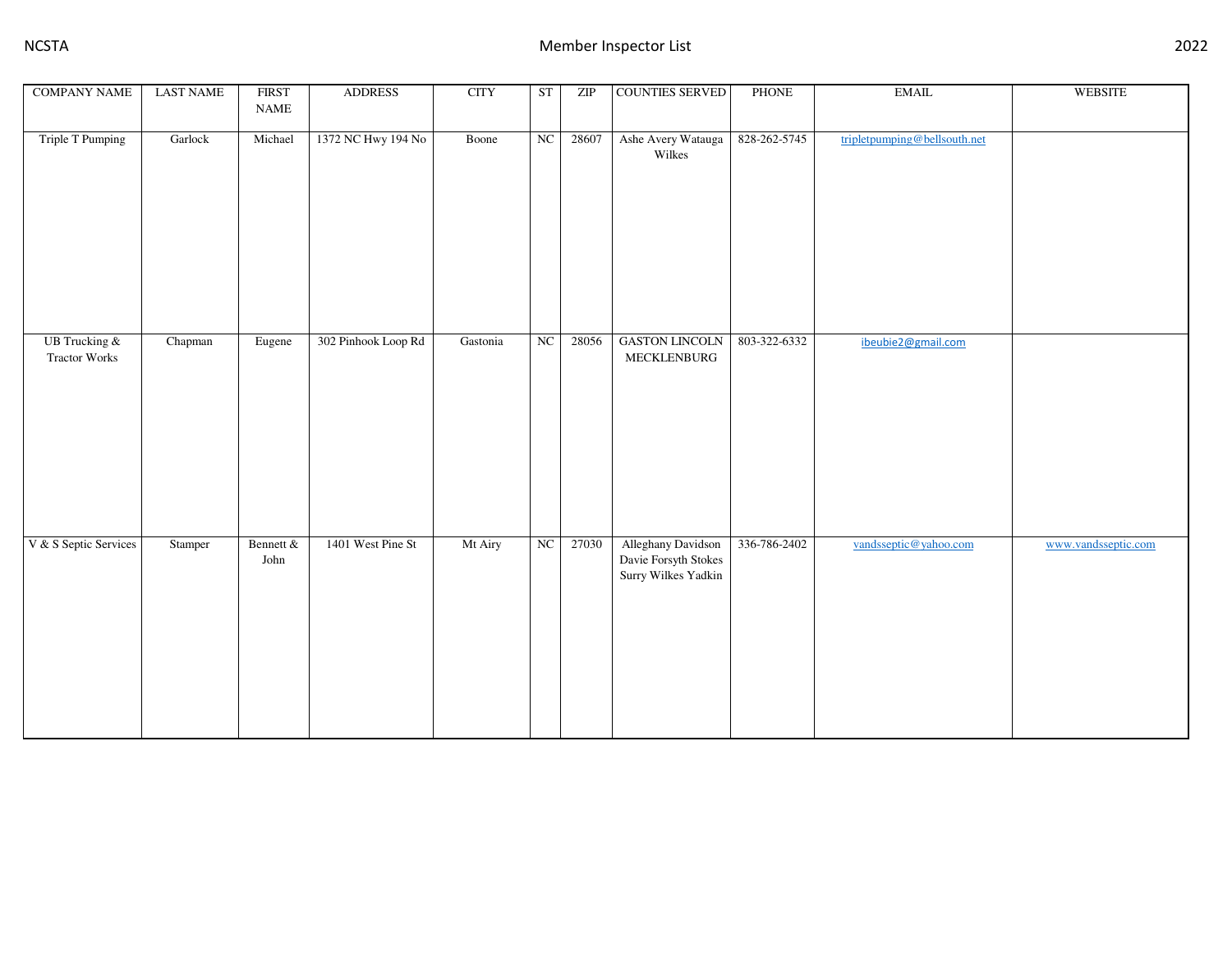| <b>COMPANY NAME</b>                | <b>LAST NAME</b> | <b>FIRST</b><br><b>NAME</b> | <b>ADDRESS</b>        | <b>CITY</b>     | <b>ST</b>  | ZIP   | <b>COUNTIES SERVED</b>                                                                                                                                                              | PHONE        | <b>EMAIL</b>           | <b>WEBSITE</b>      |
|------------------------------------|------------------|-----------------------------|-----------------------|-----------------|------------|-------|-------------------------------------------------------------------------------------------------------------------------------------------------------------------------------------|--------------|------------------------|---------------------|
| Viking Septic Services             | Laws             | Patrick                     | 1 Hansel Avenue Ste B | Asheville       | NC         | 28806 | <b>Buncombe Haywood</b><br>Henderson Mcdowell<br>Madison Polk<br>Ritherford<br>Transylvania Yancey                                                                                  | 828-782-0003 | plaws@vikingavi.com    | www.vikinavi.com    |
| Ward Bros LLC                      | Ward             | Nathan                      | 2757 Wayne White Rd   | Pleasant Garden | NC         | 27313 | Alamance Caswell<br>cCatawba Chatham<br>Davidson Davie<br>Forsyth Guilford<br>Iredell Mecklenburg<br>Montgomery Moore<br>Orange Person<br>Randolph Rockingham<br>Rowan Stokes Surry | 336-674-6060 | office@wardbrosllc.com | www.wardbrosllc.com |
| <b>Wastewater Solutions</b><br>LLC | Leonard          | Scott                       | 14 Apothecary Ct      | Garner          | ${\rm NC}$ | 27529 | Chatham Durham<br>Franklin Granville<br>Harnett Henderson<br>Johnston Nash Vance<br>Wake                                                                                            | 919-661-8602 | sleonardwws@gmail.com  |                     |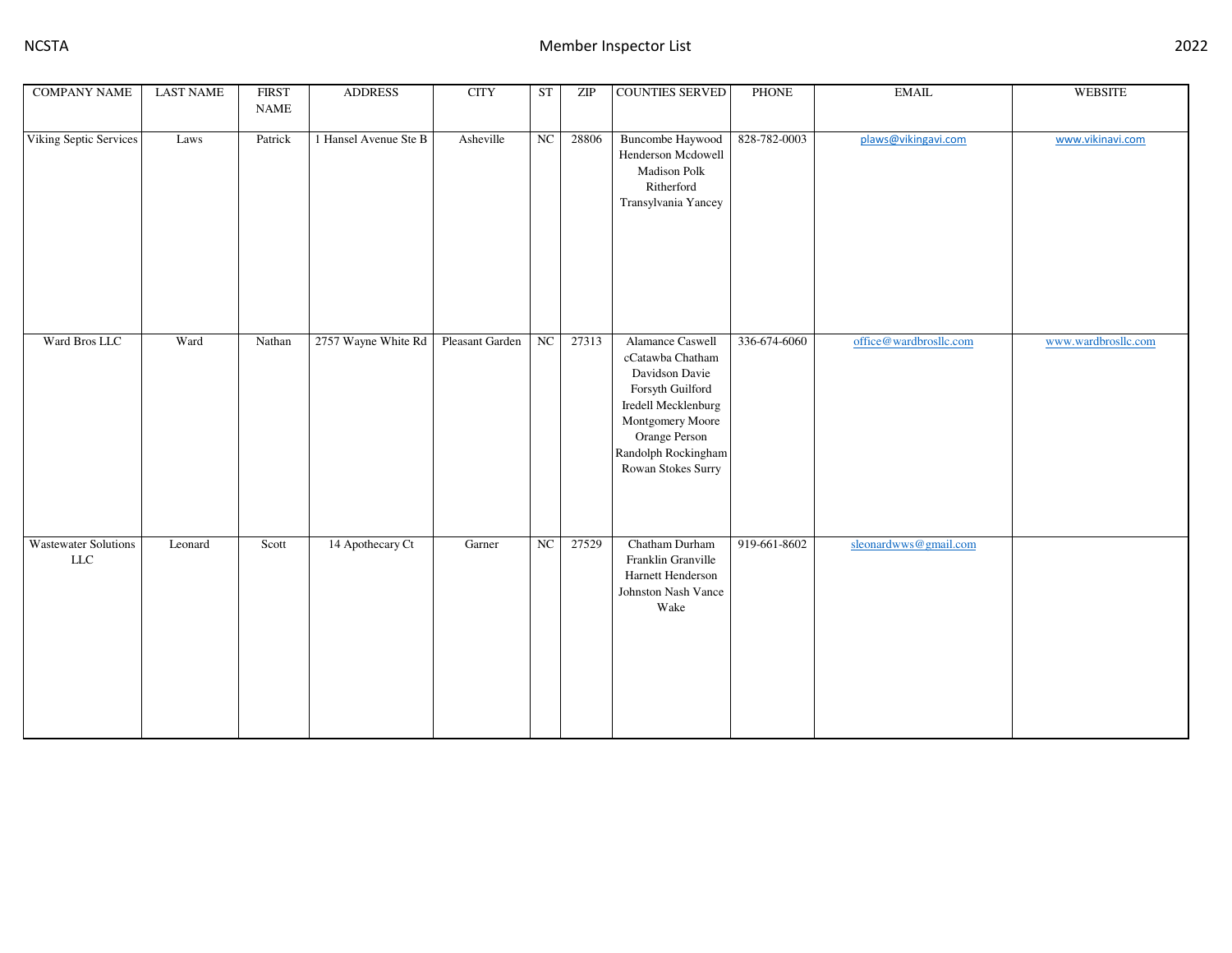| <b>COMPANY NAME</b>               | <b>LAST NAME</b> | <b>FIRST</b><br>$\ensuremath{\mathsf{NAME}}$ | <b>ADDRESS</b>                                      | <b>CITY</b> | ST                     | ZIP   | <b>COUNTIES SERVED</b>                                                                                                               | PHONE        | $\operatorname{EMAIL}$    | <b>WEBSITE</b>            |
|-----------------------------------|------------------|----------------------------------------------|-----------------------------------------------------|-------------|------------------------|-------|--------------------------------------------------------------------------------------------------------------------------------------|--------------|---------------------------|---------------------------|
| Water Management                  | Gaskins          | Sid                                          | 4744 Celia Creek Rd                                 | Lenoir      | NC                     | 28645 | $\mbox{ALL}$                                                                                                                         | 828-244-9765 | sid@watermanagementnc.net |                           |
| Wesson Septic Tank<br>Service Inc | Wesson           | Kati                                         | 707 Poplar Springs Ch<br>$\mathop{\rm Rd}\nolimits$ | Shelby      | $\overline{\text{NC}}$ | 28152 | <b>Burke Cabarrus</b><br>Caldwell Catawba<br>Cleveland Gaston<br>Iredell Lincoln<br>McDowell<br>Mecklenburg Polk<br>Rutherford Union | 704-487-9997 | wsts.chris@gmail.com      | www.wessonseptictanks.com |
| William Ashley Rains              | Rains            | William                                      | 601 Sunshine Rd                                     | Kenly       | NC                     | 27542 | Wayne                                                                                                                                | 919-223-4250 | ashleyrains1973@gmail.com |                           |